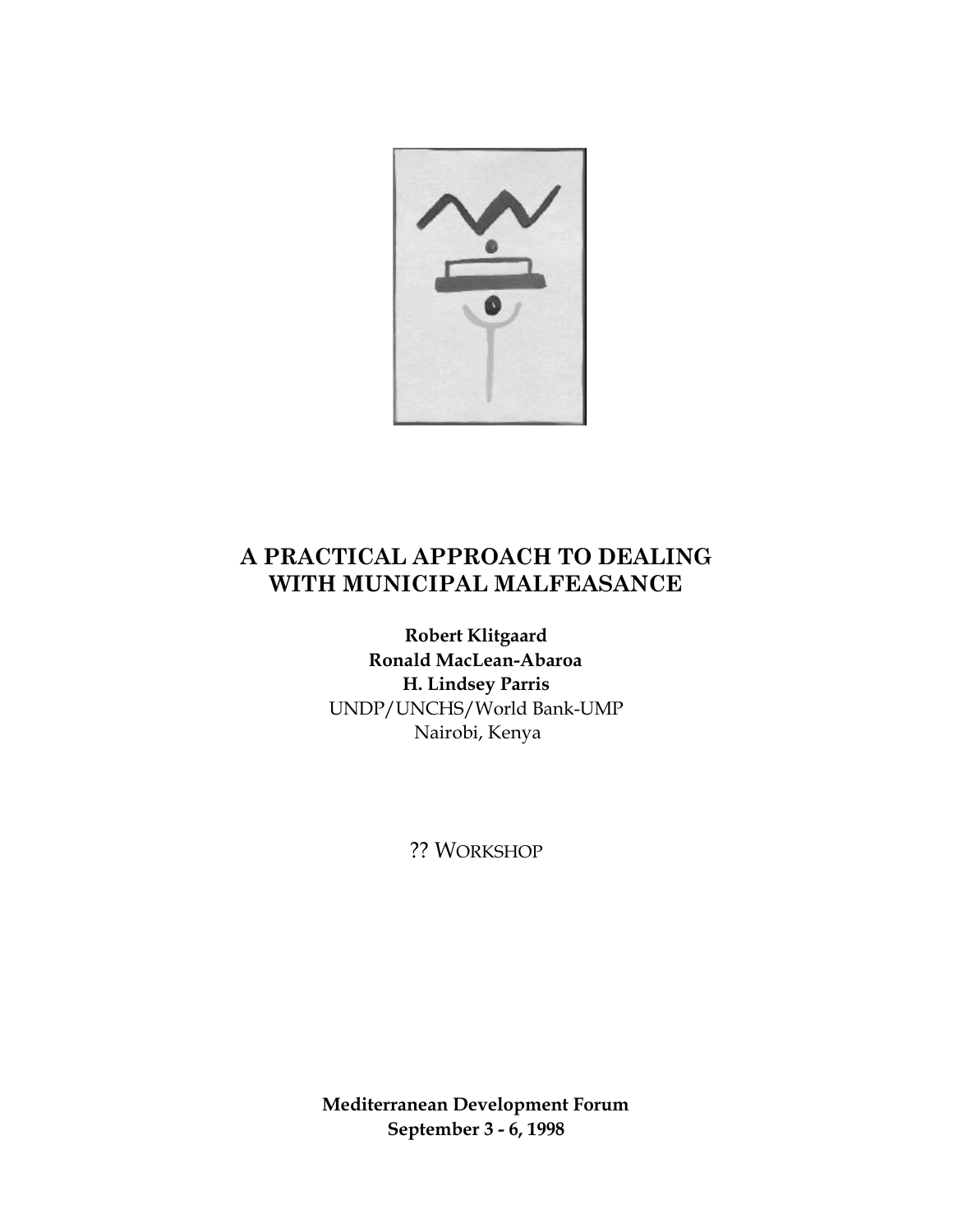**Marrakech, Morocco**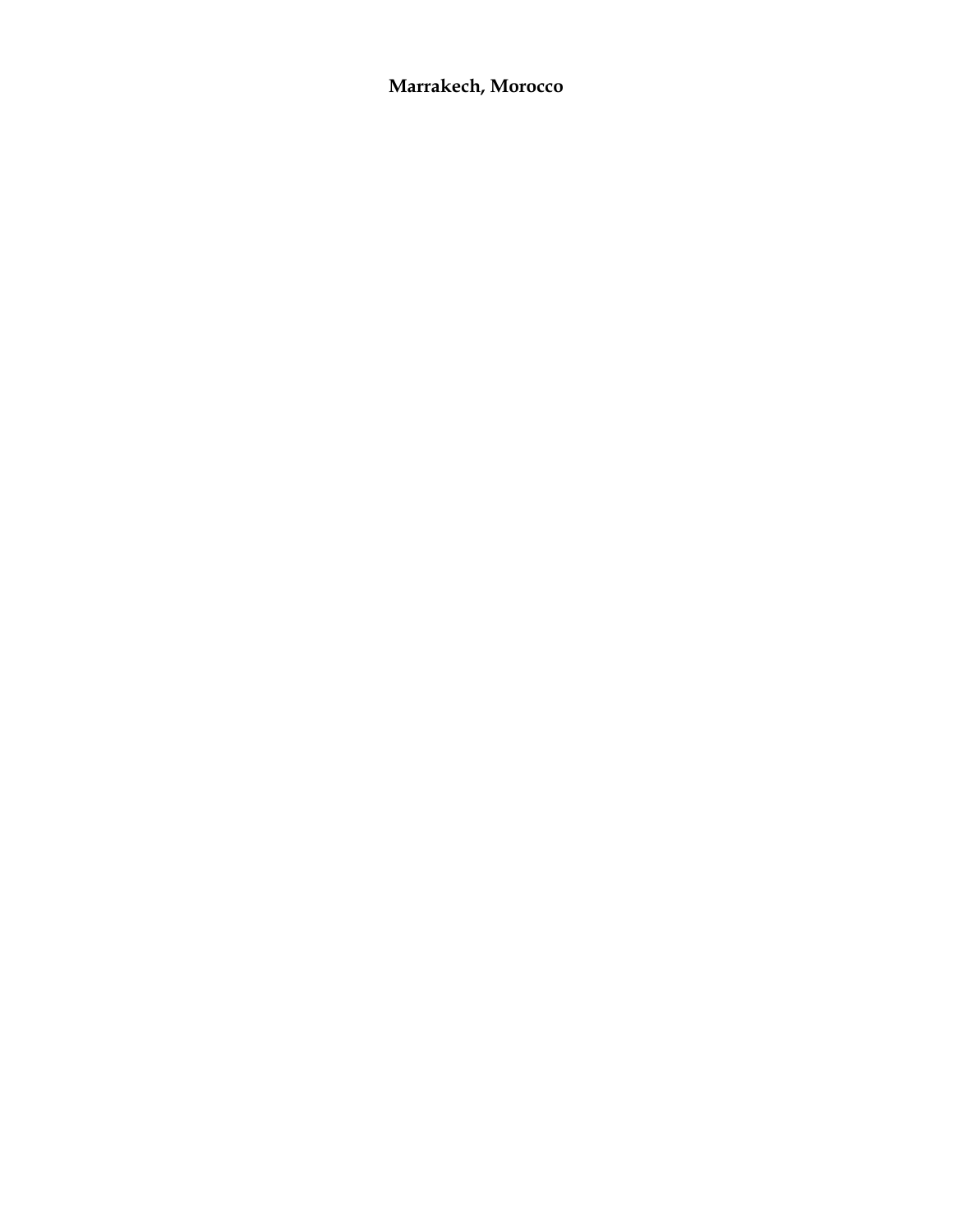Working Paper No. 7 1996 UNDP/UNCHS/WORLD BANK-UMP P.O. Box 30030 Nairobi Kenya

All Rights Reserved Manufactured in Kenya First Printing, May 1996

**This document has been prepared under the auspices of the UNDP/UNCHS/World Banksponsored Urban Management Programme. The findings, interpretations, and conclusions expressed here are those of the authors and do not necessarily represent the views of the United Nations Development Programme, UNCHS, the World Bank, or any of their affiliated organisations.**

**Emiel Wegelin Sonia Hammam Coordinator Team Leader Technical Cooperation Division TWURD UNCHS (Habitat) The World Bank**

**Urban Management Programme Urban Management Programme**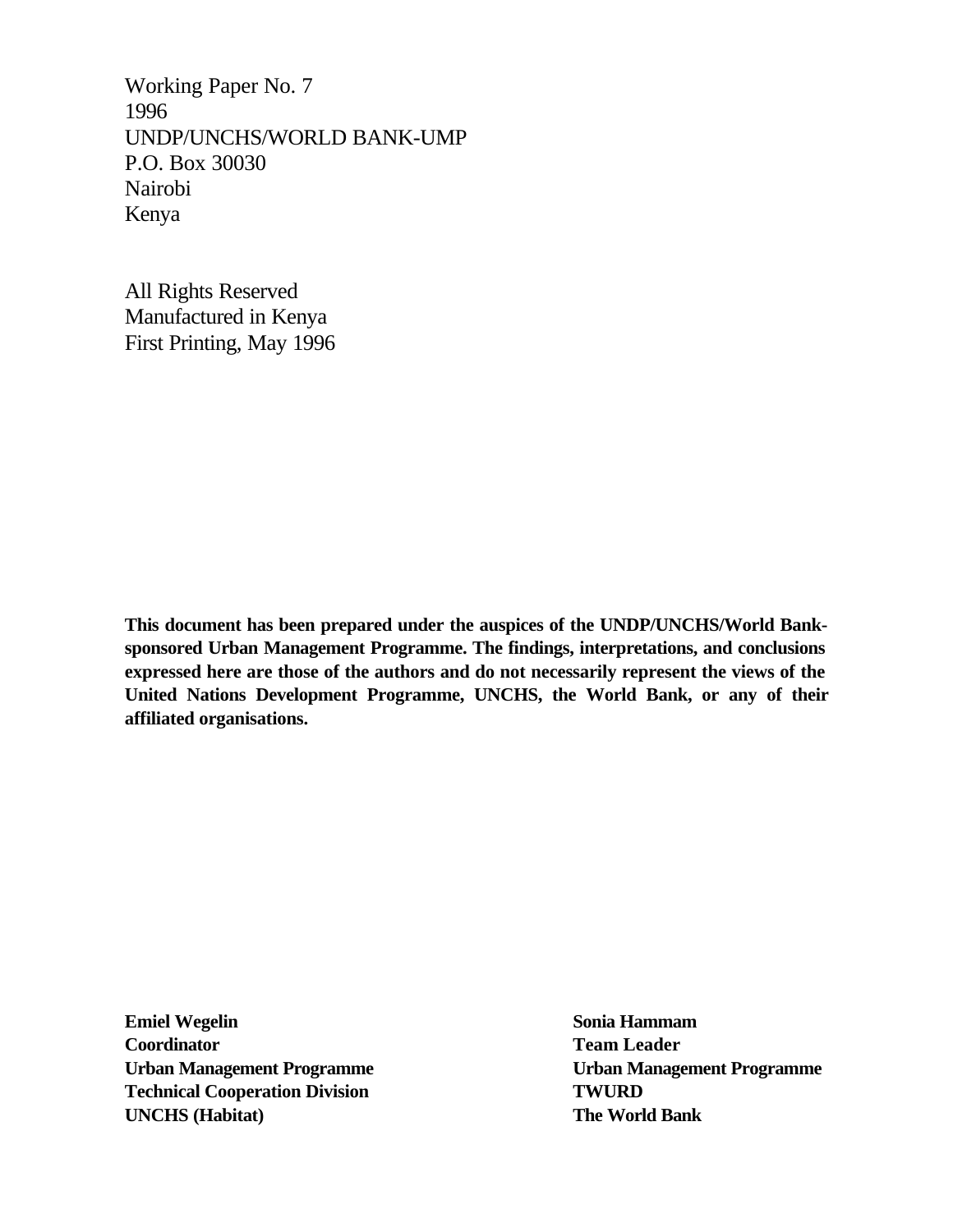### **FOREWORD**

This working paper has been prepared by the Urban Management Programme (UMP) - a ten-year global technical cooperation programme designed to strengthen the contribution that cities and towns in developing countries make toward human development, including economic growth, social development, and the reduction of poverty.

The programme is a partnership of the international community: UNCHS (Habitat) is the executing agency; The World Bank is the associated agency and UNDP provides the core funding and overall monitoring. Bilateral donors, multilateral agencies such as the World Health Organization and Non-Governmental Organisations (NGOs) provide various types of support.

The ultimate beneficiaries of the Programme are the citizens who live in and use cities and towns, particularly the urban poor, who will receive better-managed services and more accountable, participatory, and transparent management as a result of the programme.

## **The Urban Management Programme**

Through its regional offices in Africa, the Arab States, Asia and the Pacific and Latin America and the Caribbean, the UMP seeks to strengthen urban management by harnessing the skills and strategies of networks of regional experts, communities and organisations in the public and private sectors. The goal of the programme is to strengthen this local and regional expertise.

- **City and Country Consultations.** The UMP brings together national and local authorities, the private sector, community representatives, and other actors within a country to discuss specific problems within the UMP's subject areas and to propose reasoned solutions. Consultations are held solely at the request of a developing country and often provide a forum for discussion of a cross-section of issues generally resulting in a concrete action plan for policy programme change.
- **Technical Cooperation.** The UMP uses its regional networks of expertise to sustain follow-up to the consultations by providing technical advice and cooperation to facilitate the implementation of action plans and to mobilise the resources needed for their implementation.

Through its Core Teams in Nairobi and Washington, D.C. the UMP supports the regional programmes and networks by synthesising lessons learned; conducting state-of-the-art research; identifying best practices; and disseminating programme-related materials.

## **The UMP Dissemination**

The UMP produces a number of publications which present the findings of specific research activities, summarize the results of case studies, research, and the insights and broad recommendations developed under the work of the UMP to date, and illustrate instruments,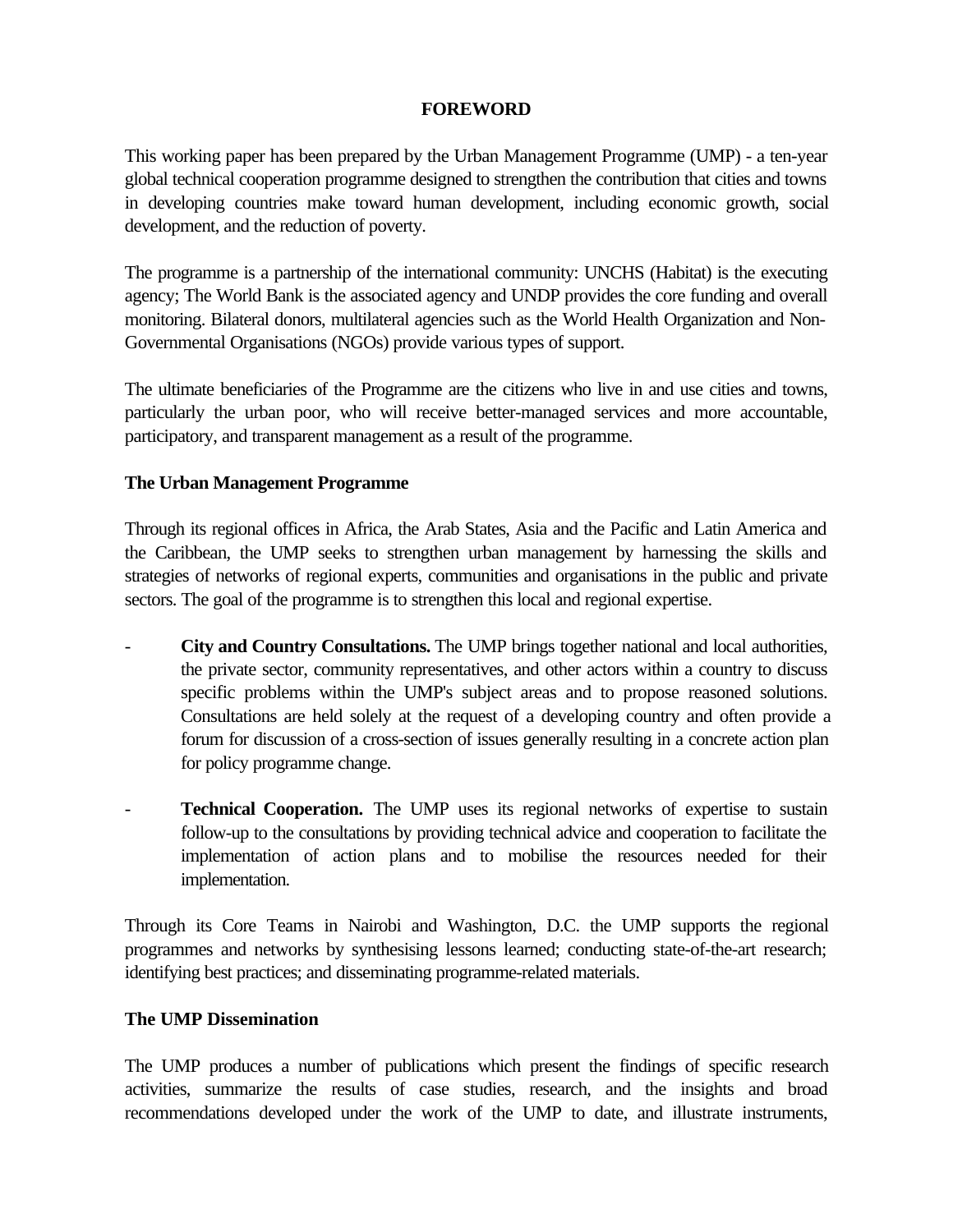techniques, or procedures, the UMP has found useful in addressing the issues surrounding the five components.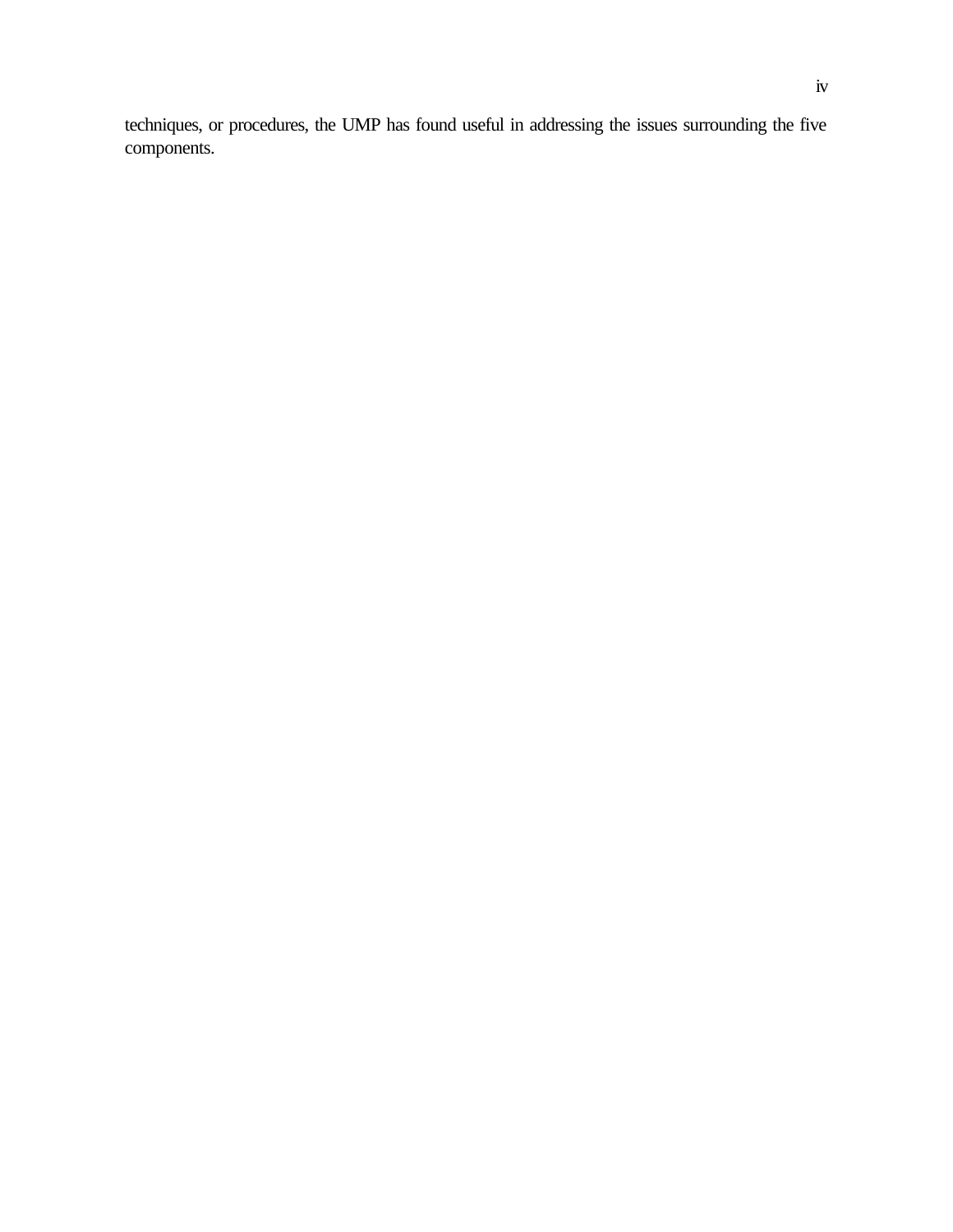#### **The UMP's Working Paper Series**

The working paper series has several objectives. The **content** of the series seeks to highlight examples of good and best practice in the various components of urban management or give an overview of main issues and options in a particular field of urban management. This will range from case studies and training materials on one or more aspects of urban management in a particular city to regional and even global syntheses of experiences. Much of the latter will increasingly be drawn from the UMP's regional programmes. The **timeliness** of the information in the series is an important objective. Hence, the review and production processes for issuing the series have been streamlined to allow for rapid publication and dissemination. The **sources** of material that will be published in the series are intended to be diverse. Authors will be drawn from the UMP's regional coordinators, Programme consultants, members of the UMP's regional networks, UMP core team members, and others.

The **audience** for the working papers will also be diverse, varying according to publication. The series should be of use to urban managers, urban policy makers at different levels of government, External Support Agencies (ESAs) that provide support for urban development, community and non governmental organisations, academics, and the media.

In parallel, the UMP also issues a formal publications series that consists of discussion papers, policy framework papers, and management tools. A list of titles that have been prepared in the formal series and working paper series is attached at the end of this paper.

Many of the formal series publications are available in English, Spanish, and French. The working paper series is available only in English though translations could be available at a later date.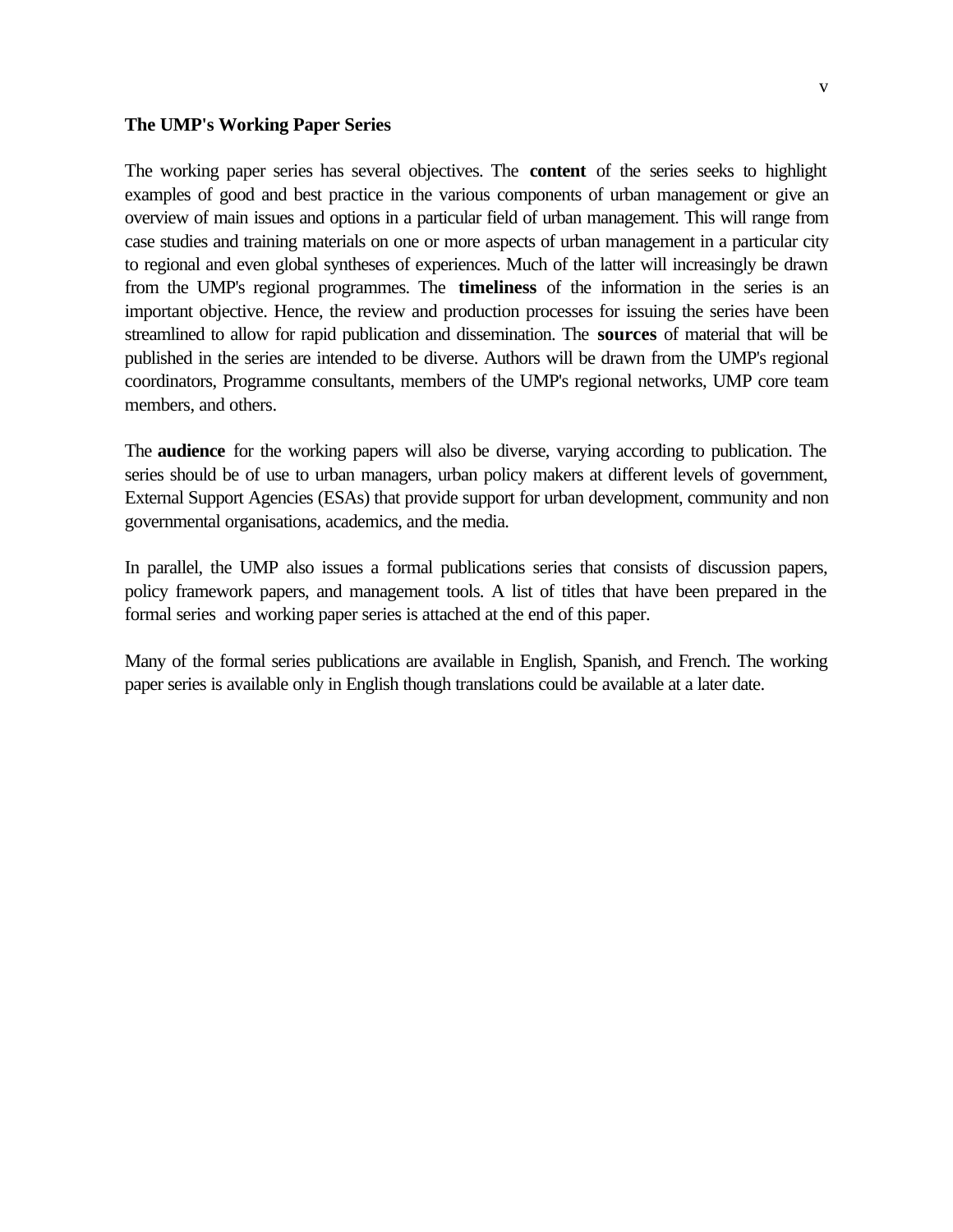#### **ACKNOWLEDGEMENTS**

This paper has been prepared under a consultancy for the UNDP/ UNCHS/World Bank Urban Management Programme. Many changes have been made to earlier drafts of this study in response to suggestions by Kyung-Hwan Kim and Emiel Wegelin of UNCHS and Sonia Hammam of the World Bank. The authors also acknowledge the support of the Economic Research Unit of the University of Natal is also acknowledged.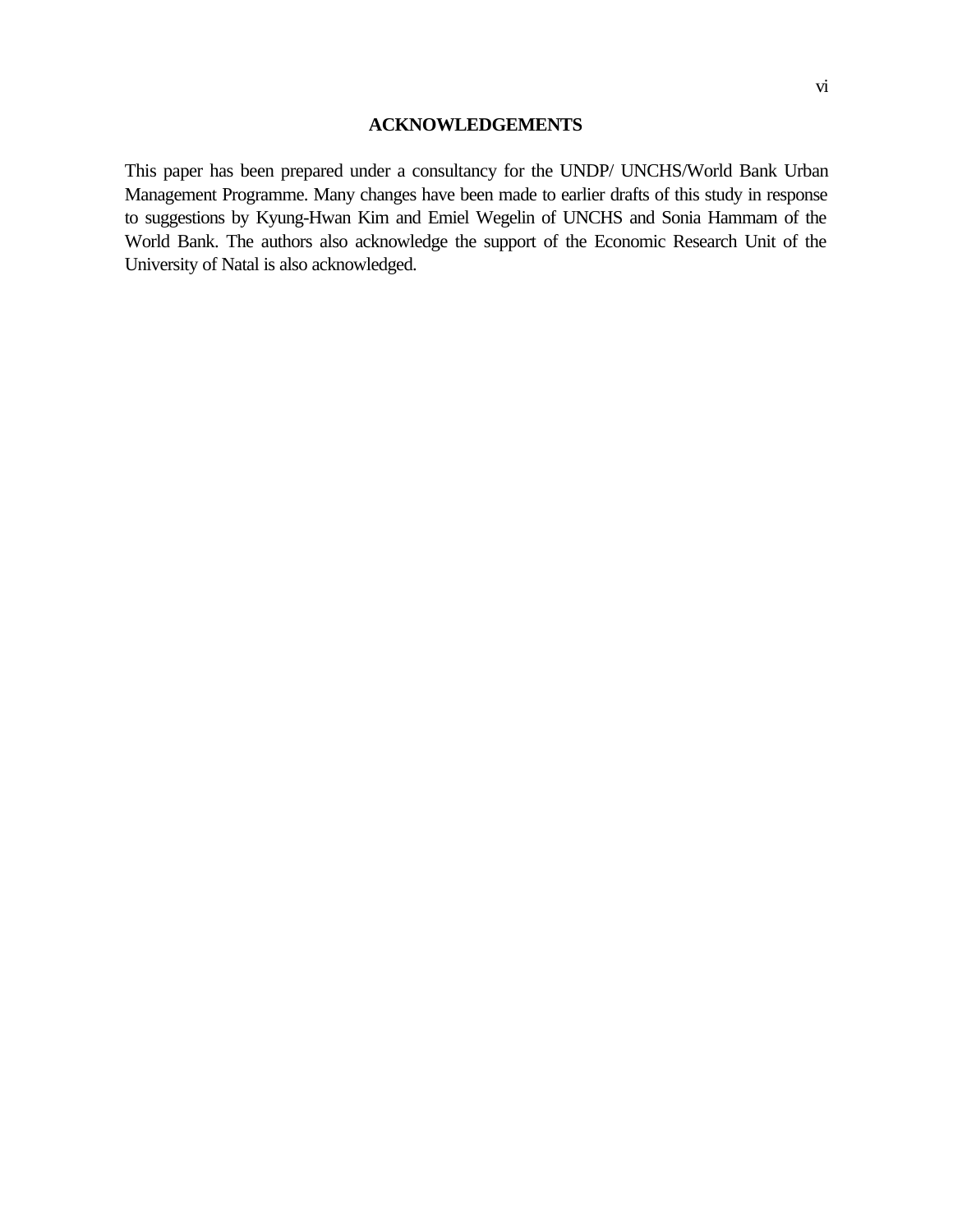#### **INTRODUCTION**

Malfeasance or wrong doing by public officials operates as a critical impediment to developing accountable and transparent urban management systems which is essential for the efficient and equitable use and distribution of resources at local level. Preventing corruption helps to raise city revenues, improve service delivery, increase public confidence and participation, and win elections. Municipal malfeasance is becoming a more critical issue as many countries in the developing world are moving towards more decentralized systems of public finance and administration.

Against this background, the paper has been prepared to help city officials diagnose, investigate, and prevent various kinds of corrupt and illicit behaviour. It focuses on systematic corruption rather than the free-lance activity of a few law-breakers, and emphasises preventive measures rather than purely punitive or moralistic campaigns. The paper approaches the problem from an economic perspective rather than from an ethical viewpoint. It stresses practical steps and considers, albeit schematically, political and administrative tactics. Most of its suggestions involve *approaches* to preventing corruption and not detailed prescriptions.

The document also emphasises that tackling corruption can be a means toward broader aims of municipal leaders such as providing services, empowering citizens, working with the private sector in order to make cities even more vibrant economic centres. It does not recommend an approach to corruption that emphasises more controls, more laws, and more bureaucracy. Instead, especially in cases of systematic corruption, it suggests a restructuring of city services and institutional reforms through improved information linked to more powerful incentives and disincentives. A major theme of this document is that *fighting corruption can become a lever to achieve much broader ends, including not only financial survival but remaking the relationship between citizen and local government.* There is no magic wand here, but the study's message is optimistic. Corruption can in fact be prevented, even if never, in this imperfect world, eliminated.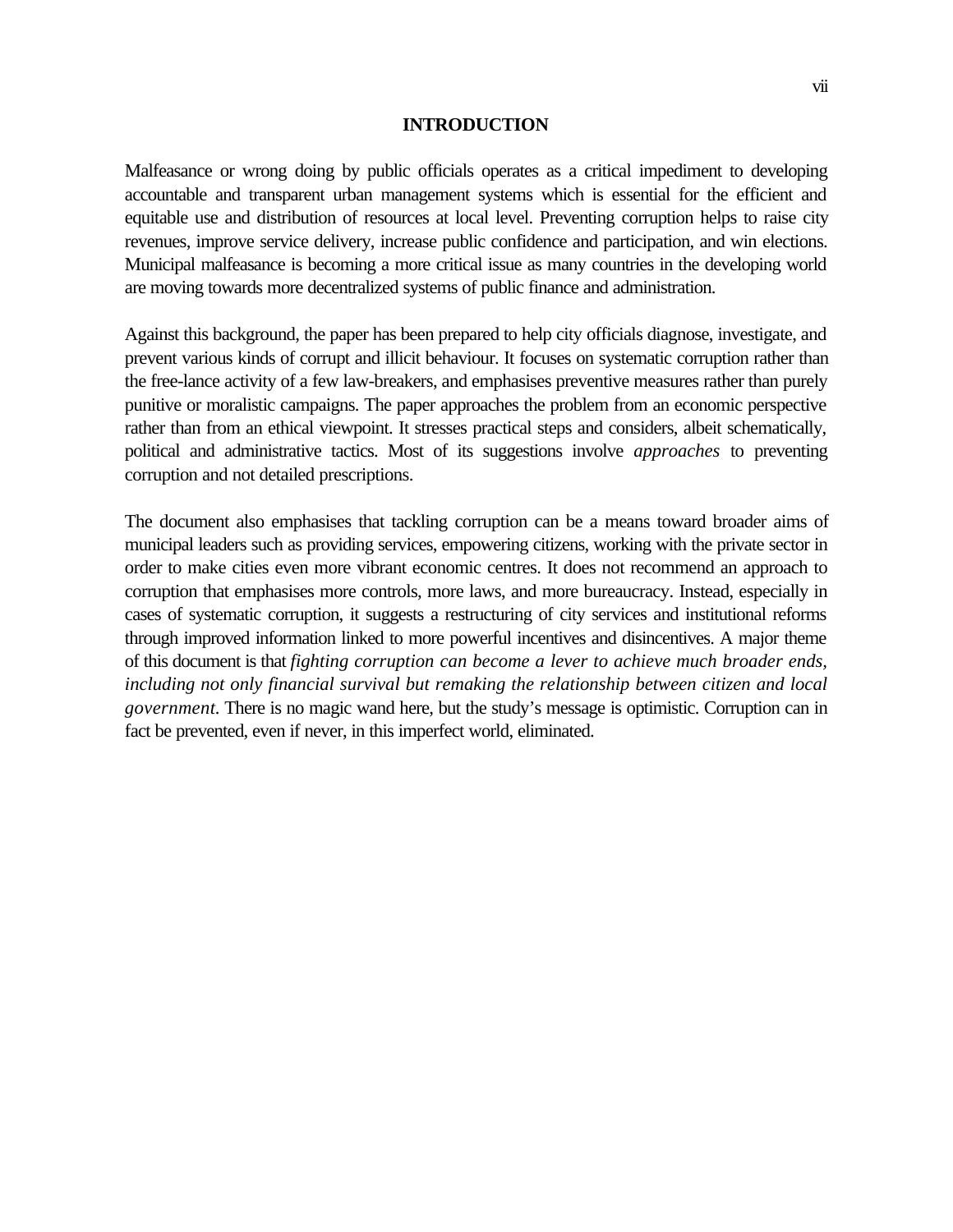### **EXECUTIVE SUMMARY**

Corruption can be reduced, and doing so can be the key to a larger effort to transform city governments. But it is important to tackle corruption as a problem of policy and management and not as one of ethics or even better laws. This paper attempts to provide practical guidance for aspiring municipal reformers, under three broad headings: diagnosis, strategy, and implementation.

**Diagnosis:** Corruption comes in many varieties, and the extent of each variety varies too. The beginning of wisdom about corruption is to unbundle it. Surprisingly perhaps, both citizens and government officials themselves (even if "corrupt") can help diagnose the extent of and damage caused by various kinds of corruption. The paper recommends:

- (i) Participatory diagnosis: workshops for those involved in corrupt systems
- (ii) Systematic anonymous surveys of employees and clients
- (iii) Special studies, including "vulnerability assessments" Strategy.

After assessing the kinds, extent, costs, and possible benefits of corruption, the next task is to design a strategy focusing on systems. It is useful to begin with economic metaphors, such as the principal-agent-client model. A stylized equation stimulates reflection:

Corruption = Monopoly + Discretion - Accountability.

Whether in Paris, Puno, or Port of Spain, whether in the public sector or the private, corruption tends to flourish when someone enjoys a monopoly over a good or service, has the discretion to decide who receives how much of it, and is not accountable for what is decided.

The paper provides a framework for policy analysis (Box 4 on policy analysis applied to deterring collusion in procurement) which has proved useful in many countries in stimulating local leaders to think through possible options, their possible impacts, and their likely direct and indirect costs. The broad headings of the policy measures are:

- (i) Selecting agents
- (ii) Setting rewards and penalties
- (iii) Obtaining information about results and linking rewards and penalties to them
- (iv) Restructuring the principal-agent client relationship: reduce monopoly, clarify and limit discretion, and enhance accountability
- (v) Raise the "moral costs" of corruption.

**Implementation:** The paper provides practical tips and some examples of positive practice under the following headings:

(i) Organizing the government's efforts: there should be a focal point within the government for the anti-corruption initiative, but at the same time the focal point's main task is to coordinate the many parts of municipal government that must be involved in preventing corruption.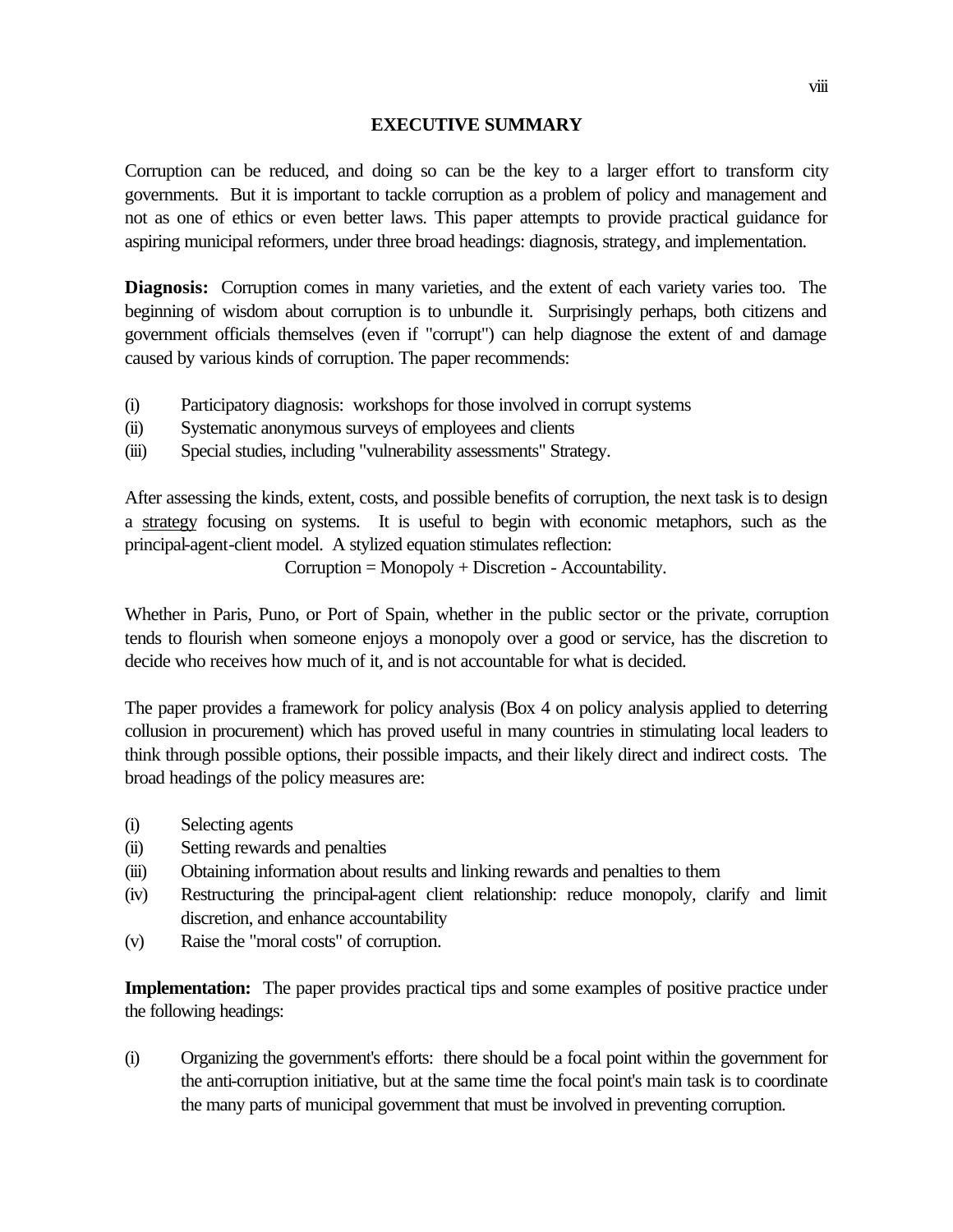- (ii) "Pick low-hanging fruit". One should begin with a relatively easy-to-fix problem first, where success can be demonstrated within six months.
- (iii) Align the anti-corruption effort with favourable forces (national, international, private sector, NGO). A city need not go it alone in the fight against corruption.
- (iv) Break the culture of impunity by "frying big fish". People may no longer believe promises or heed new rules and regulations. For a change in attitude to occur, it must be seen that a few big practitioners of corruption are apprehended and punished--givers as well as receivers.
- (v) Raise the profile of the anti-corruption effort through publicity.
- (vi) Do something good for government officials before seeming to attack them. A good first step is to improve the measurement of service delivery, with the cooperation of city officials as well as citizens groups. Show civil servants that what they do in a positive vein matters (and can be at least partially measured).
- (vii) Strengthen institutional capacity not only through "supply-side measures" (more training, more experts, more computers) but especially through changing systems of information and incentives. Better information and incentives are at the heart of institutional reform.
- (viii) Consider how an anti-corruption campaign can galvanize broader and deeper changes in municipal government (such as client consultation, pay-for-performance, privatization with high quality regulation). It is important that "fighting corruption" be seen as a point of leverage for a broad-scale reform of city management.

These measures are not mutually exclusive and are to be selected and implemented in an opportunistic manner to produce a concrete result towards containing corruption.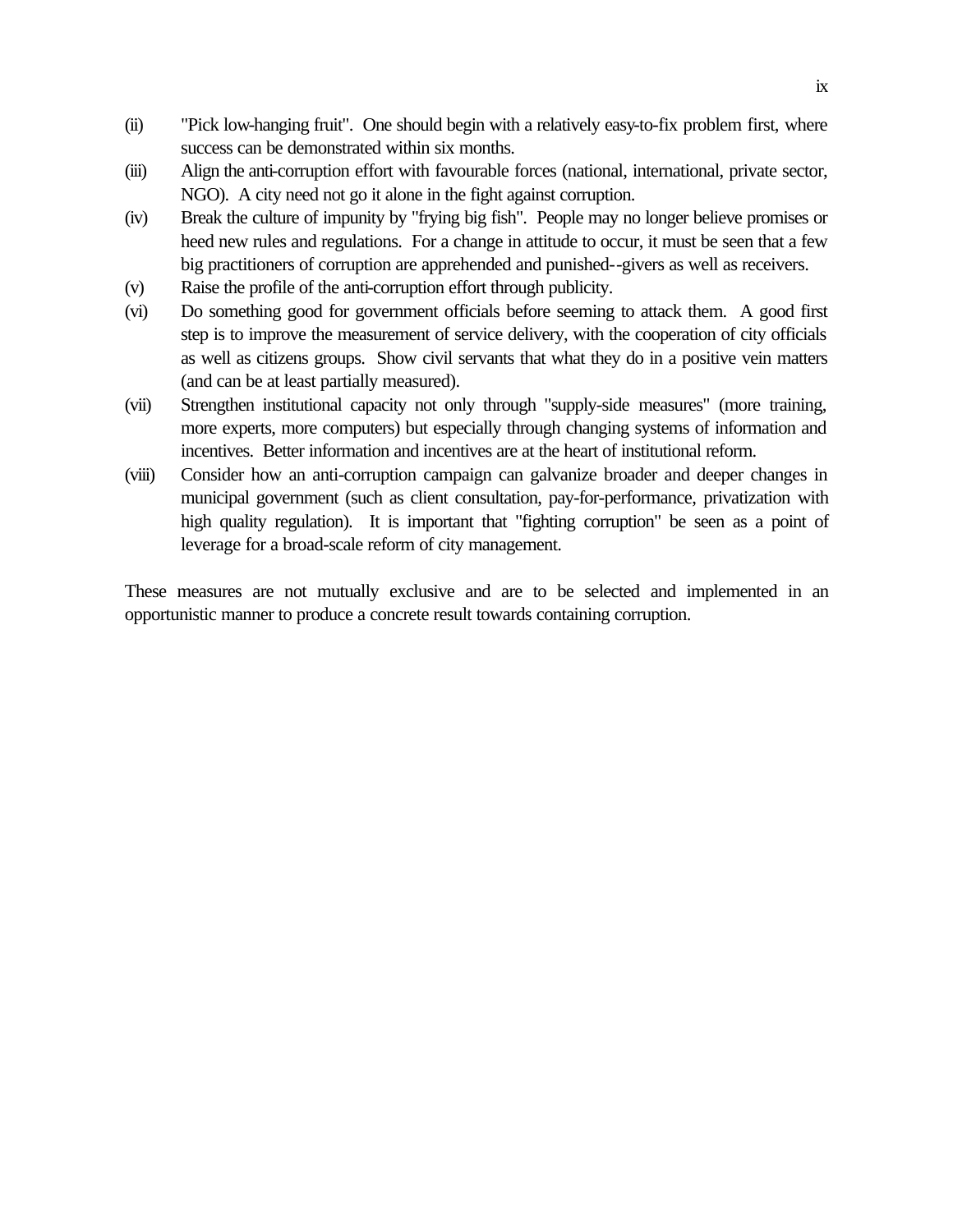| $\mathbf{1}$            |     |  |  |  |  |  |  |
|-------------------------|-----|--|--|--|--|--|--|
|                         | 1.1 |  |  |  |  |  |  |
|                         |     |  |  |  |  |  |  |
|                         |     |  |  |  |  |  |  |
|                         | 1.2 |  |  |  |  |  |  |
|                         | 1.3 |  |  |  |  |  |  |
| $\overline{2}$          |     |  |  |  |  |  |  |
|                         | 2.1 |  |  |  |  |  |  |
|                         | 2.2 |  |  |  |  |  |  |
| 3                       |     |  |  |  |  |  |  |
|                         | 3.1 |  |  |  |  |  |  |
|                         | 3.2 |  |  |  |  |  |  |
|                         | 3.3 |  |  |  |  |  |  |
|                         | 3.4 |  |  |  |  |  |  |
| $\overline{\mathbf{4}}$ |     |  |  |  |  |  |  |
|                         | 4.1 |  |  |  |  |  |  |
|                         |     |  |  |  |  |  |  |
|                         |     |  |  |  |  |  |  |
|                         | 4.2 |  |  |  |  |  |  |
|                         | 4.3 |  |  |  |  |  |  |
| 5                       |     |  |  |  |  |  |  |
|                         | 5.1 |  |  |  |  |  |  |
|                         | 5.2 |  |  |  |  |  |  |
|                         | 5.3 |  |  |  |  |  |  |
|                         | 5.4 |  |  |  |  |  |  |
|                         |     |  |  |  |  |  |  |
|                         |     |  |  |  |  |  |  |
|                         | 5.5 |  |  |  |  |  |  |

## **CONTENTS**

page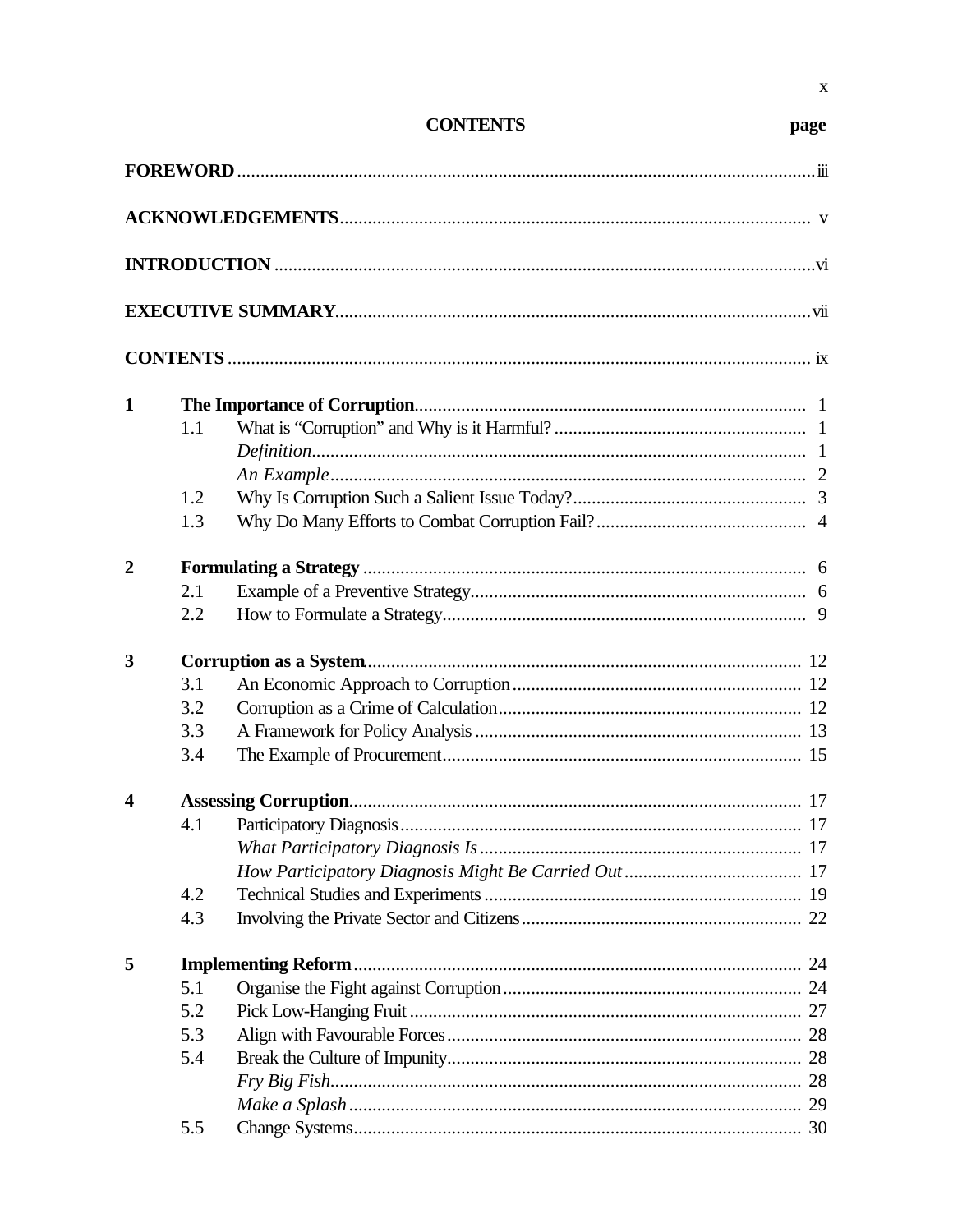| 5.7 |  |
|-----|--|
|     |  |
|     |  |
|     |  |
|     |  |
|     |  |

**ABOUT THE AUTHORS**...................................................................................................... 40

## **Boxes**

| Box 1:         |                                                      |  |
|----------------|------------------------------------------------------|--|
| Box 2:         |                                                      |  |
|                |                                                      |  |
| Box $3$ :      |                                                      |  |
|                | Box 4: The Framework for Policy Analysis Applied to  |  |
|                |                                                      |  |
| Box $5$ :      |                                                      |  |
| Box 6:         |                                                      |  |
|                | Box 7: Model Memorandum for Employees, as the Basis  |  |
|                |                                                      |  |
|                | Box 8: Examples of Technical Studies to Help Prepare |  |
|                |                                                      |  |
| Box 9:         |                                                      |  |
| Box $10$ :     |                                                      |  |
| <b>Box 11:</b> | An Independent Office to Fight Corruption in New     |  |
|                |                                                      |  |
| Box 12:        |                                                      |  |
| Box 13:        |                                                      |  |
| Box 14:        |                                                      |  |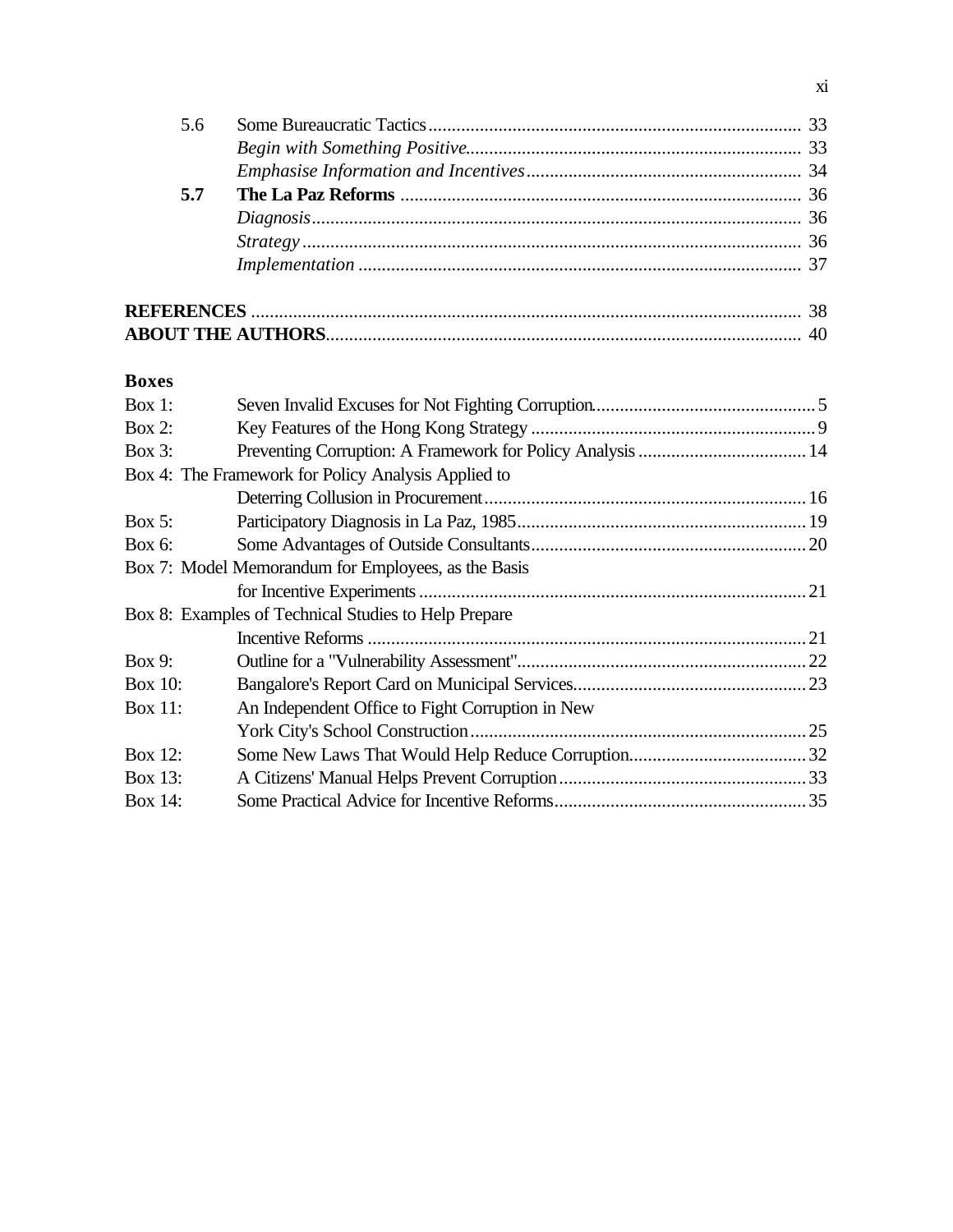## **1 THE IMPORTANCE OF CORRUPTION**

## **1.1 What is "Corruption" and Why is it Harmful?**

## *Definition:*

Corruption is a universal problem, but around the world local governments seem particularly susceptible. For example, in Japan, according to one estimate, provincial governments have three times more officials than the national government but produce fifteen times the reported number of corruption cases and four times the number of arrested officials (OECD 1995, Session 3, p. 2). In New York City, the cost of past corruption in the school construction area alone is measured in the hundreds of millions of dollars (Thacher 1995). Municipalities are often accused not only of mismanagement but of pouring public funds into private pockets. The charges are as varied as the activities of municipal authorities.

- $\triangleright$  Bribes are said to lead to the misallocation of subsidised housing.
- $\triangleright$  Kickbacks to procurement officers mean that city contracts often go to unworthy firms.
- $\triangleright$  City police departments sometimes look the other way at criminal offences, some small but some large, in exchange for a bribe.
- $\triangleright$  Public property is used by city officials for private ends.
- ÿ Permits and licences are facilitated by speed money, and sometimes purchased for a bribe.
- $\triangleright$  Bribery enables people to break safety, health, or other rules, whose transgression creates grave social risks.
- $\triangleright$  City services may be unavailable without an illegal side payment.
- $\triangleright$  Tax collectors may extort citizens, or even more often collude with taxpayers to abet evasion in exchange for a bribe.
- $\triangleright$  Zoning decisions are influenced by corruption.

And so on: this list is not a complete typology of the corruption found in local governments around the world.

There are many definitions of corruption. Most broadly, corruption means the misuse of office for personal gain. The office is a position of trust, where one receives authority in order to act on behalf of an institution, be it a private, public, or non-profit. Corruption means charging an illicit price for a service or using the power of office to further illicit aims. Corruption can entail acts of omission or commission. It can involve legal activities or illegal ones. It can be internal to the organisation (for example, embezzlement) or external to it (for example, extortion). The effects of various kinds of corruption vary widely. Although corrupt acts sometimes may result in a net social benefit, corruption usually leads to inefficiency, injustice, and inequity.<sup>3</sup>

i<br>Li

 $3$  Some literature on corruption in the 1960s tended to excuse corruption as something like a market price when markets weren't allowed or something like an expression of interest when more democratic means were closed. Since then, both empirical and theoretical studies have persuaded most people that most types of corrupt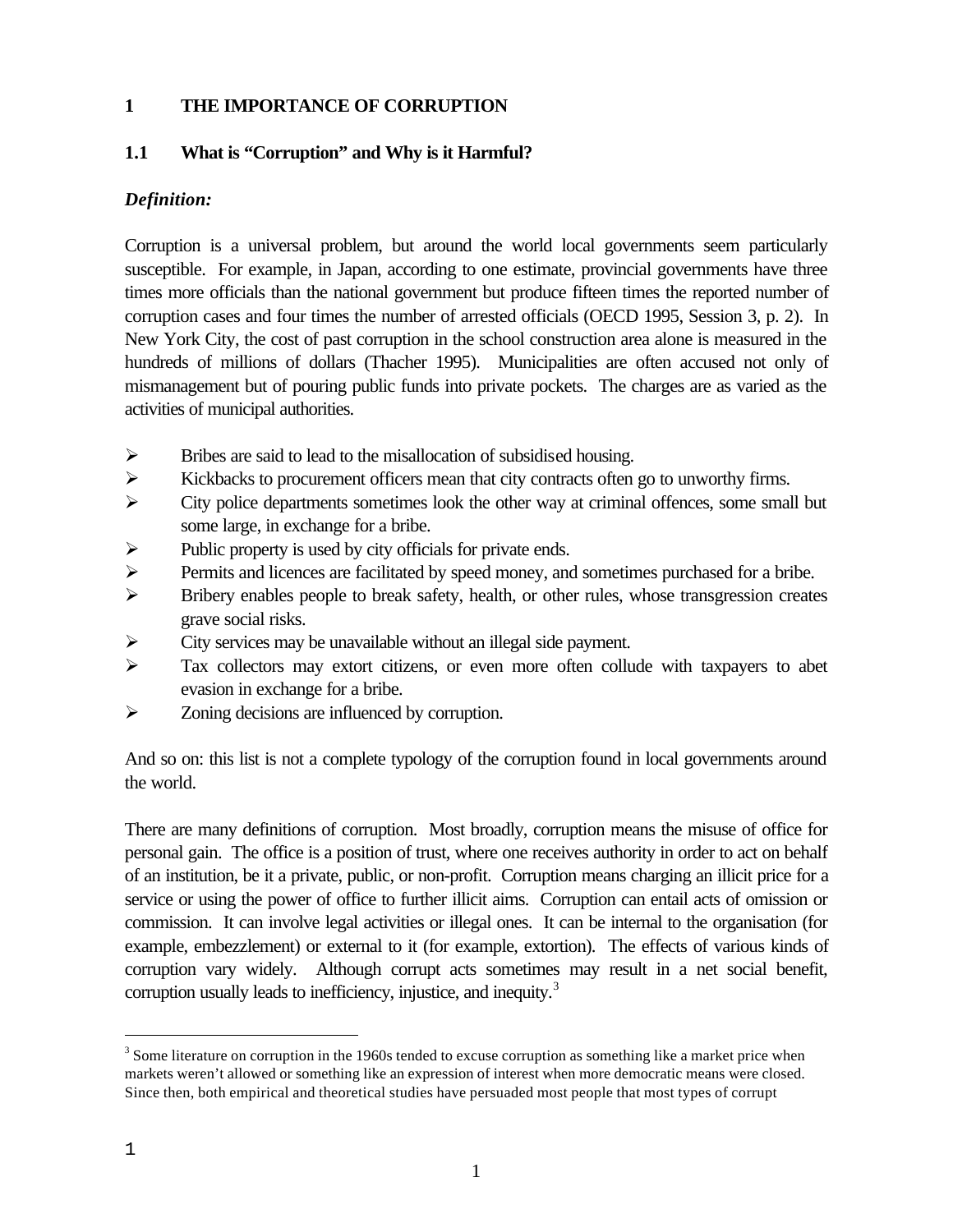Corrupt acts differ in extent as well as type. Some corruption is "free lance," as individual officials or small groups of them try to take advantage of their monopoly powers to generate bribes.

Sometimes, alas, corruption becomes systematic. Two authors have recently distinguished one sort of corruption that is analogous to a foul in sports, and another sort which is the breakdown of the rules defining and enforcing fouls. In the latter case, the sports contest virtually collapses. Luis Moreno Ocampo calls it "hypercorruption." Herbert Werlin's label is "secondary corruption," and he compares it to alcoholism.<sup>4</sup>

Systematic corruption generates economic costs by distorting incentives, political costs by undermining institutions, and social costs by redistributing wealth and power toward the undeserving. Corruption creates inefficiencies, such as discouraging investment in the local economy and in infrastructure. When corruption undermines property rights, the rule of law, and incentives to invest, economic and political development is crippled. Corruption exists in all countries. But corruption tends to be more damaging to poor countries, where it can undermine property rights, the rule of law, and incentives to invest.

### *An Example:*

Most observers will agree that the situation in La Paz in 1985 was grave. The city had just experienced the first democratic election in 40 years, with Ronald MacLean-Abaroa as the new mayor. Bolivia's hyperinflation had been staunched by a remarkable austerity programme. But these welcome changes coincided with a city in crisis. As Mayor MacLean-Abaroa took office, the city's payroll was 120 percent of its revenues. This despite miserable wages eroded by the inflation: a city engineer might earn only \$30 per month, and the mayor's salary was a meagre \$100 per month. Previous mayors had added more and more employees for political reasons. In 1985 the city employed about 5700 people, 4000 of whom were labourers.

The municipal government was a cornucopia of corruption. Public works, carried out for the most part by the city, featured everything from theft of parts and fuel to fraudulent fulfilment of quality standards, in addition to great inefficiency. Tax collection was rife with fixes (a lower assessment on your house in exchange for a bribe) to speed money (the city collected taxes itself, and paying sometimes involved standing in long queues). Applications for permits and licences were often delayed unless speed money was paid, and finally obtaining the permit or licence often entailed another bribe. Procurement involved many arcane steps and little transparency, resulting in bribes and extortion for obtaining a contract and then, after performing the work, bribes in order to get paid. Personnel systems often worked on the basis of friendship or political influence; there was little tradition of professionalism. Auditing and investigations were lax and themselves subject to

i<br>L

behavior are economically and politically costly, even if they sometimes benefit the group in power. For a review see Klitgaard 1988, especially pp. 30-48.

<sup>&</sup>lt;sup>4</sup> See Moreno Ocampo 1993 and Werlin 1994. Another description of generalized corruption is Bayart 1989.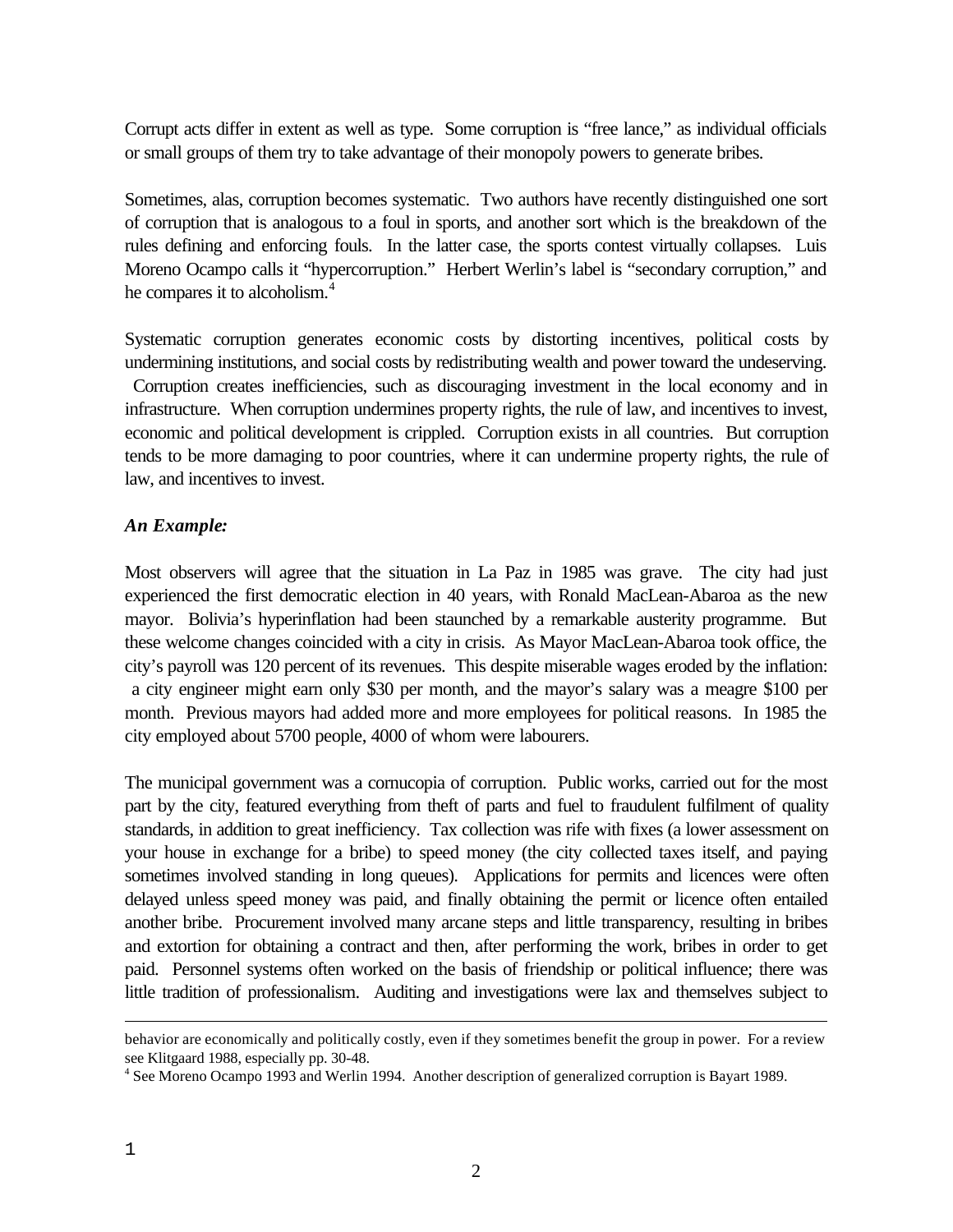corruption. Finally, some senior executives and some city council members used their positions to move favoured applications and vendors through the system, in exchange for monetary and other illicit considerations.

Needless to say, under these circumstances the city was failing in all its missions. Faced with such systematic corruption, many people would simply give up. Or they would call for institutional strengthening of what we call a "supply-side strategy." In other words, more training, more foreign experts, more computers, more regulations. And of course for codes of ethics and a recasting of attitudes. These strategies are seldom sufficient, as we shall see. Later in this study, we will see how Mayor MacLean-Abaroa acted decisively to reduce corruption, and we will hope by then to understand the principles he used in diagnosing the problems and dealing with them.

## **1.2 Why Is Corruption Such a Salient Issue Today?**

Few urban leaders today can ignore municipal malfeasance. Around the world local and national elections often feature corruption as a key issue. Gone are the days, it seems, when one could say what a mayor in Brazil bragged during his reelection campaign: "Robo mas faço obras" (loosely translated: "Yes, I rob, but works get done").

Why is fighting corruption surfacing now as a priority around the globe? One idea is that corruption has grown worse. But why might this be so? One line of argument cites the rapid rise of international trade and international communications, so that people are exposed to economic temptations as never before. Dipak Gyawali (1994) believes that advertising has created new demands, and inflation-eroded salaries new perceived necessities, for corrupt behaviour. Another argument points to the democratic and economic reforms that have swept the world. In the long run most people expect that political competition and economic liberalisation will reduce corruption, if only by limiting monopoly power. But in the short run, these changes may have created new opportunities for corruption by rapidly changing the accustomed rules of the game, leading to a kind of free-for-all with little enforcement. And, in many cases, corruption occurs because healthy policy changes are implemented through sick institutions.

Or are we simply becoming less tolerant of corruption? One idea is that we more acutely perceive corruption's costs now that the Cold War has abated and economic policies and multiparty politics are roughly "got right." Another possibility is that people blame corruption for the fact that neither freer markets nor democratic reforms have yet lived up to expectations, in order to avoid admitting that those reforms may not be right everywhere. Or perhaps because political liberalisation has granted new freedoms to document and complain about corruption, we are made more aware of it. It is difficult to know whether corruption is increasing or decreasing. Information about corruption is scarce and misleading. As John T. Noonan's history of bribery emphasises, one country may have more prosecuted cases of corruption than another, yet actually have a much lower incidence of corruption, simply because the first country's will and its capabilities to fight corruption are stronger (Noonan 1985).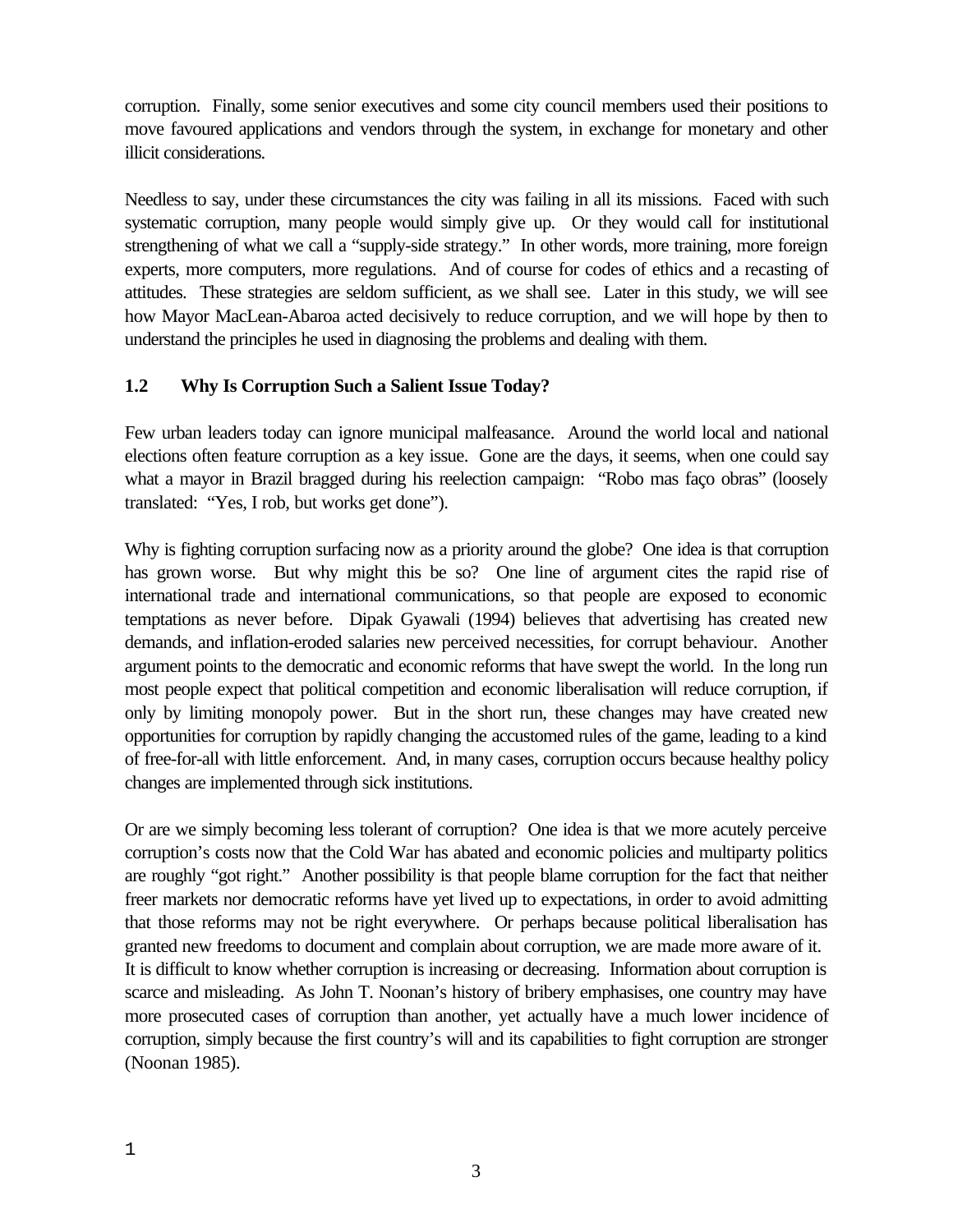Regarding municipal malfeasance, it has been argued that the substance and style of city management is changing in ways that promise better governance but also offer new temptations for corruption. A recent report from the Audit Commission of United Kingdom summarises these changes in Figure 1. "Many of the recent changes in local government," the Audit Commission asserts, "have been away from centralised controls and tight financial regimes and have increased the risks of fraud and corruption occurring." (Audit Commission 1993: 3).

Administrative decentralisation and municipal democratisation are powerful trends. Over the past fifteen years, municipal governments have been asked to increase their responsibilities. At the same time, especially in developing countries, many municipalities have suffered an erosion in the real wages of officials. For all these reasons, concern with municipal corruption has grown. The Chilean policy analyst Claudio Orrego points out that "all the objectives that have been established for the reform of the municipal sector (increasing their legitimacy and democratisation, increasing the efficiency and effectiveness of their services, and increasing citizen participation), can be summarised as part of this broader goal: *strengthening accountability*." (Orrego 1995: 5).

## **1.3 Why Do Many Efforts to Combat Corruption Fail?**

Unfortunately, the history of anti-corruption campaigns around the world is not propitious. At the national and local levels, in ministries and in agencies such as the police, even highly publicised efforts to reduce corruption have tended to lurch, lapse and, ultimately, disappoint.

A typical pattern looks something like this. A scandal occurs. For example, a municipal councillor may be found guilty of bribe-taking. Or the police may be found to be systematically involved in collusion with criminals. Public works programmes may be found to contain inflated costs as the result of fraud and kickbacks. Bidders on municipal projects may be discovered to have formed a collusive ring to restrict competition and inflate prices.

As the scandal erupts, the public is outraged. The press fulminates. Politicians express dismay and call for decisive action. An inquiry commission is formed. Six months later, the commission's recommendations emerge. They tend to include more layers of oversight, bigger budgets for investigation and enforcement, a code of conduct. But in the six months that have passed, the public's outrage has subsided, and so the press and politicians pay little attention to the recommendations. In fairness, this is partly because the recommendations tend to be expensive and to promise little real prevention.

It may be the case that, in the short run, heightened concern leads to reduced corruption in the agency concerned. But concern proves difficult to sustain and institutionalise. As a result, there are cycles of reform. After the crisis, there may be improvement. But in a while the corruption reemerges.<sup>5</sup>

i<br>Li

<sup>5</sup> On such cycles in police corruption in the United States, see Sherman 1979 and Mollen *et al.* 1994. A theoretical model for the persistence of corruption is presented in Tirole 1992.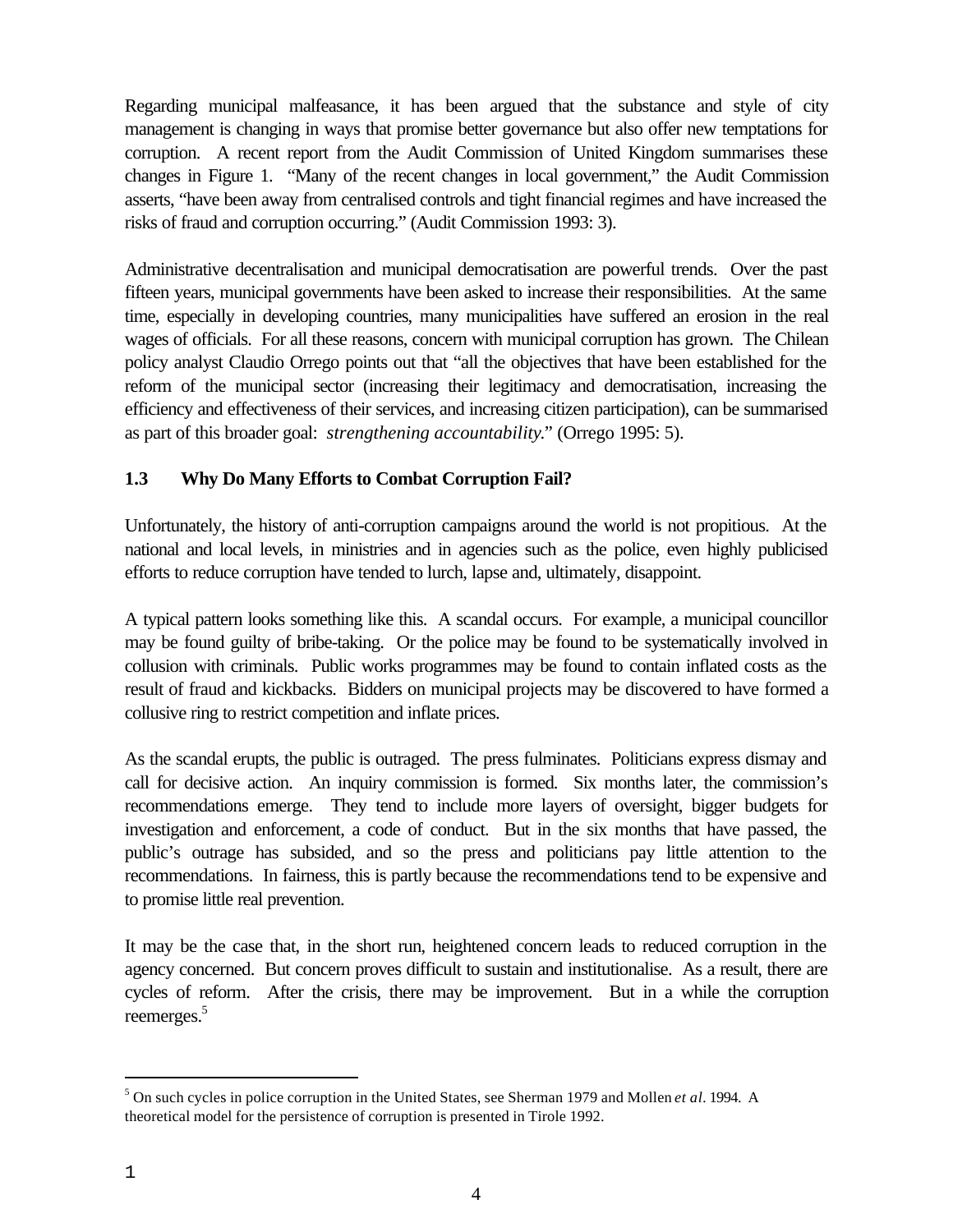In most countries, as sociologist Amitai Etzioni (1982) once pointed out, there is no lobby to combat corruption. Unlike (say) sugar or soy beans or shoes, where a particular interest group is affected specifically by a change in policy, the costs of corruption are usually spread over a large number of people, usually taxpayers. Because the benefits of preventing corruption are also widespread, the logic of collective action predicts that an effective interest group will be hard to mobilise and sustain.

#### **Box 1: Seven Invalid Excuses for Not Fighting Corruption**

**Excuse 1.** "Corruption is everywhere. Japan has it, Holland has it, the United States has it. There's nothing you can do about something endemic." But consider health. Illness is everywhere, too. And yet no one concludes that efforts to prevent and treat illness should therefore be curtailed. Like illness, the levels and types of corruption vary greatly, and preventive and curative measures make a difference.

**Excuse 2.** "Corruption has always existed. Like sin, it's part of human nature. You can't do anything about it." Again, the observation is correct, the conclusion invalid. Because sin exists does not mean it exists in each of us to the same degree, and the same holds for corruption. We can constrain opportunities for corruption, even if the tendency is perennial.

**Excuse 3.** "The concept of corruption is vague and culturally determined. In some cultures the behaviour that bothers you is not considered corrupt. Fighting corruption smacks of cultural imperialism." In fact, as John T. Noonan's monumental history shows, no culture condones bribery. Anthropological studies indicate that local people are perfectly capable of distinguishing a gift and a bribe, and they condemn bribery. The forms of corruption that this document considers are against the law in every city in the world.

**Excuse 4.** "Cleansing our society of corruption would require a wholesale change of attitudes and values. This can only take place after…[the polemicist's choice: a hundred years of education, a true revolution of the proletariat, a Christian or Muslim or other religious revival or state, and so forth]. Anything less will be futile." The record of moralisation campaigns is not encouraging. More germane to city managers are two other points.

First, engineering such massive social changes exceeds their scope of work. Second, in the meantime there are ways to close loopholes, create incentives and deterrents, augment accountability and competition, and improve the rules of the game.

**Excuse 5.** "In many countries corruption is not harmful at all. It is the grease for the wheels of the economy, and the glue of the political system." True, corrupt equilibria do exist. But both theoretical models and empirical studies show that they are inferior to equilibria with less corruption. Arguing that corrupt payments have a function in a given system does not at all argue for their aggregate desirability.

**Excuse 6.** "There's nothing that can be done if the man or woman on top is corrupt, or if corruption is systematic." It is more propitious for anti-corruption efforts if leaders are clean and if corruption is episodic rather than routine. But success stories show that improved systems lead to fewer opportunities for everyone, even the political powers, to reap corrupt rents. Systematic corruption can be reduced.

**Excuse 7.** "Worrying about corruption is superfluous. With free markets and multiparty democracies, corruption will gradually disappear." Democracy and markets enhance competition and accountability, thereby reducing corruption. But during transitions, corruption may increase. And in stable democracies, corruption is a chronic threat to the provision of many public goods and services, which are inherently the monopoly of the state (such as justice).

The recent formation of Transparency International is an encouraging sign that this prediction may not hold forever (Galtung ed. 1994). TI was founded in Berlin in 1993 and now has chapters in 40 countries. It hopes to do for corruption what Amnesty International did for human rights. As we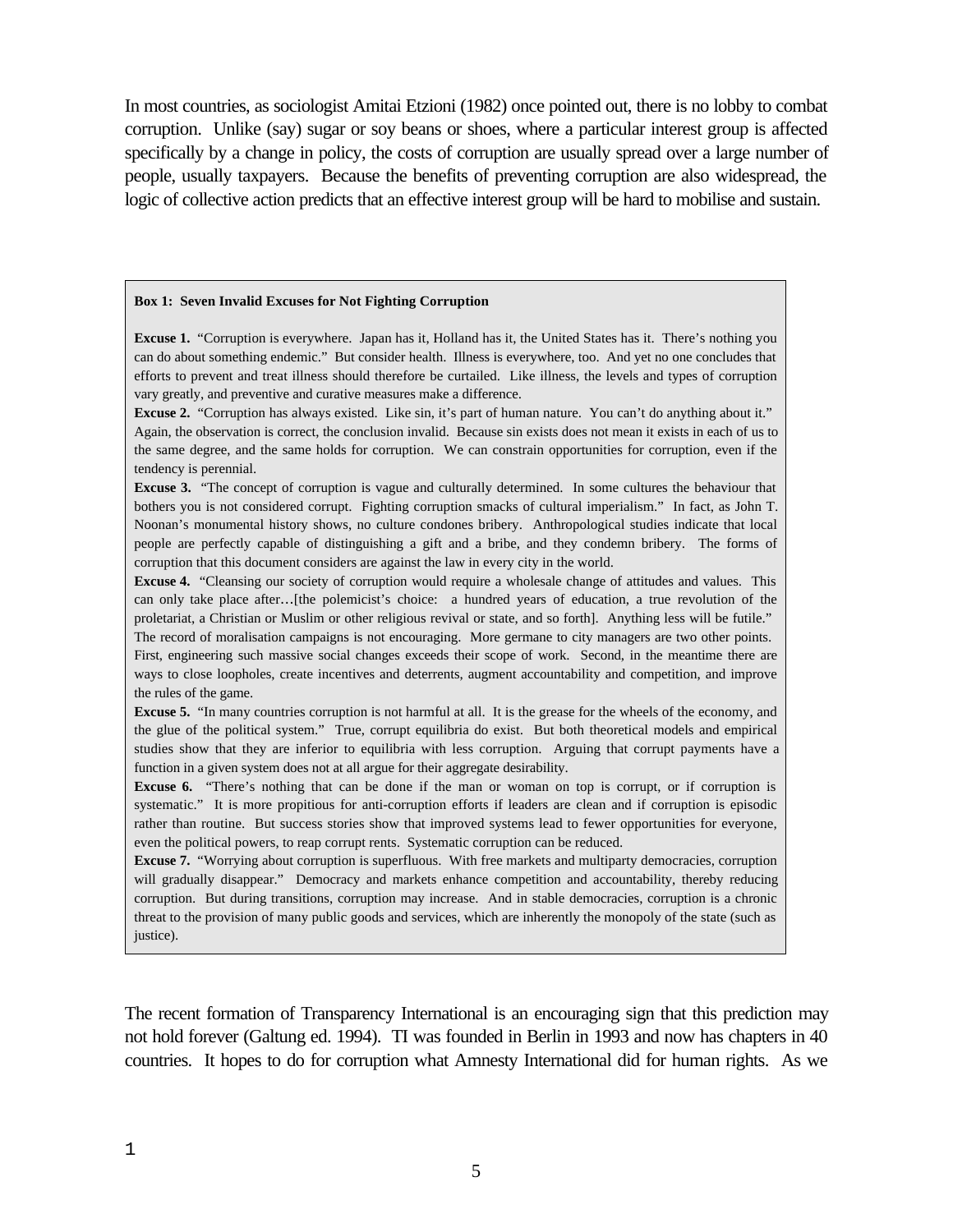shall see, a key strategic concern for anti-corruption campaigns is how to mobilise and sustain popular participation in the fight against corruption.

Many anti-corruption efforts fail because they take an exclusively legalistic approach or worse, rely on appeals to morality. Sometimes anti-corruption efforts are pursued only half-heartedly, because of the "seven excuses" of Box 1. Sometimes anti-corruption efforts themselves become corrupt efforts to vilify or imprison the opposition.

Fortunately, there are successful anti-corruption initiatives from which we can learn. They teach us that a key to success is to have a *strategy* for preventing corruption.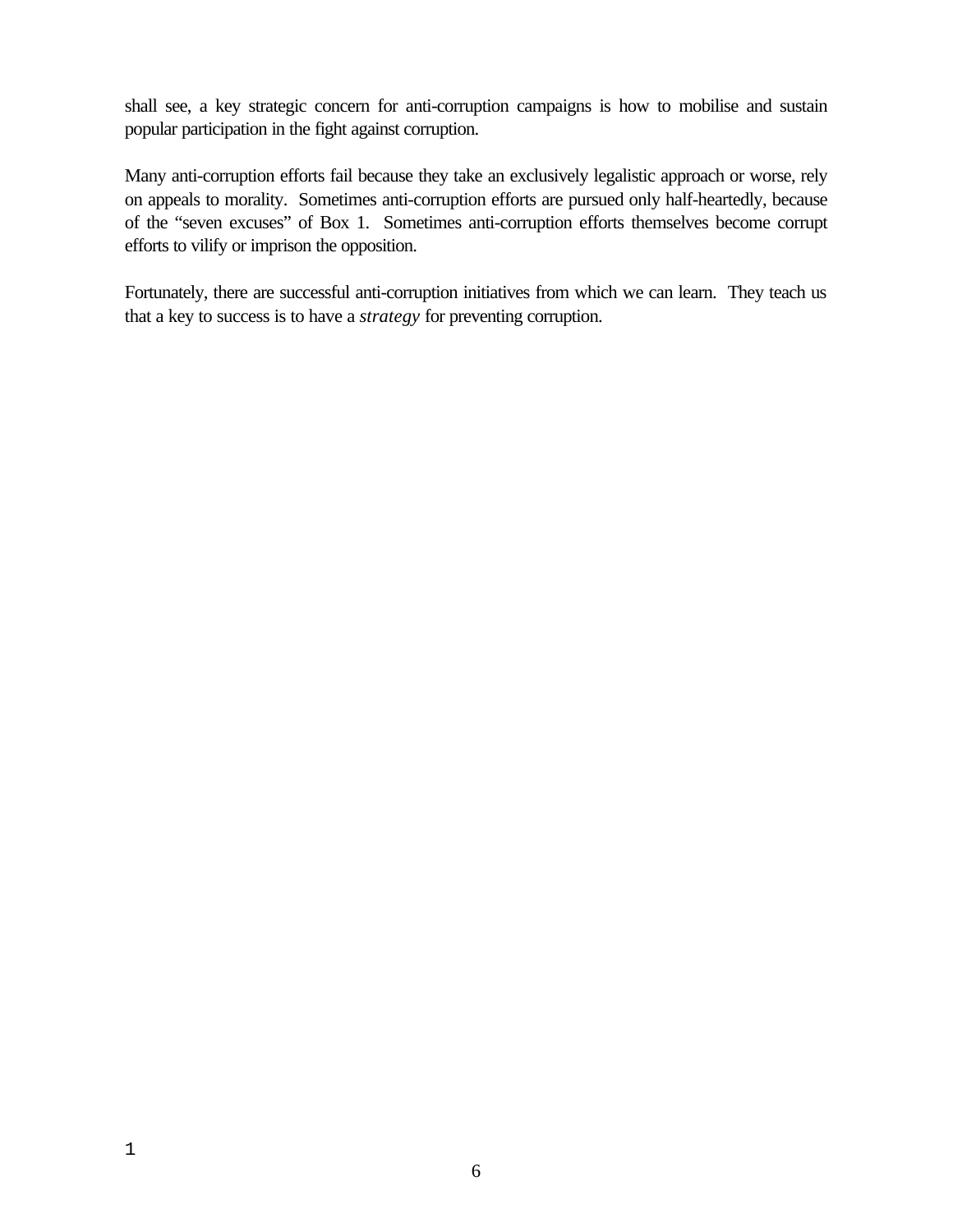## **2 FORMULATING A STRATEGY**

## **2.1 Example of a Preventive Strategy**

Hong Kong's anti-corruption effort illustrates a major argument of this manual: fighting corruption should not be considered an end in itself but an orienting principle for reforming urban administration. In Hong Kong, a remarkable initiative to root out corruption, particularly in the police department, became a vehicle for the modernisation of service delivery and the empowerment of citizens in local government.

The case also illustrates two other points. First, a sustainable strategy should address corrupt systems. Second, what might be called a culture of cynicism and impunity can be broken.

In the early 1970s the Hong Kong police was deeply involved with drug traffickers, gambling dens, and prostitution rings, which paid the police to look the other way. The police evolved its own syndicates to process corrupt receipts. For example, in the western district of Kowloon one syndicate collected money from drug dens and vendors through middlemen and then on to middlelevel officers. Higher-ranking officers would receive regular payments for keeping their eyes closed, and the syndicate worked out an elabourate scheme to distribute and manage its corrupt receipts, including accountants, payments to six banks, and in some cases the foreign remission of funds. Lower-ranking officers also participated in "fixing" traffic violations for immediate bribes. Police officers also extorted money from tea shops and street vendors. Corruption plagued the internal merit systems, and the police force's internal Anti-Corruption Office was itself corrupted.

The new governor commissioned a major review, which uncovered shocking evidence of such institutional sickness. The commission's description is worth quoting at length, because it exemplifies a phenomenon of broader relevance that is often overlooked: systematic corruption.

The worst forms are what are described …as "syndicated" corruption, that is to say a whole group of officers involved in the collection and distribution of money … Frequently the "collection" is far more than corruption in the true sense. It is plain extortion accompanied by the veiled threats of violence at the hands of triad gangsters…

Many police officers, so it is said, have simply lost heart in their endeavour to deal with a number of "social" offences and have joined the ranks of those who "squeeze" the operators rather than take them to court …

It is said that Police corruption is, for the most part, "syndicated" and that corruption on an individual basis is frowned upon by the organisers of these "syndicates"—indeed anyone operating on his own is liable to be "fixed." The organisers are good psychologists. New arrivals in the Force are tested to see how strong is their sense of duty. The testing may take various forms—sums of money placed on their desks, etc. If an officer fails to report the first overture of this sort he is really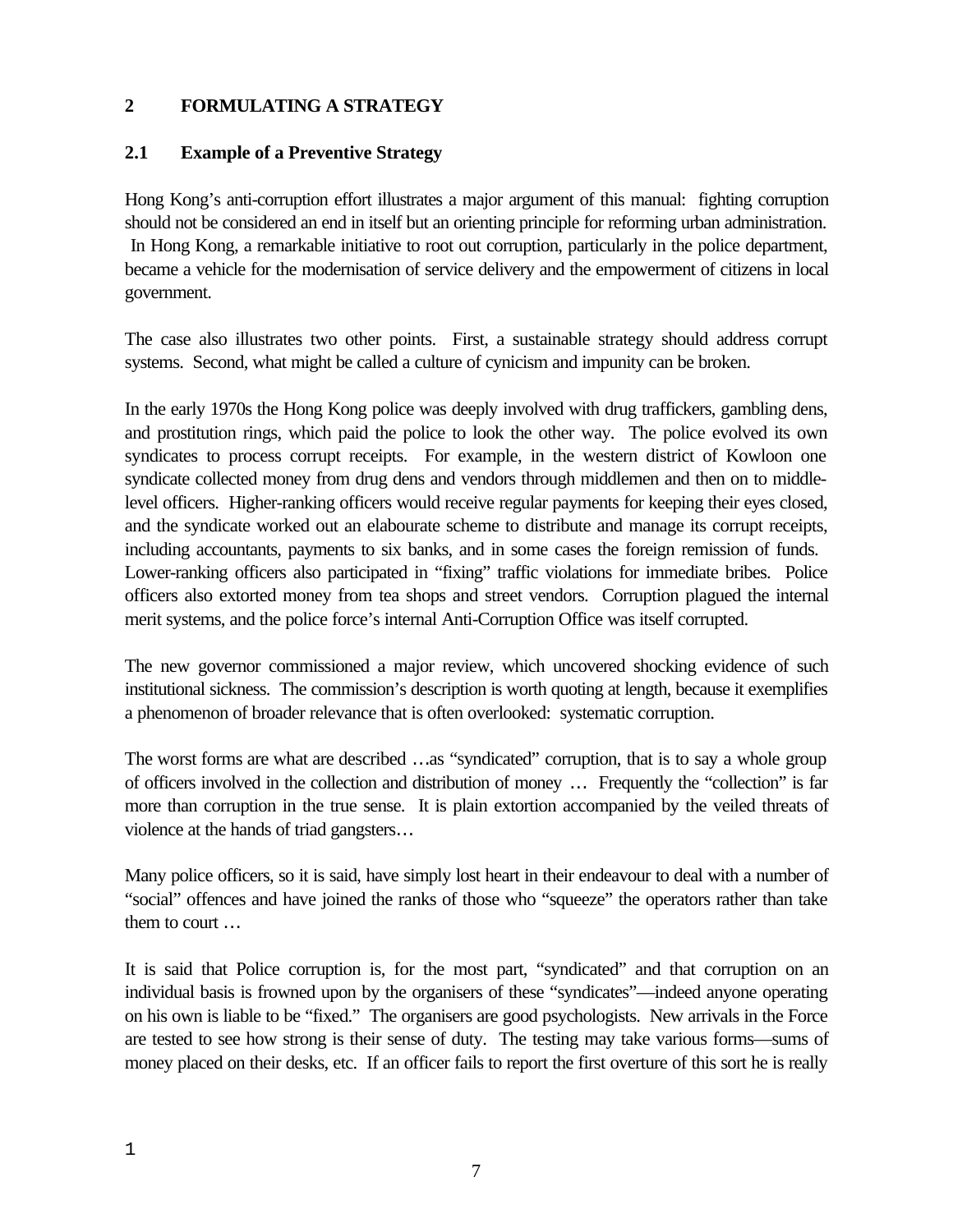"hooked" for the rest of his service, and is afraid to report any corrupt activities which may thereafter come to his notice …

There is a saying in Hong Kong:

- $\triangleright$  "Get on the bus," i.e., if you wish to accept corruption, join us;
- $\triangleright$  "Run alongside the bus," i.e., if you do not wish to accept corruption, it matters not, but do not interfere;
- $\triangleright$  "Never stand in front of the bus," i.e., if you try to report corruption, the "bus" will knock you down and you will be injured or even killed or your business will be ruined. We will get you somehow.

The reaction of honest young police officers hearing this kind of talk may well be imagined. They either join the "bus" or mind their own business.<sup>6</sup>

Police corruption was creating a climate of distrust in the entire government, at a time when Hong Kong was experiencing pressures from a "new class" of young professionals for a more democratic and participatory government. Moreover, a corrupted police facilitated the spread of corruption in other government agencies. Hong Kong's international reputation was suffering. One study showed that 70 percent of news stories about Hong Kong in the British press had to do with corrupt practices (Klitgaard 1988: 100). Investment and trade might turn elsewhere.

Previous attempts to deal with police corruption had emphasised what might be called "the usual solutions"—stronger laws, more resources and power to the Anti-Corruption Office within the police, and an emphasis on investigation. For example, over time authorities were permitted to examine the bank accounts of government employees, first when a specific corrupt act was investigated, later when an official's "standard of living" and "control of pecuniary resources" were deemed excessive. Next such officials could be dismissed on the basis of "unexplained enrichment." Finally, for such cases the burden of proof shifted: they would have to demonstrate their innocence. The police's Anti-Corruption Office gained new powers of long-term intelligence gathering, investigations of acts of corruption, and investigations of the lifestyles of officials.

Despite it all, corruption continued. When corruption is systematic, often the usual solutions won't work.

The new governor, Murray MacLehose, took bold action. He set up a new Independent Commission Against Corruption (ICAC), reporting directly to the governor, and abolished the police Anti-Corruption Office. It had powerful investigatory capabilities. But from the beginning it emphasised *prevention*.

i<br>Li 6 Excerpts from *Second Report of the Commission of Enquiry Under Sir Alistair Blair-Kerr* (Hong Kong, 1973).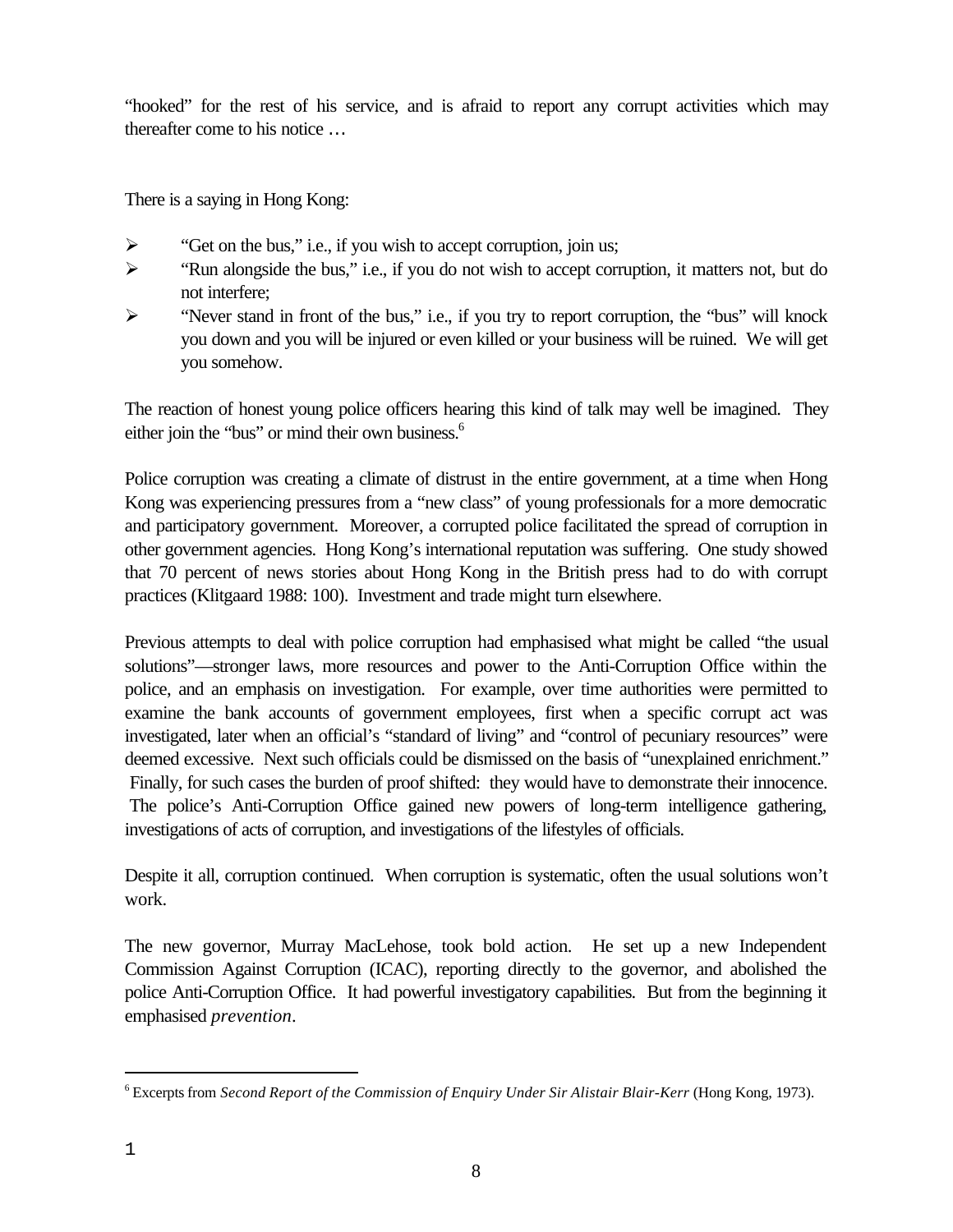The ICAC had three components:

- $\triangleright$  Operations Department, in charge of investigation.
- $\triangleright$  Corruption Prevention Department, which evaluated where various agencies were vulnerable to corruption and helped the agencies take remedial measures.
- $\triangleright$  Community Relations Department, with the aim of involving the people in the fight against corruption.

The ICAC's strategy recognised the need to rupture the culture of corruption. As other success stories also teach, an important step is to "fry big fish," that is, to prosecute and punish high-level perpetrators. Hong Kong successfully extradited the former police chief, who had escaped to England and was enjoying there his ill-gotten millions. The extradition signalled that the rules of the game had changed, and that all the good words about preventing corruption would be backed by action.

The Corruption Prevention Department (CPD) recruited 65 specialists including management experts, systems analysts, computer experts, accountants, lawyers, engineers, and architects. In the words of one CPD official, it was responsible for taking a good, hard look at practices and procedures within the Government and public utilities. We do this through careful examination and analysis of systems, methods, work approach, and policies. The object is to eliminate, and simplify wherever possible or desirable, unenforceable laws, cumbersome procedures, vague and ineffectual practices conducive to corruption.

The CPD established two divisions. A "people" division dealt with services and personnel functions, and a "property" division worked with contracts, buildings, and land. The ICAC worked with a low profile and established a "you-take-the-credit" relationship with the various government agencies. If needed changes were not made, the implicit threat was, of course, the governor's wrath. But together, the CPD and government agencies identified areas of excessive or unregulated discretion, poor control systems, and unenforceable rules and regulations.

The ICAC's 1975 annual report called the CPD "an entirely new concept in public administration," and a measure of pride is understandable. The results went beyond the control of corruption. The government now had a new tool to **reform the delivery of public services**. The ICAC was also a strategic device to **mobilise citizen participation** and support. This was accomplished in two ways.

First, five citizen advisory committees were set up to guide and monitor the ICAC. They included government critics, and their scope ranged from overall policy through the functions of the ICAC to a "complaints committee." The precedent has wide relevance for insuring the transparency of government agencies, especially those with powers as great as the ICAC's.

Second, the Community Relations Department (CRD) was another strategic innovation. It set up local offices to gather information about corruption from civil society as well as to engage in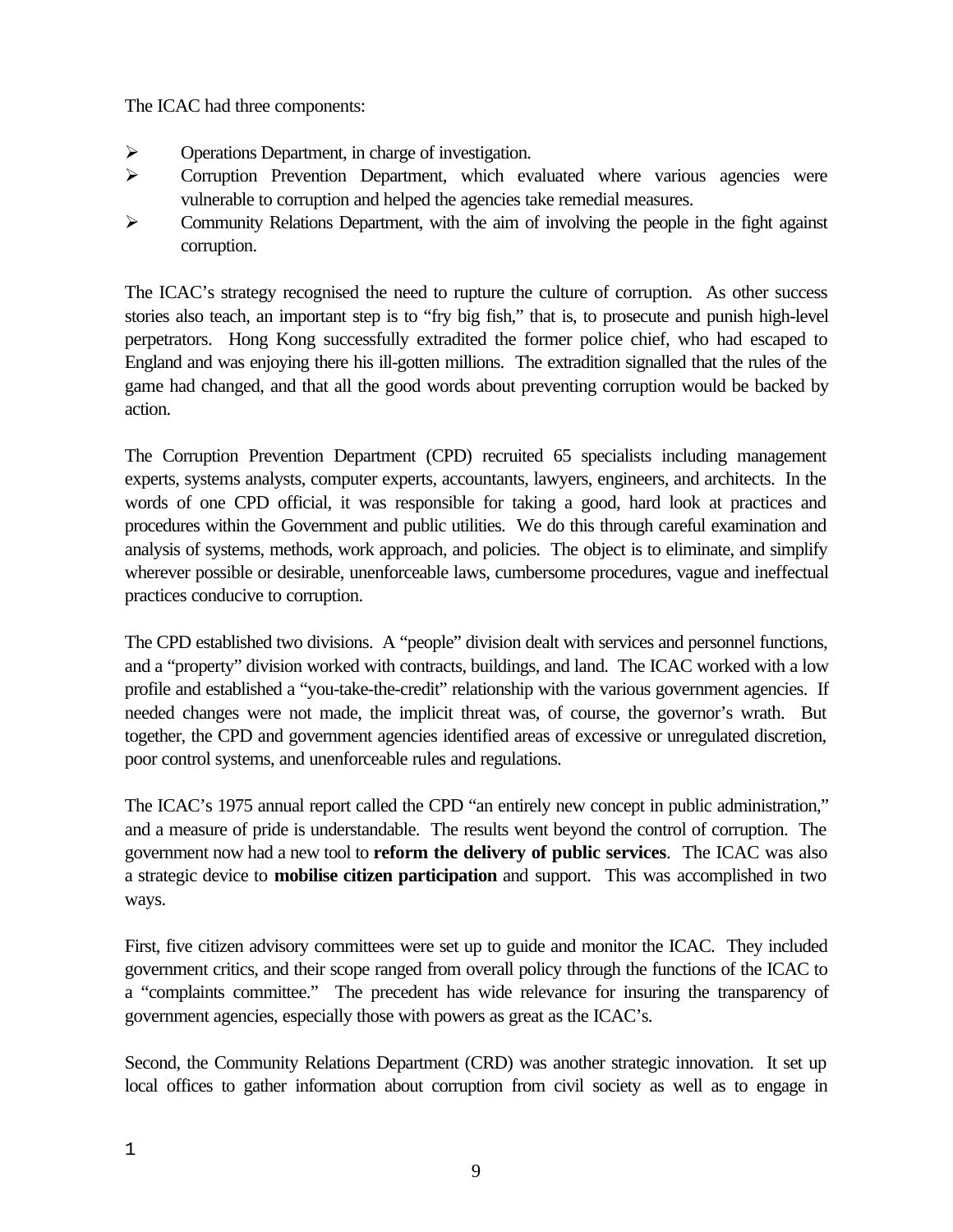grassroots educational activities about corruption's evils. The CRD also created school programmes, publicity campaigns, film strips, TV dramas, a radio call-in show, special pamphlets, and exhibitions.

The results were remarkable. Systematic corruption in the police force was broken. Corruption throughout Hong Kong was reduced. The ICAC investigated and worked with the management of many government departments. It prosecuted officials from the Departments of Fire, Housing, Immigration, Labour, Marine, Medical and Health, New Territories Administration, Post Office, Prisons, Public Works, Transport, and Urban Services. The ICAC also investigated and prosecuted corruption within the private sector. Within seven years, the Corruption Prevention Department had carried out almost 500 studies on various policies and practices in government agencies. It followed up many of these with full-scale monitoring reports on how well the recommendations were being implemented. Its seminars on corruption prevention had been attended by more than 10,000 officials.

Perhaps the ICAC's most important benefits underscore a theme of this manual: preventing corruption can be the point of leverage for reinventing city government. In Hong Kong, thanks to initiatives spearheaded by the ICAC, city services became more efficient, and the people of Hong Kong had new ways to participate in and influence their government.

Box 2 summarises the key features of Hong Kong's successful strategy against corruption.

#### **Box 2: Key Features of the Hong Kong Strategy**

- 1. When confronted with systematic corruption, understand that the usual law enforcement approaches are insufficient. Even Draconian powers of investigation fail when the investigatory mechanism is corrupted.
- 2. Create a new, independent anti-corruption agency with carefully selected, talented staff with intrepid leadership and powerful internal controls. Create five citizen oversight boards to guide and monitor the agency.
- 3. Break the culture of cynicism and compliance by "frying big fish."
- 4. Then emphasise prevention. Systematically analyse government functions. Move to reduce monopoly power, clarify and streamline discretion, and promote accountability. Work with government agencies, not against them. At the same time as this fights corruption, it enables radical changes in the delivery of public services.
- 5. Mobilise citizens in the fight against corruption by creating many new avenues to receive information from them about corruption and to educate them about its harms. At the same time as this fights corruption, it enables radical changes in citizens' participation and support.
- 6. In sum, understand that systematic corruption requires a systematic approach and radical changes. And that fighting corruption can be a lever for a generalised reform of local government.

### **2.2 How to Formulate a Strategy**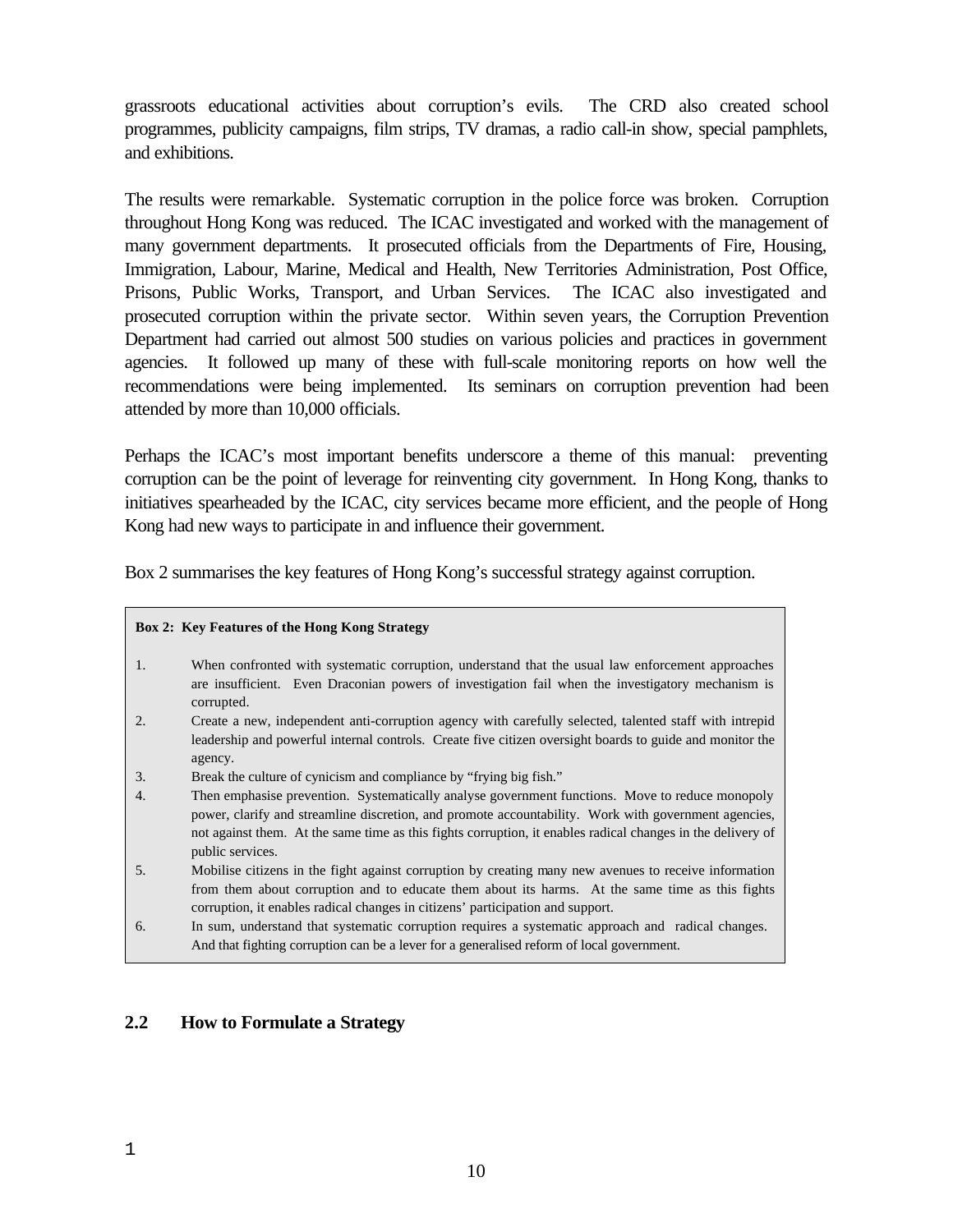The need for a *strategy* may sound obvious, but anti-corruption campaigns often lack just that. Corruption should not be conceived as a mere irregularity or the act of a scoundrel. The secret of successful reform is to change policies and systems, rather than perennially hunt for isolated culprits or call for a moral renovation. Where there is the combination of monopoly plus official discretion minus accountability, we will tend to find corruption. When public officials are paid meagre salaries without rewarding performance, and when penalties against the corrupt are rare and mild, we can expect corruption to flourish. Successful reforms address these systemic problems.

To some people, however, there is no need even to talk about a campaign against corruption or a new strategy. The only thing needed is for the government to do what it should be doing. A vicepresident of a major international agency recently wrote the senior author to this effect. The problem with African governments, he said, wasn't figuring out what to do, it was doing what they already promised to be doing but weren't.

This reaction contains an element of truth. And this element has parallels in many areas of life. A company would be more profitable if only everyone in the company more fully lived up to her or his responsibilities. We would all be better people if only we reminded ourselves of our deepest precepts and did a better job of living up to them.

But in another sense the vice-president's reaction begs the interesting questions. Why *don't* we live up to our best? Are there practical strategies of self-control that might help us do better? Shelves of self-help books try to provide tips. Regarding companies, a vast literature deals with how business leaders can induce employees to live up to their responsibilities. The fact that so many books exist implies that the answers are also not obvious.

And so it is for a campaign against corruption. If one could simply say "don't bribe and don't take bribes" and be heeded, that would be the end of bribery. But it's not that simple. It is costly to monitor and costly to punish, so that finding out whether one is heeded and punishing those who don't heed isn't free and easy. One must create a climate, an information structure, and a set of incentives so that corruption can be controlled. This in turn requires understanding what induces various kinds of corruption and how they cause social harm (and occasionally some social benefits), and then it requires a strategy for moving from where we are to where we hope to be taking account of the costs of doing so.

What, then, is a *strategy* against corruption? A short answer is that a strategy focuses on corrupt systems, not (just) corrupt individuals. In other words, instead of thinking about corruption in terms of an immoral individual breaking the law and violating a trust (which are true), one thinks about systems that are more and less susceptible to various illicit activities.

Much can be said about the kinds of governments, and more generally the kinds of institutions be they public, private, or non-profit, that are susceptible to corruption. Corruption tends to be reduced by the separation of powers, checks and balances, transparency, a good system of justice,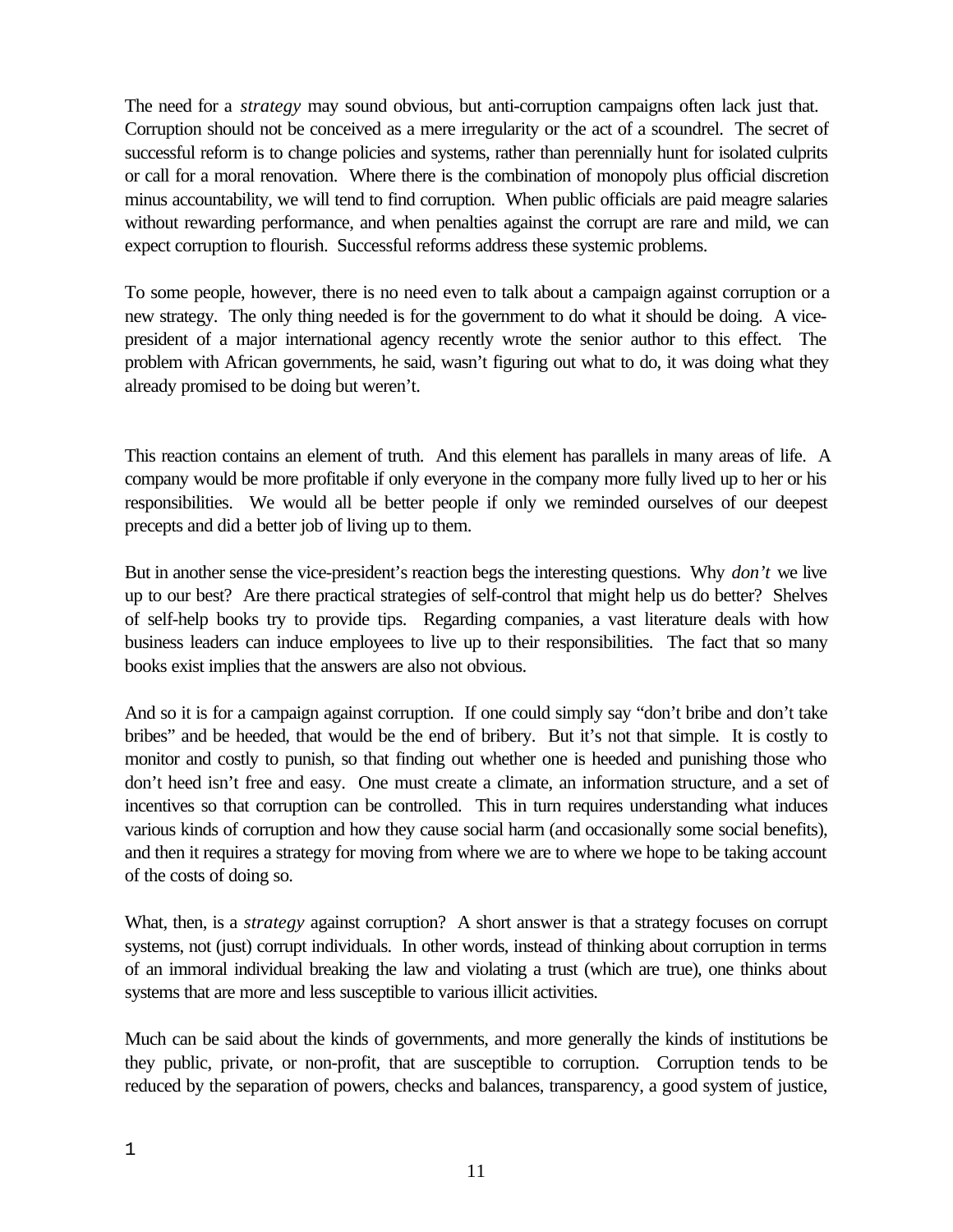and clearly defined roles, responsibilities, rules, and limits. Corruption tends not to thrive where there is a democratic culture, competition, and good systems of control, and where people (employees, clients, overseers) have rights to information and rights of redress.

Notice that most of these ideas apply to businesses as well as governments. So does a formula we find useful:

$$
C = M + D - A
$$

Corruption (C) equals monopoly power (M) plus discretion by officials (D) minus accountability (A). If someone has monopoly power over a good or service, has the discretion to decide whether who gets that good or service or how much they get, and there is no accountability whereby others can see what that person is deciding, then we will tend to find corruption, whether we are in the public sector or the private, whether we are in a poor country or a rich one, whether we are in Beira or Berlin or Beirut.

A strategy against corruption, therefore, should not begin or end with fulmination about ethics or the need for a new set of attitudes. Instead, it should cold-bloodedly look for ways to reduce monopoly power, limit and clarify discretion, and increase transparency, all the while taking account of the costs, both direct and indirect, of these ways.

Corruption is a crime of calculation, not of passion. People will tend to engage in corruption when the risks are low, the penalties mild, and the rewards great. This insight overlaps the formula just mentioned, because the rewards will be the greater as monopoly power increases. But it adds the idea that incentives at the margin are what determine the calculations of corrupt and potentially corrupt officials and citizens. Change the incentives, change corruption.

Having a strategy also means recognizing that we should usually not attack all forms of corruption at once. We must distinguish various types of corruption and recognise that they are not all equally harmful, even if we do not say so in public. For example, systematic corruption in the police is usually more pernicious than corruption in the Drivers Licence Department. In general, inspectors of all varieties must be cleaner than service-providers must be. Having a strategy means developing a clear idea of ends and means in the short, medium, and long terms. To be credible, an anticorruption campaign needs an early success. But it also requires a kind of five-year plan with phased, realistic goals.

We can usefully separate what might be called *economic* from the *implementation* issues in preventing corruption. As we will see below, economic models provide useful ways to begin to address such questions as:

- $\triangleright$  What are the costs (and the possible benefits) of various forms of illicit behaviour?
- $\triangleright$  For each kind or area of corruption, what kinds of preventive measures might reduce corruption?
- $\triangleright$  What are the benefits in terms of reduced corruption and perhaps enhanced efficiency of the preventive measures? What are the costs of these measures?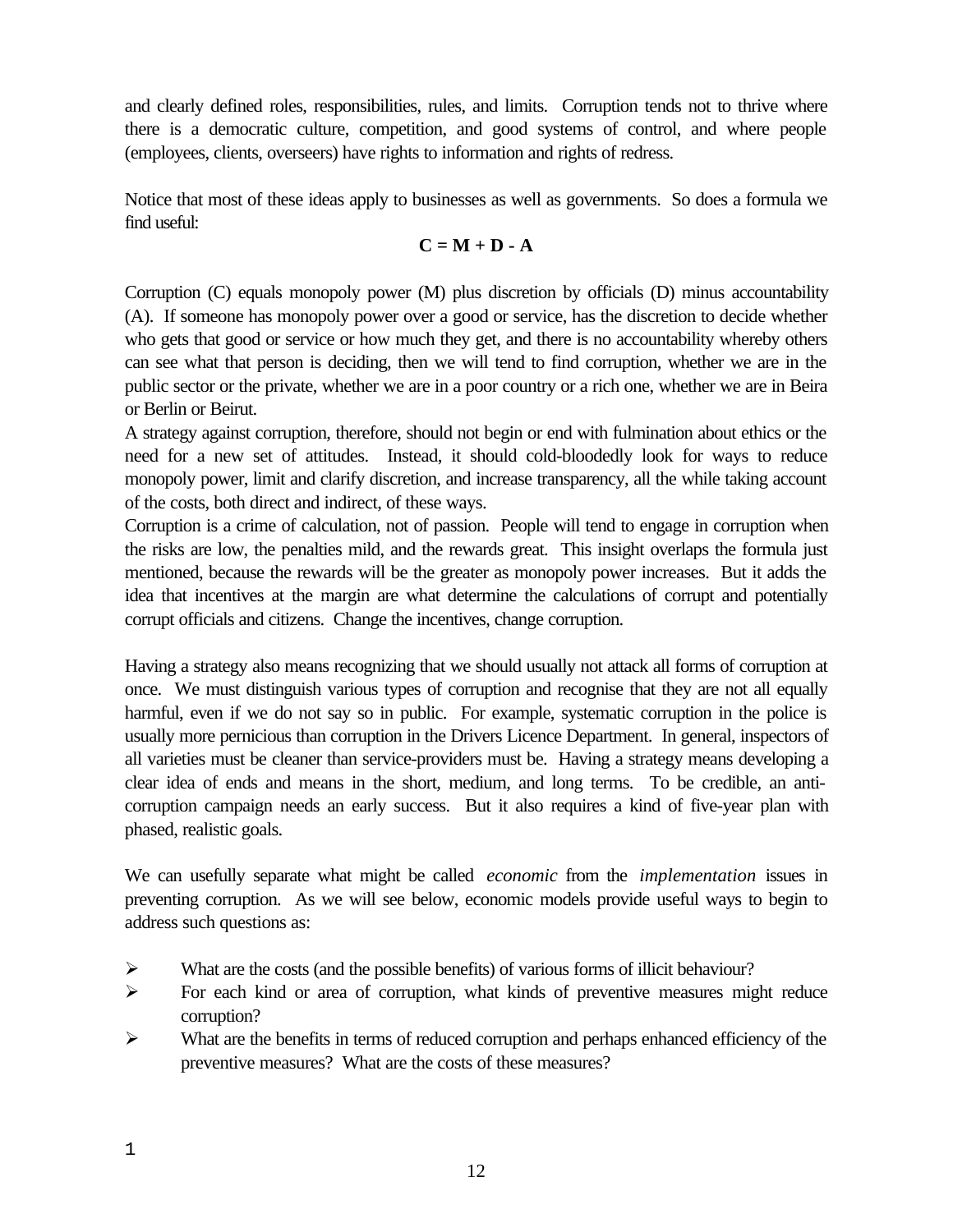- ÿ What are the interactions among various anti-corruption measures, both positive and negative?
- $\triangleright$  Given the answers to the above, what sequence of measures should be adopted at what levels?

What might be called the implementation issues go further. For example, how can allies be mobilised, potential enemies neutralised or co-opted? How will the choice of measures in this domain help or hinder the policy maker's (or government's) ability to move in other important domains? How can the officials implementing the policies gain ownership over what is done? How can the officials' incentives be altered to improve the chances that what is designed gets implemented?

Of course, economic issues and implementation overlap. Fighting corruption should not be viewed as an end in itself, for two reasons. At some point the economic costs of reducing corruption may outweigh the benefits of further reductions. But a strategic point for municipal reformers cuts in the opposite direction. Preventing corruption can be the lever for financial recovery, the reform of service delivery, and the involvement of citizens. Beyond the reduction in malfeasance lies the prospect of reinventing local government.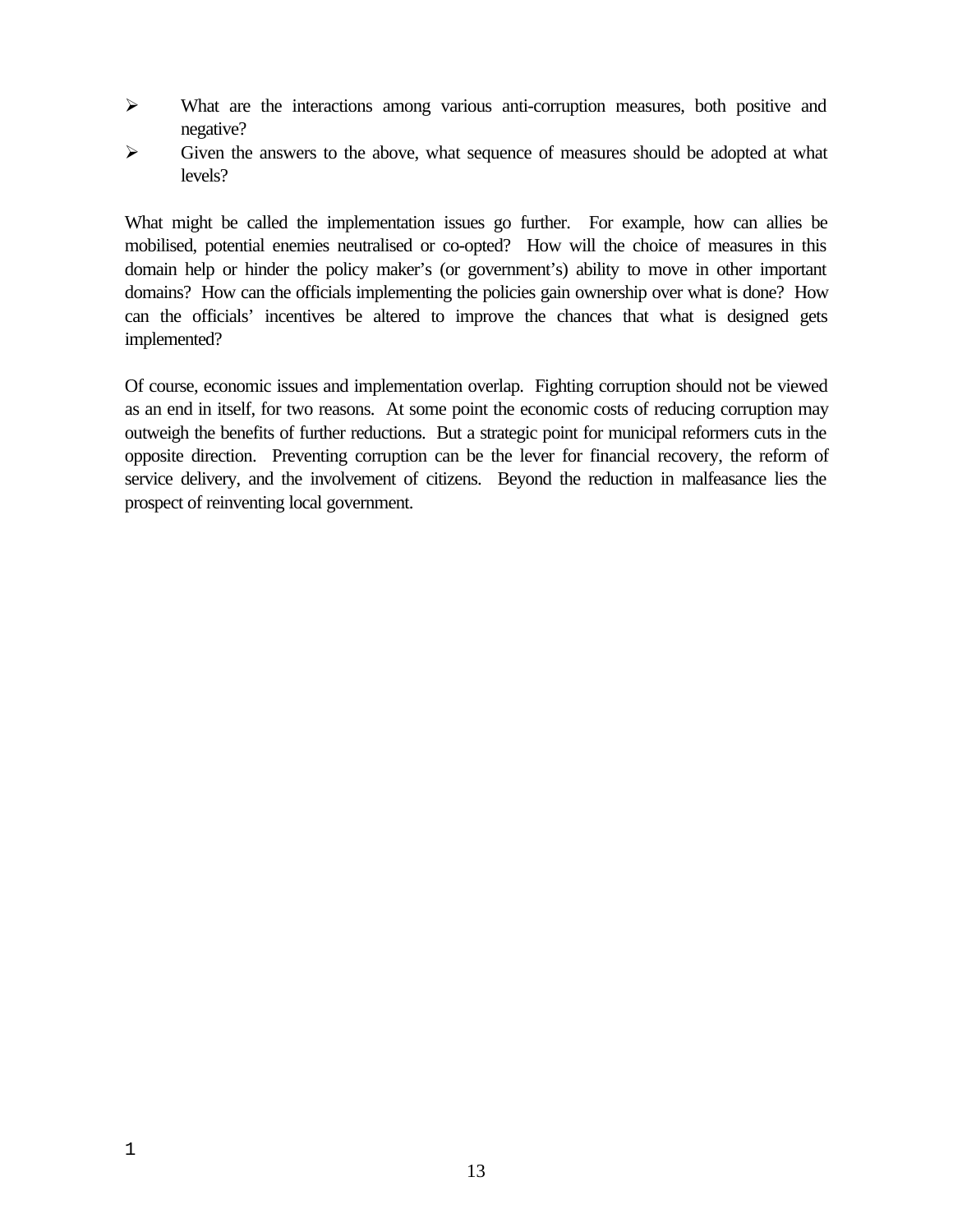## **3 CORRUPTION AS A SYSTEM**

## **3.1 An Economic Approach to Corruption**

How might one develop a strategy for preventing corruption in a specific setting? In this document we stress several steps:

- $\triangleright$  understanding corrupt systems, which requires analytical tools (this Chapter)
- $\triangleright$  assessing how specific corrupt systems now work, in a particular context (Chapter 4)
- $\triangleright$  overcoming political and bureaucratic resistance, and garnering support (Chapters 4 and 5)
- $\triangleright$  crafting a sequenced plan of action to heal corrupted systems, rupture a culture of cynicism, build political momentum, and transform city government (Chapter 5)

The present section emphasises an economic approach to corruption. Corruption is an economic crime of calculation. If the probability of being caught is small and the penalty is mild and the pay-off is large relative to the positive incentives facing the government official, then we will tend to find corruption. Fortunately, economic analysis suggests that it is possible to locate areas within an organisation where corruption is most likely. As mentioned above, a heuristic formula holds: corruption equals monopoly plus discretion of officials minus accountability.

When we think of prevention, we should think of changes in the incentives facing officials, including increasing penalties, raising the probability of being caught, and linking pay to performance. We should seek to reduce monopoly, clarify discretion, enhance accountability,

## **3.2 Corruption as a Crime of Calculation**

Although it is true that different individuals react differently to the temptations of corruption, and many public and private officials refrain from corruption even when the temptations are great, it is crucial for fighting corruption to recognise that as temptations rise so do levels of corruption.

What induces temptation? The Nicaraguan accountant Francisco Ramírez Torres discusses at length such factors as family, school, attitudes toward work, the business or ministry, the nation, and the international situation. At the level of the individual, he cites as causes of corruption excessive consumption of alcohol, extramarital activities, speculative losses, gambling, "causes related to vanity," administrative disorganisation, "the thirst for illicit enrichment," and eight others (Ramírez Torres 1990, pp. 22-26, 40-50). Let us oversimplify the complex reality Ramírez Torres cites.

As a first approximation, officials will be tempted to engage in corruption when the size of their corrupt gain is greater than the penalty if caught times the probability of being caught. The penalty includes the wage and other incentives they must sacrifice if they lose their jobs, as well as the severity of the punishment.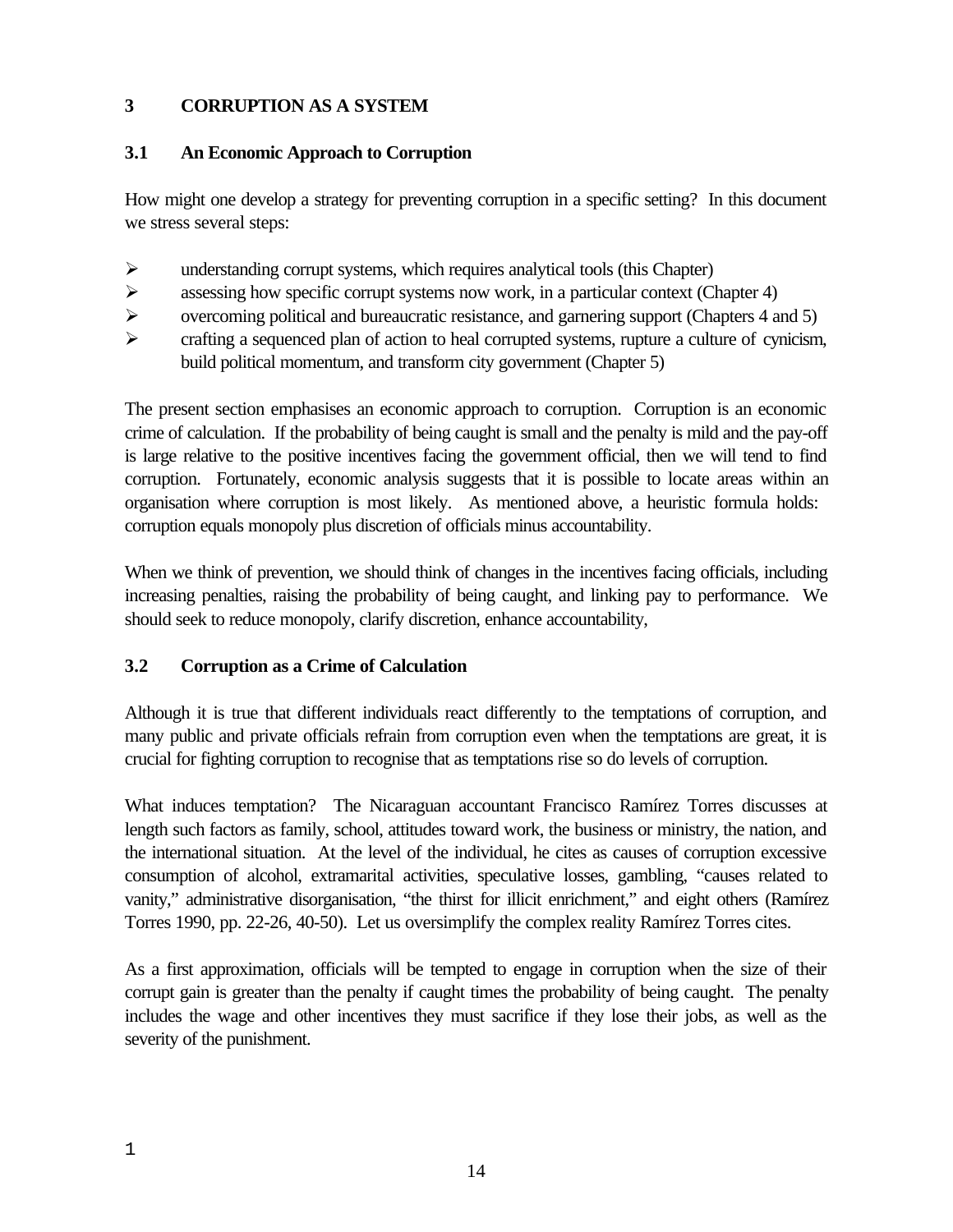When will the size of the corrupt gain be large? Officials will have the opportunity to garner corrupt benefits as a function of their degree of monopoly over a service or activity, their discretion in deciding who should get how much, and the degree to which their activities are accountable.

How, then, should we try to control corruption? A first approximation is to reduce monopoly, clarify and circumscribe discretion, and enhance accountability.

Of course reducing corruption is not all that we care about. We might spend so much money attacking corruption, or generate so much red tape and bureaucracy, that the costs and losses in efficiency would outweigh the benefits of lower corruption.

It may be worthwhile at this point to use an economic metaphor. Suppose you are the principal and I am your agent. The principal may be the mayor of a city, the head of a department, or the manager of a benefits programme. Let us suppose that you are not corrupt and that your objectives coincide with the public's interest. But as your agent, I am tempted by corruption. You wish to induce me to undertake productive activities and to deter my corrupt activities. Therefore, you consider reducing my (or our agency's) monopoly powers, clarifying and circumscribing my discretion over who receives how much service for what price, and enhancing accountability. You want to intensify my incentives to undertake productive activities and raise the effective penalties for corruption.

But each of these possible initiatives may be costly, in several dimensions. They may cost money. They may carry opportunity costs. They may create externalities. Your economic problem is therefore much more complicated than "fighting corruption." Ideally, you would balance the benefits of your efforts (in terms of improved productivity and reduced costs of corruption, which you would need to estimate) and their costs.

## **3.3 A Framework for Policy Analysis**

From these considerations one can derive a "framework for policy analysis.". It is not a recipe book but a device for kindling the creative and analytical abilities of those interested in controlling corruption. The principal may select agents, alter their incentives, collect information in order to raise the probabilities of corruption being detected and punished, change the relationship between agents and clients, and raise the moral costs of corruption.

Box 3 summarises a framework that has been useful in a variety of contexts.

A few notes on several of the framework's most important categories for the consideration of municipal leaders:

ÿ **Improve the positive incentives** facing municipal officials. In many cities pay levels have fallen so low that officials literally cannot feed their families without moonlighting or accepting side payments. Even more important is to strengthen the linkages between pay and performance, and promotion and performance, which in many cities have badly eroded.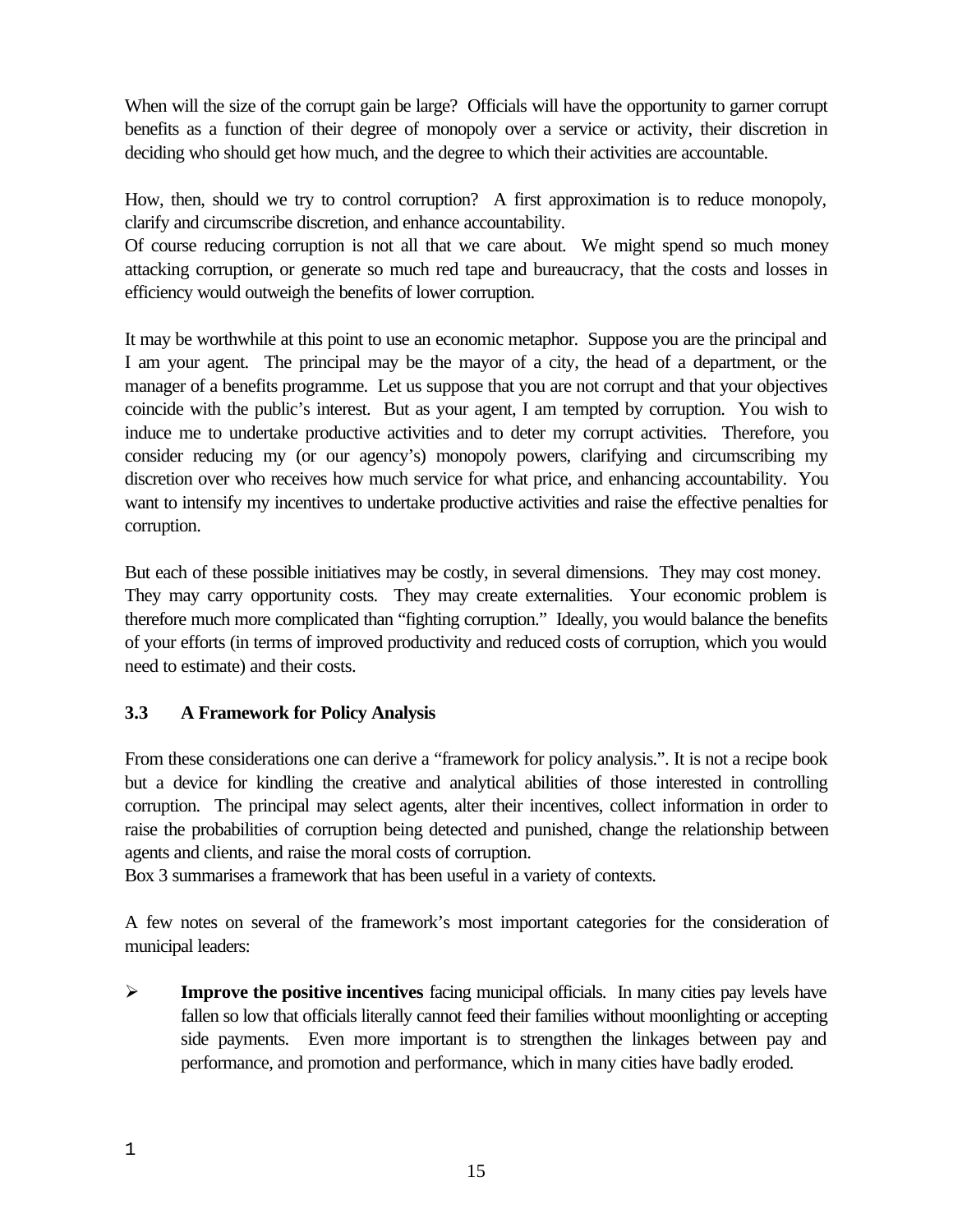| <b>Box 3:</b>  | <b>Preventing Corruption: A Framework for Policy Analysis</b> |                                                                                                                                       |  |  |
|----------------|---------------------------------------------------------------|---------------------------------------------------------------------------------------------------------------------------------------|--|--|
| A.             | <b>Select agents</b>                                          |                                                                                                                                       |  |  |
|                | 1.                                                            | Screen out the dishonest (using past records, tests, predictors of honesty).                                                          |  |  |
|                | 2.                                                            | Beef up recruitment by merit and circumvent nepotism.                                                                                 |  |  |
|                | 3.                                                            | Exploit outside "guarantees" of honesty (use networks for finding dependable agents and                                               |  |  |
|                | making sure they stay that way).                              |                                                                                                                                       |  |  |
| В.             |                                                               | Set agents' rewards and penalties                                                                                                     |  |  |
|                | 1.                                                            | Change rewards.                                                                                                                       |  |  |
|                |                                                               | Raise salaries to reduce the need for corrupt income.<br>a.                                                                           |  |  |
|                |                                                               | b.<br>Reward specific actions and agents that reduce corruption.                                                                      |  |  |
|                |                                                               | Improve career paths so that promotions depend on performance.<br>c.                                                                  |  |  |
|                |                                                               | Use contingent contracts to reward agents on the basis of eventual success (e.g.,<br>d.                                               |  |  |
|                |                                                               | forfeitable nonvested pensions, performance bonds).                                                                                   |  |  |
|                |                                                               | Link nonmonetary rewards to performance (training, transfers, perks, travel,<br>e.                                                    |  |  |
|                |                                                               | publicity, praise).                                                                                                                   |  |  |
|                | 2.                                                            | Penalise corrupt behaviour.                                                                                                           |  |  |
|                |                                                               | Raise the severity of formal penalties.<br>a.                                                                                         |  |  |
|                |                                                               | b.<br>Increase the principal's authority to punish.                                                                                   |  |  |
|                |                                                               | Calibrate penalties in terms of deterrent effects and breaking the culture of<br>c.                                                   |  |  |
|                |                                                               | corruption.                                                                                                                           |  |  |
|                |                                                               | d.<br>Use a range of penalties (training; transfers; publicity; blackballing; loss of                                                 |  |  |
| $\mathbf{C}$ . |                                                               | professional standing, perks, and travel privileges).<br>Obtain information about efforts and results.                                |  |  |
|                | 1.                                                            | Improve auditing and management information systems.                                                                                  |  |  |
|                |                                                               | Gather evidence about possible corruption (using red flags, statistical analysis,<br>a.                                               |  |  |
|                |                                                               | random samples of work, inspections).                                                                                                 |  |  |
|                |                                                               | Carry out "vulnerability assessments".<br>b.                                                                                          |  |  |
|                | 2.                                                            | Strengthen information agents.                                                                                                        |  |  |
|                |                                                               | Beef up specialised staff (auditors, computer specialists, investigators, supervisors,<br>a.                                          |  |  |
|                |                                                               | internal security).                                                                                                                   |  |  |
|                |                                                               | b.<br>Create a climate in which agents (e.g., whistle-blowers) will report improper                                                   |  |  |
|                |                                                               | activities.                                                                                                                           |  |  |
| c.             |                                                               | Create new units (ombudsmen, special investigatory committees, anti-corruption agencies, inquiry                                      |  |  |
|                |                                                               | commissions).                                                                                                                         |  |  |
|                | 3.                                                            | Collect information from third parties (media, banks).                                                                                |  |  |
|                | 4.                                                            | Collect information from clients and the public (including professional associations).                                                |  |  |
|                | 5.                                                            | Change the burden of proof, so that the potentially corrupt (e.g., public servants with great                                         |  |  |
|                |                                                               | wealth) have to demonstrate their innocence.                                                                                          |  |  |
| D.             |                                                               | Restructure the principal-agent-client relationship to leaven monopoly power, circumscribe<br>discretion, and enhance accountability. |  |  |
|                | 1.                                                            | Induce competition in the provision of the good or service (through privatization, public-                                            |  |  |
|                |                                                               | private competition, competition among public agents).                                                                                |  |  |
|                | 2.                                                            | Limit agents' discretion.                                                                                                             |  |  |
|                |                                                               | Define objectives, rules, and procedures more clearly and publicise them.<br>a.                                                       |  |  |
|                |                                                               | Have agents work in teams and subject them to hierarchical review.<br>b.                                                              |  |  |
|                |                                                               | Divide large decisions into separable tasks.<br>c.                                                                                    |  |  |
|                |                                                               | Clarify and circumscribe agents' influence over key decisions (change decision rules,<br>d.                                           |  |  |
|                |                                                               | change decision makers, alter incentives).                                                                                            |  |  |
|                | 3.                                                            | Rotate agents functionally and geographically.                                                                                        |  |  |
|                | 4.                                                            | Change the organisation's mission, product, or technology to render them less susceptible to                                          |  |  |
|                |                                                               | corruption.                                                                                                                           |  |  |
|                | 5.                                                            | Organise client groups to render them less susceptible to some forms of corruption, to                                                |  |  |
|                |                                                               | promote information flows, and to create an anti-corruption lobby.                                                                    |  |  |
| E.             |                                                               | Raise the "moral costs" of corruption.                                                                                                |  |  |
|                | 1.                                                            | Use training, educational programmes, and personal example.                                                                           |  |  |
|                | 2.                                                            | Promulgate a code of ethics (for civil service, profession, agency).                                                                  |  |  |
|                | 3.<br>Change the corporate culture.                           |                                                                                                                                       |  |  |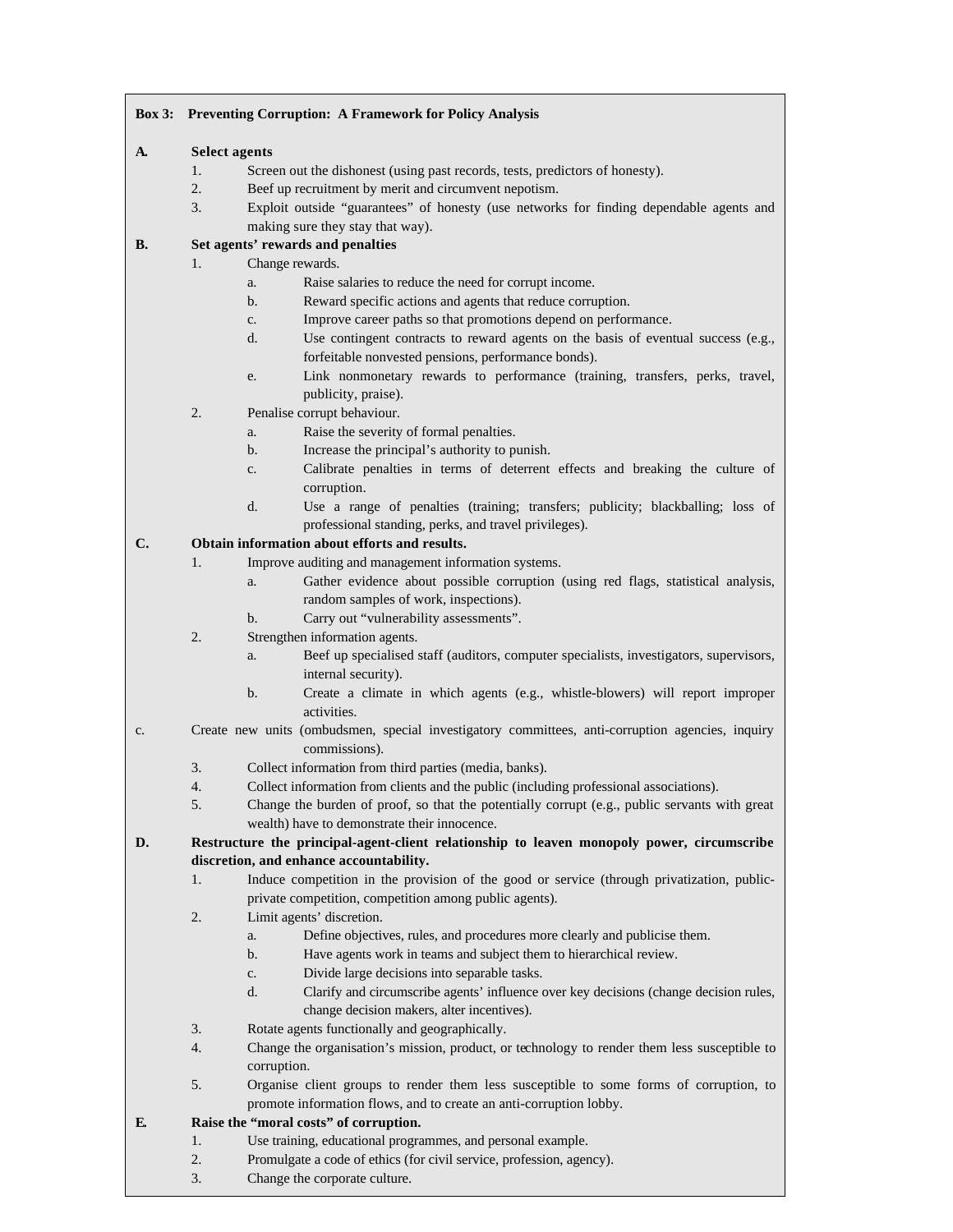- ÿ **Increase the effective penalties for corruption.** Because of weak or corrupt investigatory, prosecutory, and judicial systems, accusations of corruption seldom stick. If they do, the penalties are often minimal in practice (for example, the official is fired). As a result, the expected penalty for corruption (the chance of being caught and convicted times penalty if convicted) does not deter. A key step is to strengthen the capacity and improve the incentives of the police, prosecutors, and judges. But of course these agencies usually are not under the control of city governments. Nonetheless, municipal leaders can be creative in devising disincentives, such as firing or suspending employees, using the press to create publicity, inviting the denunciation of corrupt officials by professional groups, personnel transfers to less desirable jobs, and so forth.
- $\triangleright$  **Limit monopoly**. Promote competition in the public and private sectors. Avoid monopolygranting regulations when possible.
- ÿ **Clarify official discretion**. Simplify rules and regulations. Create "bright lines" that circumscribe duties and discretion. Help citizens learn how public systems are supposed to work (through brochures and manuals, help desks, laws and rules in ordinary language, publicity campaigns, the use of citizen-service-providers, etc.). Improve citizens' oversight of what the city government is doing.
- **Enhance accountability and transparency.** Clear standards of conduct and rules of the game make accountability easier. So does openness in bidding, grant-giving, and aid projects. Accountability depends on internal auditors, accounting, ombudsmen, inspectorates, specialised elements of the police, and specialised prosecutors. But it also should involve citizens, unions, NGOs, the media, and business in a variety of ways, including citizen oversight boards, hot lines, external audits, inquiry commissions, and so forth. City governments can help external actors by generating and disseminating more information about public service effectiveness. Finally, cities should encourage the private sector to police its own participation in corrupt schemes of procurement, contracting, regulating, and so forth.

## **3.4 The Example of Procurement**

Procurement provides another example of the usefulness of Box 3. This is probably the area of municipal government where the greatest amount of corruption occurs, in terms of money values. Procurement corruption comes in a wide variety of forms. Among the principal types are:

- $\triangleright$  collusion among bidders, leading to higher prices for the city which may or may not be shared with corrupt officials;
- $\triangleright$  kickbacks by firms to city officials in order to "fix" procurement competition;
- $\triangleright$  bribes to city officials who regulate the winning contractor's behaviour. The existence of this sort of corruption may encourage abnormally low bids, which being below estimated costs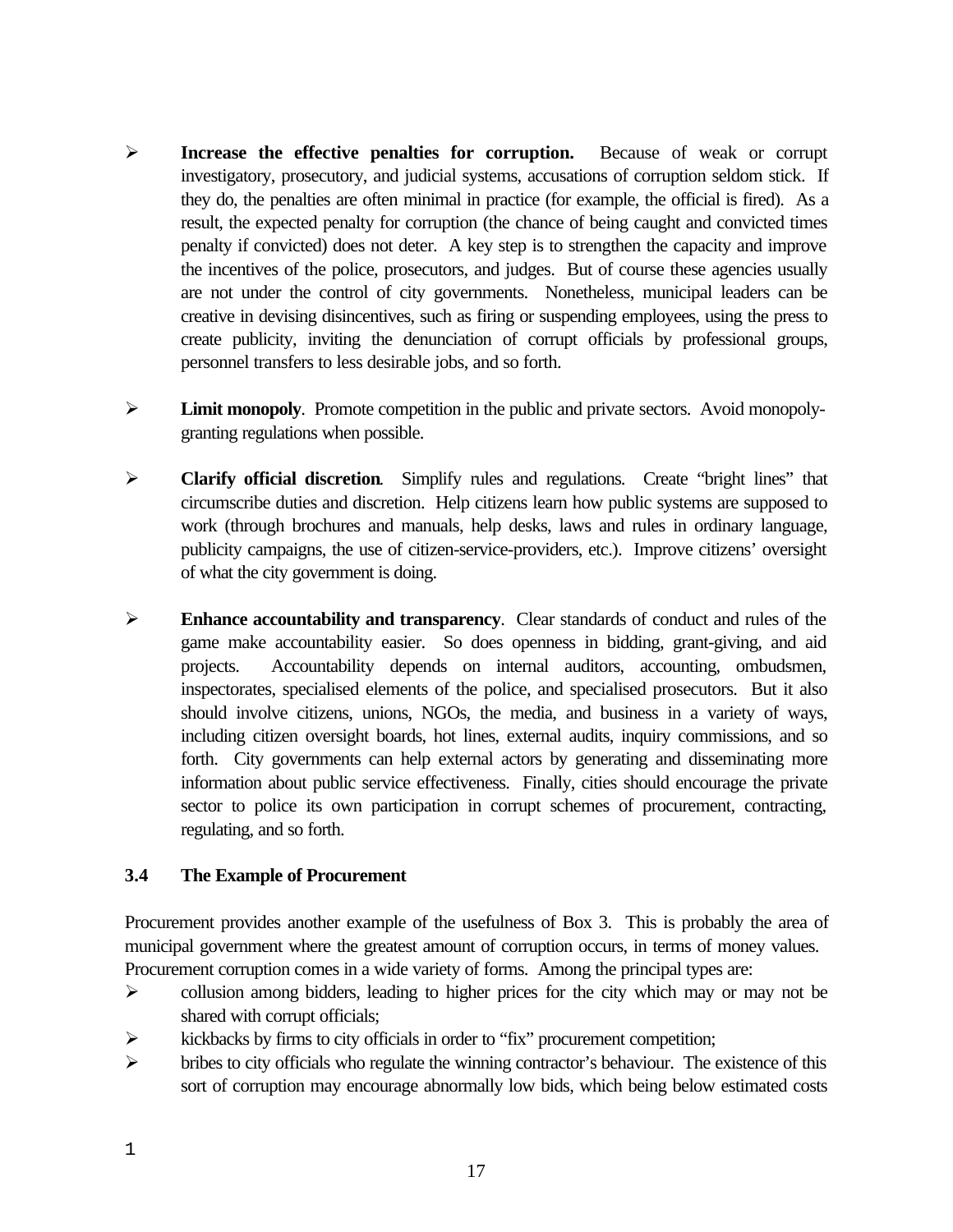win the contract but then are "rectified" in the corrupt contractor's calculation by the subsequent cost overruns and lucrative changes in contract specifications that the bribetaking regulator permits.

Box 4 shows how the framework for policy analysis leads to useful suggestions for each of these three problems.

| Box 4: The Framework for Policy Analysis Applied to Deterring Collusion in Procurement |                                                                                                                                                                           |                                                                                                                                                                                         |  |  |  |
|----------------------------------------------------------------------------------------|---------------------------------------------------------------------------------------------------------------------------------------------------------------------------|-----------------------------------------------------------------------------------------------------------------------------------------------------------------------------------------|--|--|--|
| A.                                                                                     | <b>Select Bidders</b>                                                                                                                                                     |                                                                                                                                                                                         |  |  |  |
|                                                                                        | 1.                                                                                                                                                                        | Screen for honesty (surveillance showing no collusion; background checks on contractors;                                                                                                |  |  |  |
|                                                                                        | 2.                                                                                                                                                                        | performance on past contracts)<br>Exploit outside guarantees of honest bids and faithful performance                                                                                    |  |  |  |
|                                                                                        | 3.                                                                                                                                                                        | Allow only one firm to bid and negotiate ruthlessly                                                                                                                                     |  |  |  |
| В.                                                                                     | <b>Change the Rewards and Penalties Facing Bidders</b>                                                                                                                    |                                                                                                                                                                                         |  |  |  |
|                                                                                        | 1.                                                                                                                                                                        | Shift rewards to favour honest bids (later payment depending on costs and quality; incentive<br>contracts)                                                                              |  |  |  |
|                                                                                        | 2.                                                                                                                                                                        | Change penalties to make collusion less attractive (disbar colluding firms;                                                                                                             |  |  |  |
|                                                                                        |                                                                                                                                                                           | employ criminal sanctions; use publicity to damage company name)                                                                                                                        |  |  |  |
| C.                                                                                     |                                                                                                                                                                           | Use Informational Strategies to Raise the Likelihood that Collusion is Detected and Punished                                                                                            |  |  |  |
|                                                                                        | 1.                                                                                                                                                                        | Use systems for detecting collusion                                                                                                                                                     |  |  |  |
|                                                                                        | $\overline{2}$ .                                                                                                                                                          | Strengthen agents for gathering information (undercover work, surveillance, market prices,                                                                                              |  |  |  |
|                                                                                        |                                                                                                                                                                           | cost estimation)                                                                                                                                                                        |  |  |  |
|                                                                                        | 3.                                                                                                                                                                        | Involve third parties to obtain credible information (industry newsletters and<br>consultants, independent cost estimates, auditors)                                                    |  |  |  |
|                                                                                        | $\overline{4}$ .                                                                                                                                                          | Use bidders as sources of information (disaffected employees, losing bidders, those who<br>choose not to bid)                                                                           |  |  |  |
| D.                                                                                     |                                                                                                                                                                           | <b>Restructure the Procurer-Bidder Relationship</b>                                                                                                                                     |  |  |  |
|                                                                                        | Foment competition among bidders (invite new firms, wider publicity, lower barrier to entry,<br>1.<br>risk-sharing contracts, requirements to share contract information) |                                                                                                                                                                                         |  |  |  |
|                                                                                        | 2.                                                                                                                                                                        | Reduce the discretion of own agents (rules about change orders, follow-ons, "emergencies,"<br>sealed bids, decision rules for deciding among bidders, hierarchical review of decisions) |  |  |  |
|                                                                                        | 3.                                                                                                                                                                        | Rotate own agents                                                                                                                                                                       |  |  |  |
|                                                                                        | $\overline{4}$ .                                                                                                                                                          | Redefine the organisation's "product" (more standardized goods with market prices; choosing                                                                                             |  |  |  |
|                                                                                        |                                                                                                                                                                           | inputs, outputs, and modes of payment with an eye to corruptibility; vertical integration—                                                                                              |  |  |  |
|                                                                                        |                                                                                                                                                                           | make it rather than buy it)                                                                                                                                                             |  |  |  |
| E.                                                                                     |                                                                                                                                                                           | <b>Change Attitudes about Collusion</b>                                                                                                                                                 |  |  |  |
|                                                                                        | 1.                                                                                                                                                                        | Disassociate collusion from acceptable practices (such as export cartels) and goals (such as<br>maximising foreign exchange earnings)                                                   |  |  |  |
|                                                                                        | 2.                                                                                                                                                                        | Educate contractors about how competitive bidding works elsewhere                                                                                                                       |  |  |  |
|                                                                                        | 3.                                                                                                                                                                        | Promote the bidders' identification with the social or public purpose of the contract                                                                                                   |  |  |  |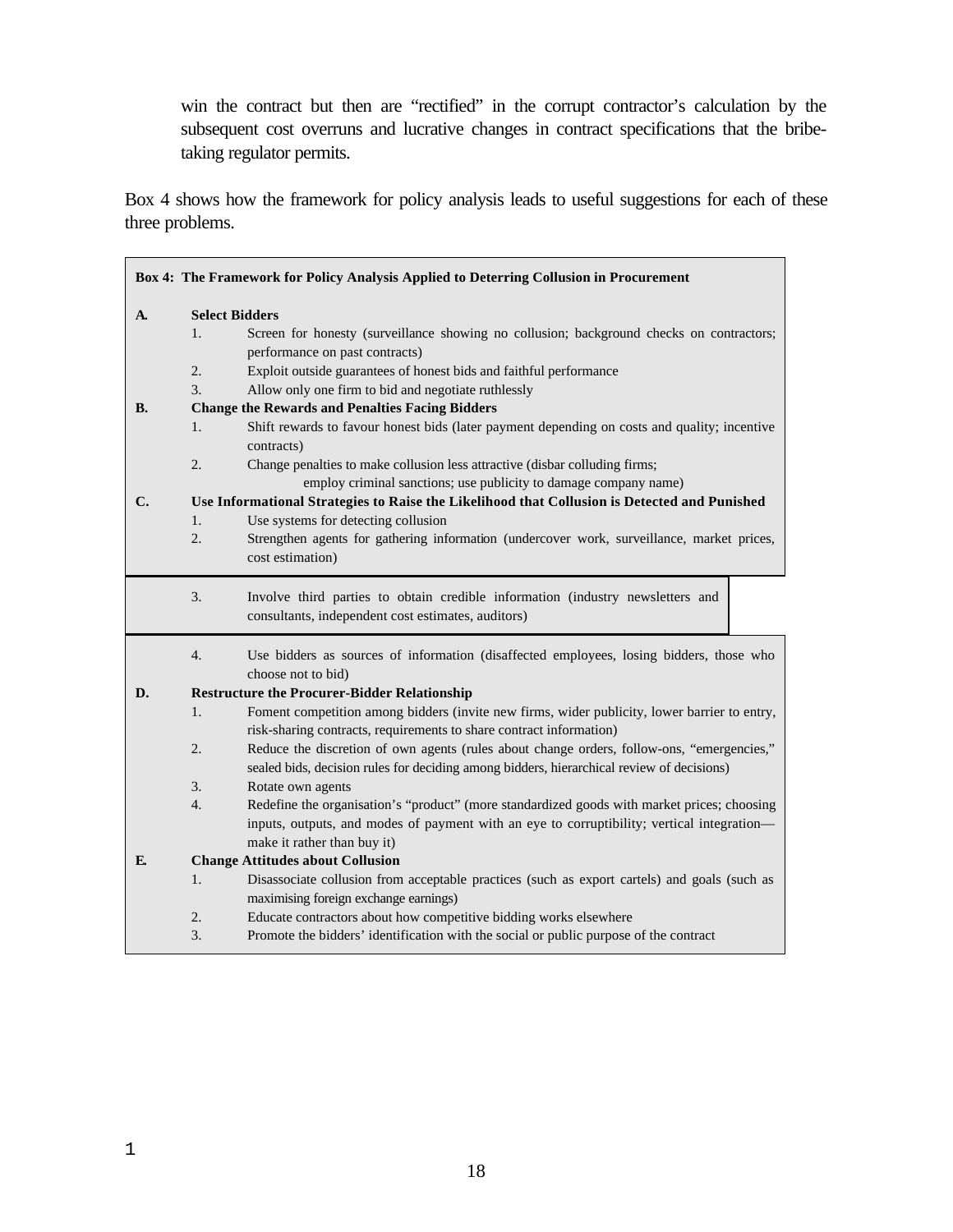## **4 ASSESSING CORRUPTION**

The frameworks for policy analysis are helpful in diagnosing where corruption might tend to occur and how the tendency might be attenuated. In a particular setting, how might such frameworks be utilised?

## **4.1 Participatory Diagnosis**

It may seem surprising that people who work in systematically corrupt institutions will help to analyse where and how that corruption occurs. But in our experience it is true. Many officials have complicated, mixed feelings about corruption. They may sincerely loathe it and wish to eradicate it, while at the same time participating in it or allowing it to occur. Psychologists and police apparently encounter similar phenomena. In our experience, after some time people turn out to be remarkably forthcoming about the corruption that exists, how it works, and how it might be prevented even when their analyses belie an intimate knowledge that can only be incriminating.

## *What Participatory Diagnosis Is:*

It is worthwhile to describe these workshops on corruption in some detail. The organising principle is a *therapeutic approach* to a sick institution. Since corruption is a concept so freighted with emotion and shame and defensiveness, the first task is to demystify corruption. This is done by having participants analyse a *case study* of a successful anti-corruption campaign in another country. They see that the problems can be analysed coolly and dealt with effectively; even though the other country's setting may be quite different from their own, the mere fact that both successful analysis and successful action occurred stills premature scepticism.

Then *analytical frameworks* are supplied that help participants realise that corruption is not (just or primarily) a problem of evil people but of corrupt systems. The corruption formula—corruption equals monopoly plus discretion minus accountability—is presented. To members of corrupt organisations this insight often proves therapeutic.

As in good therapy, the participants then move to *self-diagnosis and self-prescription*. The facilitator assists in several ways: by asking questions, helping combine seemingly different phenomena or separate seemingly similar ones, by pushing when the group avoids work or escapes into relativism or cynicism. Out of such sessions emerge a deeper understanding of general phenomena and specific manifestations, and a plan of action.

## *How Participatory Diagnosis Might Be Carried Out:*

Such workshops can and perhaps should occur at many levels of a municipality, but it is important that the first one involve the highest levels. Ideally, the mayor or president of the city council convenes the workshop, and directors, managers, councillors, police chiefs, heads of labour unions, heads of business groups, and even heads of religious organisations will participate. The ideal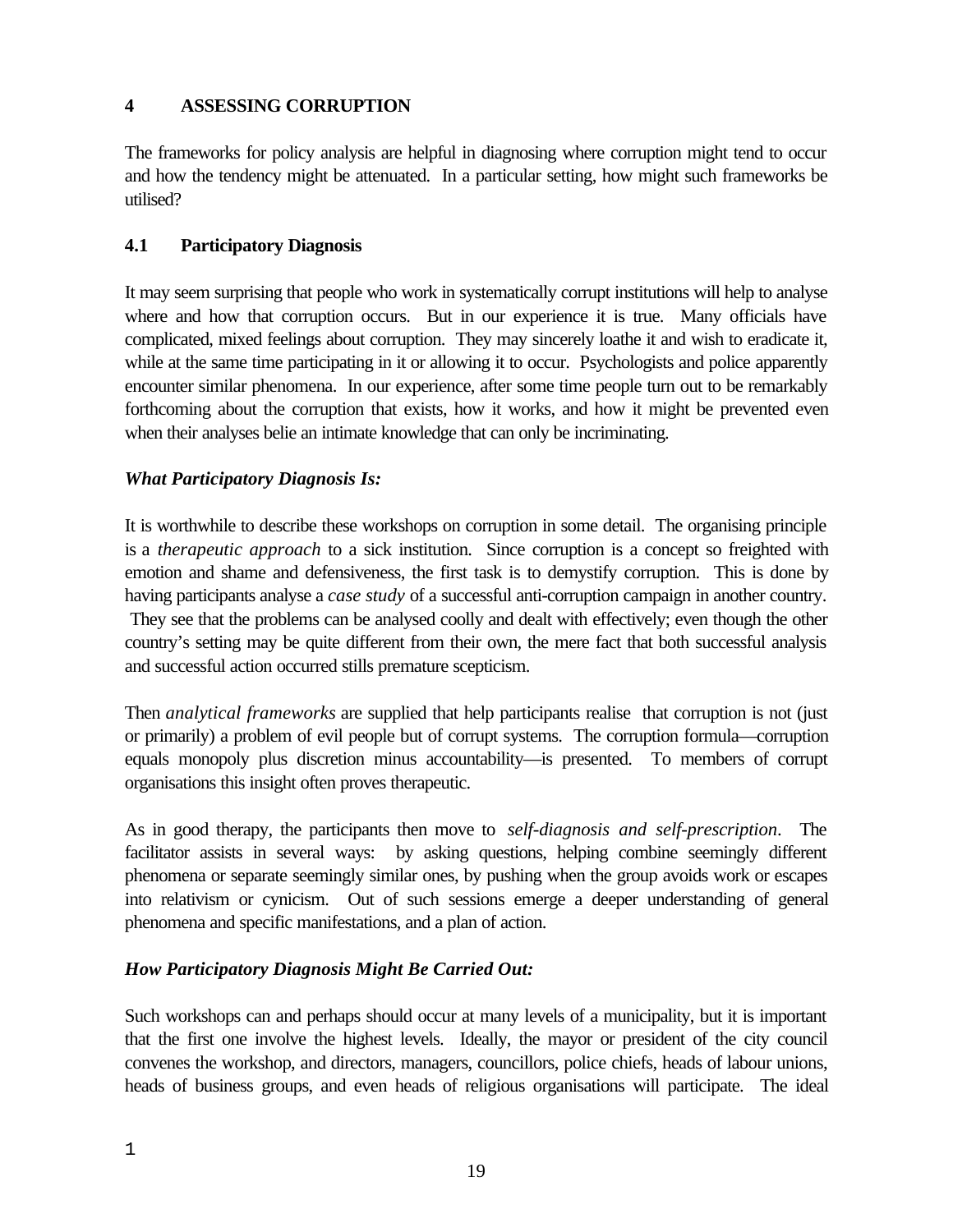number of participants is 20 to 25. The ideal format is 1½ to 2 days, in the mode of a retreat. Another possibility is two hours a day for five days.

The first session analyses a case from another country, presenting the problem via slides and asking the group to divide into subgroups of about 8 people. Each subgroup is asked to describe the types of corruption in the case, say which is most serious and which least, list alternatives and their pros and cons, and make a recommendation. After 45 minutes, the subgroups "report" to a plenary session. After discussion, slides then show what the country in question actually did, and the results. Success stories are used.

Then after a break there is a lecture on the economics of corruption, focusing on motive and opportunity, and on the equation  $C = M + D - A$ . Questions and discussion are encouraged.

Then the group analyses a second case study. It asks not only for what might be called an economic analysis of corruption and how to fight it, but for a political and bureaucratic strategy. Three lessons emerge from the case. First, in order to break the culture of corruption and cynicism, "big fish" must be fried—major violators, including violators from the ruling party. Second, after big fish are fried, anti-corruption efforts should focus on prevention. This includes the selection of agents, changing incentives, enhancing accountability, structural changes to mitigate monopoly and clarify discretion, and efforts to increase the "moral costs" of corruption. Third, involve the people. They know where corruption resides. Give them a chance to tell. Under this rubric come hot lines, citizen oversight boards, citizens groups and NGOs, using village and barrio organisations to monitor public works, involving accounting and lawyers groups in oversight operations, and so forth.

After finishing the second case, the participants turn to their own situation. The outside facilitator here asks them to go through the same headings as before: what kinds of corruption exist, which are more serious and which less, what are the alternatives and their pros and cons, and what do they recommend. The subgroups go off and analyse, then present their results to the full group. A vivid discussion ensues, and the result is a tentative diagnostic of the types of corruption, their extent, their costs, and their possible remedies.

After a break, the facilitator poses a final challenge. "This has been a fascinating exercise. But we don't want it to be just another seminar. What has to happen in the next six months, what concrete steps by this group, to move things forward?"

In our experience, the results have been remarkable. A fascinating and practical agenda usually emerges. What is sometimes lacking are the resources, the expertise, and the leverage to make that agenda come true. Here municipal leaders, perhaps exploiting external assistance, may propose a special project to follow such an event—or several such events at different levels of the public and private sectors. The project should use some of the workshop's recommendations, co-opt key participants as activists and monitors, and via carrots and sticks improve the chances that the anticorruption effort succeeds.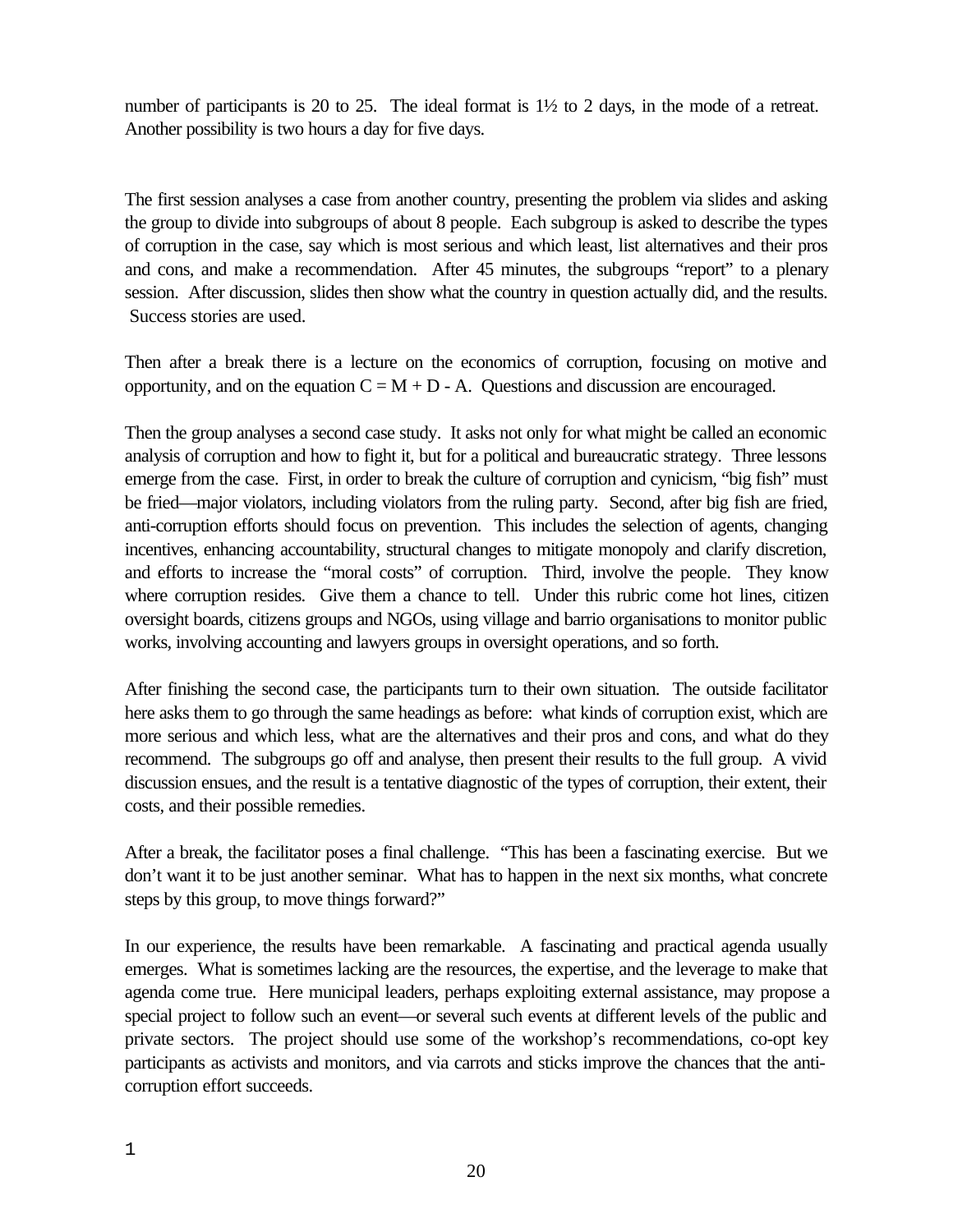Box 5 summarises what might be called a "first cut" analysis of various kinds of corruption in La Paz in 1985. It is the result of several workshops of officials and politicians. This process helped generate frank analyses of sensitive policy issues, and led to a number of suggestions for remedial measures that no outsider could have concocted.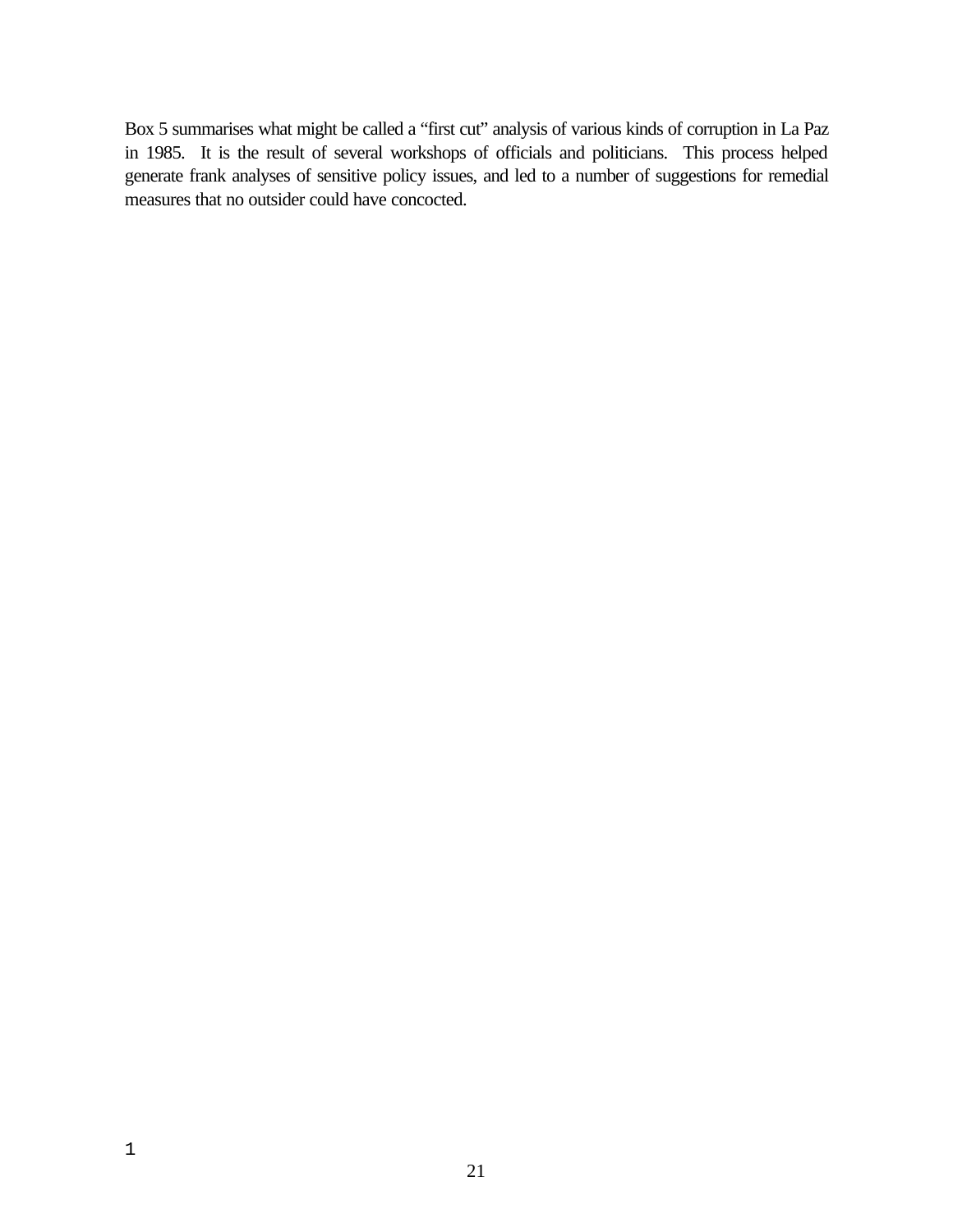#### **Box 5: Participatory Diagnosis in La Paz, 1985**

Result of Diagnostic Meetings in Late 1985 With Officials of the Municipal Government of La Paz, Bolivia

| Type                                                         |                | ValuWho Is Helped                                                              | Who Is Hurt                                                          | Causes                                                                                                                                    | Cures                                                                                                          |
|--------------------------------------------------------------|----------------|--------------------------------------------------------------------------------|----------------------------------------------------------------------|-------------------------------------------------------------------------------------------------------------------------------------------|----------------------------------------------------------------------------------------------------------------|
| <b>Tax Evasion</b><br>(all kinds)                            | \$20-\$30m     | Evaders                                                                        | services; non-<br>evaders; future<br>Paceños                         | Recipients of city Hard to pay; taxes too<br>high; low penalties; no<br>reviews of cases                                                  | Make easier to pay; lower<br>rates; raise penalties and<br>enforce them; review cases                          |
| Tax "arrangements" \$5-\$10m<br>(all kinds)                  |                | Corrupt taxpayers<br>and officials                                             | services; non-<br>evaders; future<br>Paceños                         | Recipients of city Lack of computerisation;<br>low effective penalties;<br>no reviews; pay through<br>municipality; low pay               | Computerise; raise<br>penalties; review cases; pay<br>through banks; raise pay;<br>raise incentives to collect |
| Extortion                                                    | $$0.5-1m$      | Corrupt officials                                                              | Direct victims                                                       | Difficult rules, rates, and<br>procedures; hard-to-<br>report extortion; low<br>penalties; no reviews; lowthrough banks; raise pay<br>pay | Simplify rules, rates, and<br>procedures; hotline for<br>public reports; raise<br>penalties; review cases; pay |
| Speed money                                                  | $$0.5-1m$      | Some taxpayers;<br>corrupt city<br>officials;<br>substitutes for<br>higher pay | Most taxpayers<br>via slowdowns;<br>reputation of city<br>government | Difficult procedures; lack Simplify procedures;<br>of computerisation; pay<br>through municipality; lowbanks; raise penalties;<br>low pay | computerise; pay through<br>penalties; no surveillance; surveillance and "whistle-<br>blowing"; raise pay      |
| Theft (city<br>property, parts,<br>'boot' fees by<br>police) | $$0.5-1m$      | don't pay vehicle<br>taxes                                                     | services; trust in<br>police                                         | Thieves; some who Recipients of city Lack of inventories; poor<br>decentralisation; low<br>penalties; no reviews or<br>surveillance       | Computerise inventories;<br>decentralize responsibility;<br>spot checks and surveillance                       |
| Procurement                                                  | $$0.5-3m$      | Corrupt officials<br>and winning<br>suppliers                                  | services                                                             | Recipients of city Lack of information on<br>prices; no reviews; low<br>penalties; low pay                                                | Verify prices; review cases;<br>raise effective penalties;<br>raise pay of decision-making<br>officials        |
| "Fantasmas," late<br>reporting to work                       | $$0.1 - 0.2m$$ | Malingerers                                                                    | Morale and<br>reputation of city penalties<br>government             | No surveillance; low                                                                                                                      | Surveillance; raise penalties<br>and enforce them                                                              |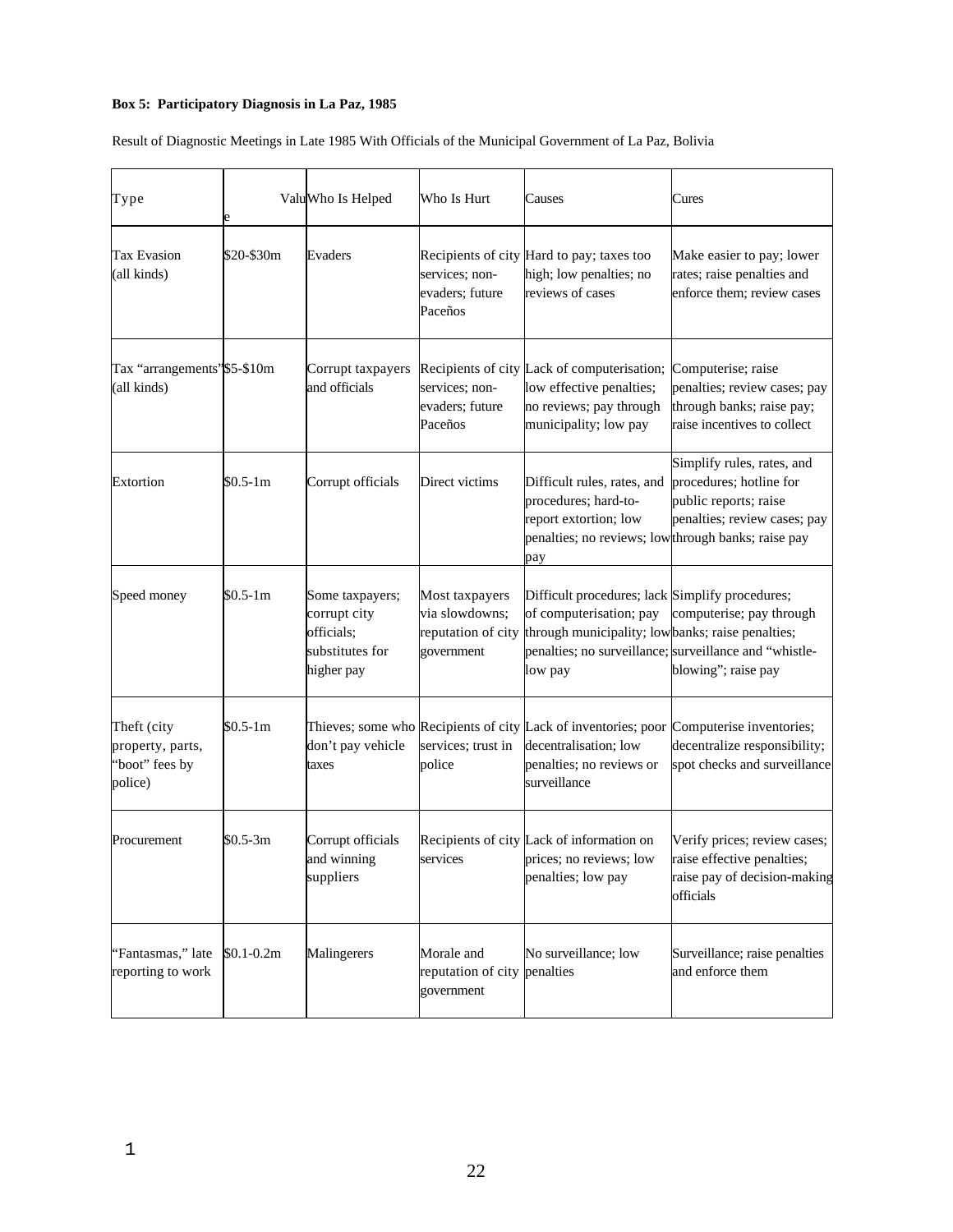### **4.2 Technical Studies and Experiments**

Participatory diagnoses should involve participatory workshops at several levels (including clients and "stakeholders"), but there is also room for more orthodox forms of research. Of particular interest are studies of systems of information and evaluation (extent, quality, how used and misused), analyses of actual and experimental incentive systems, and studies of relatively uncorrupted institutions or departments within the city, or perhaps elsewhere in the country in question.

Consultants can be useful in several ways (see Box 6). Nonetheless, studies involving expensive experts are often overdone. Typically, studies of municipal administration seem to proceed with three assumptions. First, any reform should involve massive changes across the entire civil service. Second, such reforms require comprehensive studies and blueprints. Third, because such studies are technically complicated, they must be undertaken by expensive experts, including foreign technical assistants.

#### **Box 6: Some Advantages of Outside Consultants**

The benefits of using consultants include: signalling management's dissatisfaction with "business as usual"; freeing management to perform other tasks; infusing new ideas; serving as a "lightning rod"; and giving the manager an outside confidant.

Three other advantages of consultants are germane for the municipal leader interested in preventing corruption.

**Expertise.** The consultant can offer expertise that may not exist in the city government. Examples include computer systems to detect and prevent fraud, specialised investigatory techniques, management systems, and procurement processes.

Facilitation. Participatory diagnosis is crucial. Its sensitivity usually means that an inside facilitator is inappropriate. Apart from expertise in facilitation, the consultant is insulated from the appearance of empirebuilding.

**Cooperation.** In fighting corruption, many branches of the municipality must collaborate. An outsider may be perceived to be neutral enough, and should be chosen to be expert enough, to facilitate such sharing and cooperation.

Instead, one should think of "studies" carried out by the very officials and clients, followed by **experiments**. In our experience officials and clients understand well how corrupt systems work. They should be encouraged to share their knowledge without fear of recriminations—for example, through anonymous surveys or group work involving anonymous written contributions that are then discussed. We recommend that employees be involved centrally in the design and eventual evaluation of experiments with new systems of information, incentives, and accountability. This is in stark contrast to their usually peripheral involvement in grand studies by outside experts.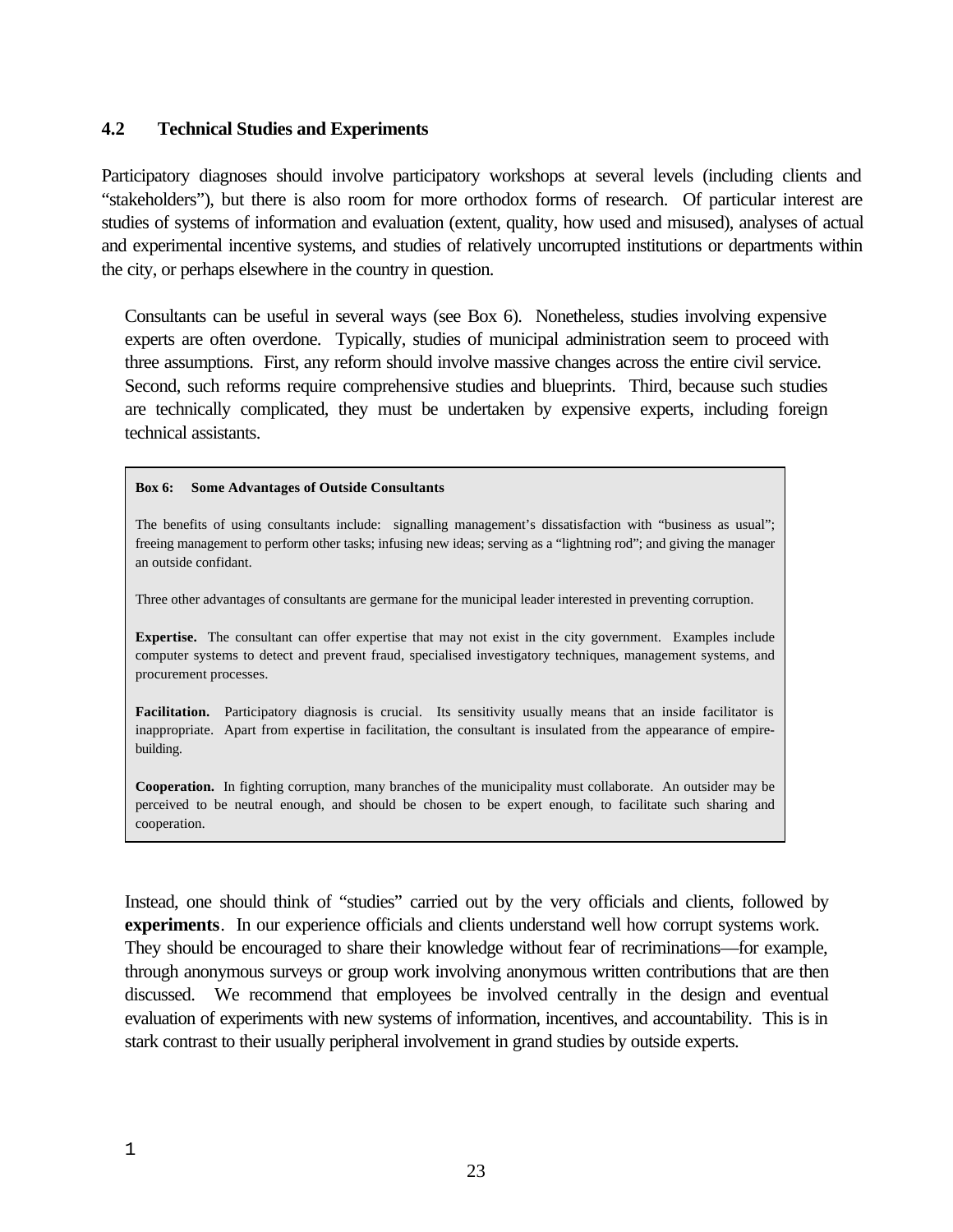As an example, consider incentive reforms designed to deal with one of the key factors behind corruption, namely paltry wages and the failure to link rewards to performance. The municipality might select a few key functions, such as revenue raising, auditing, and the procurement. In each area, officials would be asked to work through the schematic outline in Box 7.

| Box 7: Model Memorandum for Employees, as the Basis for Incentive Experiments |                                                                                                                                                                                                                                                                                                                                                                                                                                                        |  |  |  |
|-------------------------------------------------------------------------------|--------------------------------------------------------------------------------------------------------------------------------------------------------------------------------------------------------------------------------------------------------------------------------------------------------------------------------------------------------------------------------------------------------------------------------------------------------|--|--|--|
| 1.                                                                            | Quantitative summary of the current unsatisfactory situation. Because of X, Y, Z shortcomings<br>(resources, incentives, capabilities), we are currently able to process only A% of the cases we should,<br>and of those, only B% are processed adequately. As a result the city's government and its citizens<br>forgo $\alpha$ , $\beta$ , $\gamma$ benefits and incur $\lambda$ , $\varphi$ , $\theta$ costs.                                       |  |  |  |
| 2.                                                                            | Examples. Here are three recent examples of what we were unable to do that clearly led to foregone<br>benefits or additional social costs.                                                                                                                                                                                                                                                                                                             |  |  |  |
| 3.                                                                            | Measures of success. After considering our objectives and our organisation's key tasks, here are the<br>measures of performance along which we believe it is fair that we be assessed. For example:                                                                                                                                                                                                                                                    |  |  |  |
|                                                                               | $\blacktriangleright$<br>quantitative measures of (a) activities undertaken and (b) results achieved;                                                                                                                                                                                                                                                                                                                                                  |  |  |  |
|                                                                               | estimates of the quality of a sample of activities by peer group, outsiders, or clients, on the<br>➤<br>proviso that ratings also include "grades on a curve" so that not every person and activity is<br>deemed "excellent;"                                                                                                                                                                                                                          |  |  |  |
|                                                                               | statistical controls that "adjust" measures of performance to take account of the<br>➤<br>relative difficulty of the target group one is working with (e.g., for tax collectors,<br>which suburb, type of economic activity, type of tax, etc., all of which affect the<br>amount earned);<br>performance-based contests among employees; and<br>➤<br>measures of staff morale and turnover.<br>➤                                                      |  |  |  |
| 4.                                                                            | Proposition. If we have x, y, z (additional resources, incentives, capabilities), we will with K time<br>period be able to achieve the following measurable (even if qualitatively) benefits and reductions in<br>costs: 1, 2, 3, 4, etc. We are willing to make such-and-such of the incentives conditional on the<br>attainment of so-and-so performance targets, which will be monitored in the following transparent<br>ways: i, ii, iii, iv, etc. |  |  |  |

The results of these studies would then be reviewed in workshops. Depending on the outcomes, the municipality might initiate *experiments* that follow up the proposition(s) under the fourth heading above. The incentives could include pay, but might also mean training, travel, professional recognition, reassignment, promotion, better working conditions, more independence, and so forth. Some of the incentives could be for individuals, but many would probably be for teams (offices, bureaus, departments).

Such radical experiments would be facilitated by technical studies, as described in Box 8.

┌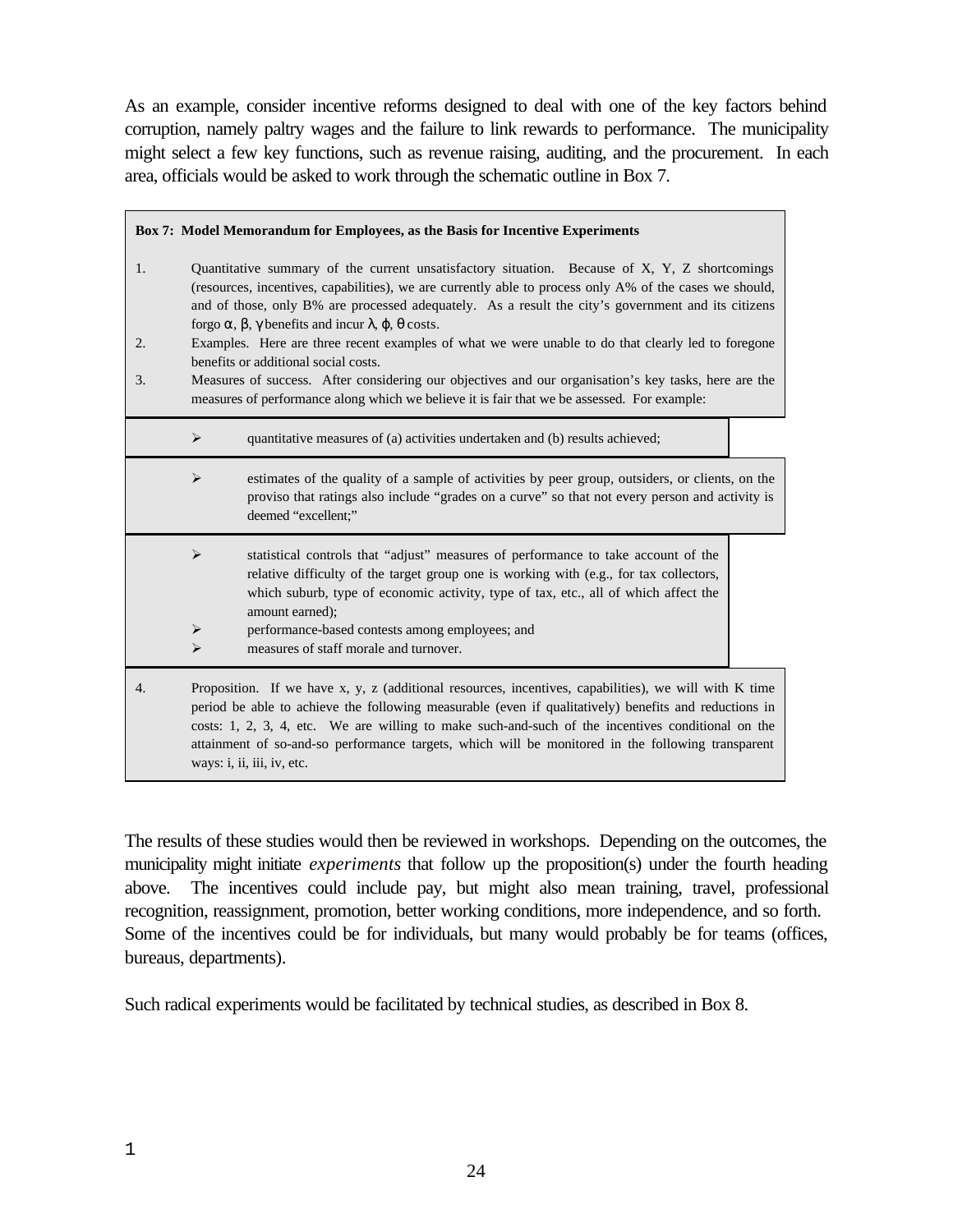#### **Box 8: Examples of Technical Studies to Help Prepare Incentive Reforms**

- 1. Summarise information about current pay scales and work conditions, especially for key technical jobs and top managerial functions. Examples of data that would be relatively easy to collect: numbers of people leaving their jobs, of posts vacant, and of underqualified people employed in higher skilled jobs; compare pay and fringe benefits of recent hires in the private and public sector for people with roughly equal levels of qualifications. Look especially at key positions in revenue raising, auditing, accounting, management, procurement, and investigation. Compare with other public sector and private sector employment.
- 2. Analyse the distortions occasioned by current "tricks" to take advantage of per diems and other benefits accruing to travel, training, board membership, task forces, and so forth. Suggest remedies. Possible method: interviews with 25 top officials; review of detailed budgets to estimate amounts now spent by unit and level of employee on per diems, travel, training, allowances, and so forth.
- 3. Develop data about existing performance contracts in the city and in the country's public enterprises, including amounts expended, performance increments, how the "ratchet effect" was avoided, and political backlash (including resentment of their high pay). Derive lessons for experiments in the municipality.

An example of a highly desirable study is what has become known as a "vulnerability assessment." Here employees themselves, or outside experts or both, take a systematic look through an organisation, a process such as procurement or hiring consultants, or an activity such as city works. Box 9 provides an outline for such a study.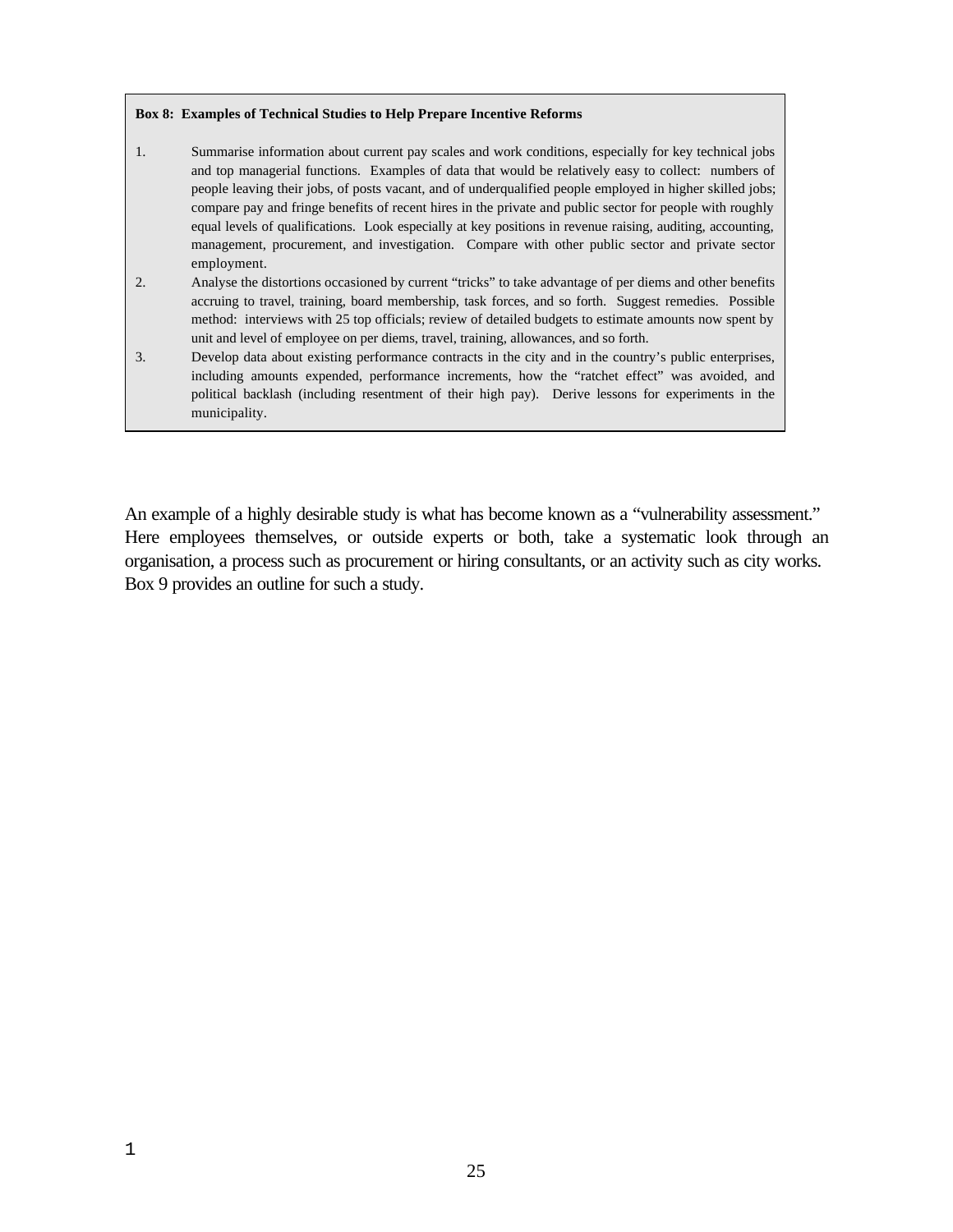| Box 9: Outline for a "Vulnerability Assessment" |                                                                                                                                                                                                                                                                                                                                                                                                                                                                                                                                                                                                         |  |  |  |
|-------------------------------------------------|---------------------------------------------------------------------------------------------------------------------------------------------------------------------------------------------------------------------------------------------------------------------------------------------------------------------------------------------------------------------------------------------------------------------------------------------------------------------------------------------------------------------------------------------------------------------------------------------------------|--|--|--|
| A.                                              | Is the general control environment permissive of corruption?                                                                                                                                                                                                                                                                                                                                                                                                                                                                                                                                            |  |  |  |
|                                                 | 1.<br>To what degree is management committed to a strong system of internal control?<br>Are appropriate reporting relationships in place among the organisational units?<br>2.<br>3.<br>To what degree is the organisation staffed by people of competence and integrity?<br>Is authority properly delegated—and limited?<br>4.<br>Are policies and procedures clear to employees?<br>5.<br>Are budgeting and reporting procedures well specified and effectively implemented?<br>6.<br>Are financial and management controls—including the use of computers—well<br>7.<br>established and safeguarded? |  |  |  |
| <b>B.</b>                                       | To what extent does the activity carry the inherent risk of corruption?                                                                                                                                                                                                                                                                                                                                                                                                                                                                                                                                 |  |  |  |
|                                                 | To what extent is the programme vague or complex in its aims; heavily involved<br>1.<br>with third-party beneficiaries; dealing in cash; or in the business of applications,<br>licences, permits, and certifications?                                                                                                                                                                                                                                                                                                                                                                                  |  |  |  |
|                                                 | 2.<br>What is the size of the budget? (The bigger the budget, the greater the possible<br>loss.                                                                                                                                                                                                                                                                                                                                                                                                                                                                                                         |  |  |  |
|                                                 | 3.<br>How large is the financial impact outside the agency? (The greater the "rents" the<br>greater the incentives for corruption.)                                                                                                                                                                                                                                                                                                                                                                                                                                                                     |  |  |  |
|                                                 | Is the programme new? Is it working under a tight time constraint or immediate<br>4.<br>expiration date? (If so, corruption is more likely.)                                                                                                                                                                                                                                                                                                                                                                                                                                                            |  |  |  |
|                                                 | Is the level of centralisation appropriate for the activity?<br>5.<br>Has there been prior evidence of illicit activities here?<br>6.                                                                                                                                                                                                                                                                                                                                                                                                                                                                   |  |  |  |
| C.                                              | After preliminary evaluation, to what extent do existing safeguards and controls seem adequate<br>to prevent corruption?                                                                                                                                                                                                                                                                                                                                                                                                                                                                                |  |  |  |

## **4.3 Involving the Private Sector and Citizens**

The private sector has an important but often ignored role to play in fighting corruption. After all, it usually takes two to tango: for every government official receiving a bribe, someone in the private sector offers it. The private sector and citizens can help by supplying information about transgressions, by diagnosing inefficient and corrupt systems, and by helping police their own behaviour.

Citizens' groups are becoming more active in the fight against corruption. In Ecuador, the government and business firms have applied a code of conduct for public contracts. The firms promise not to offer bribes and government employees promise not to solicit or accept them. Notice that firms have an interest that others do not pay bribes. Thus, firms that sign this code of conduct might band together in their own interest to police themselves—if penalties and a mechanism for investigation are put in place.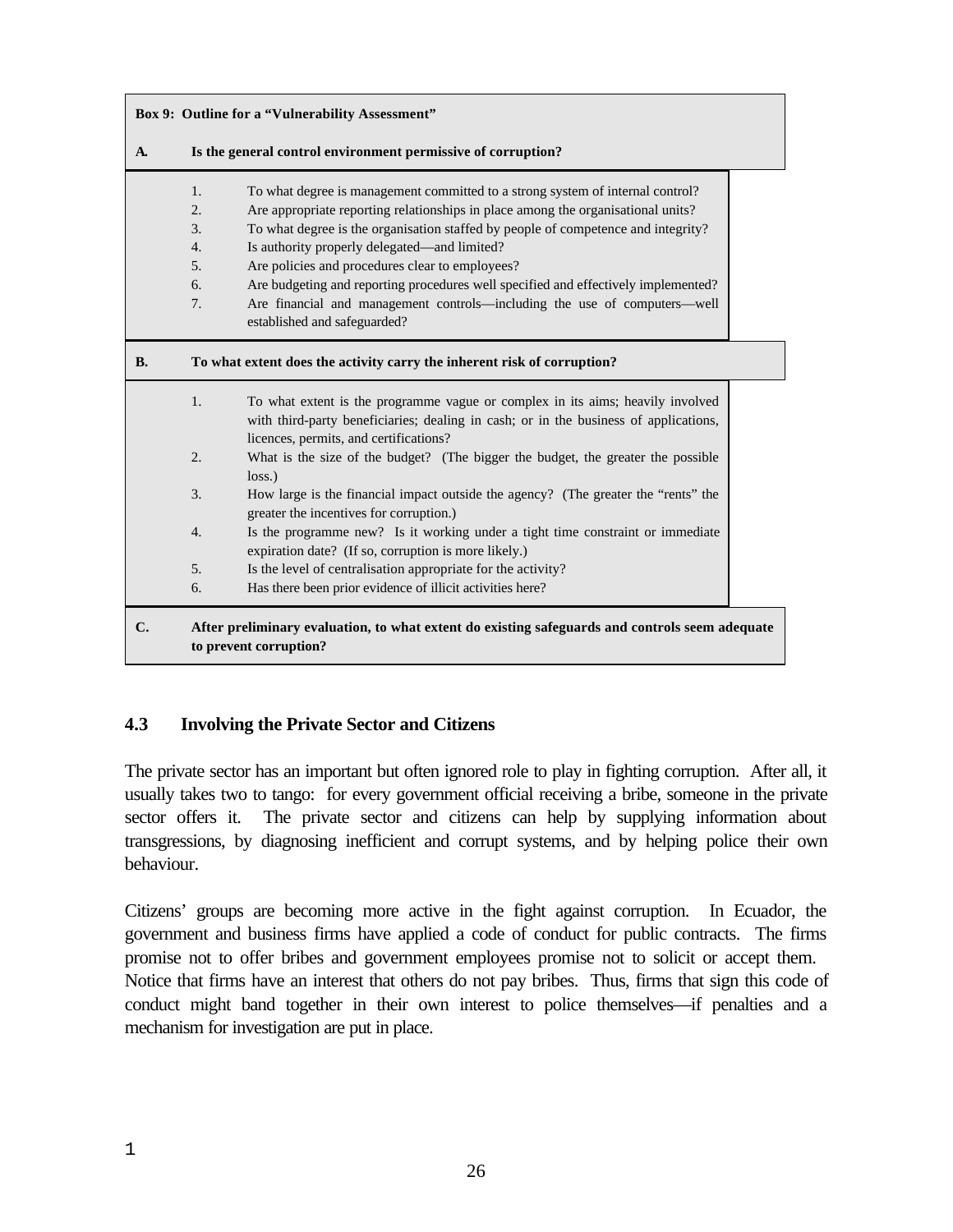This leads to an interesting idea for city governments. Suppose the city requires all firms doing business with the city to sign a code of conduct. Then, if one business believes that another has won a contract through bribery, the aggrieved business can call on the other signees of the code of conduct and the city government to investigate. At the same time that the alleged transgression is investigated, a broader study should be undertaken of the class of actions of which the transgression is an instance. For example, if the alleged bribery takes place in procurement, the study interviews an array of private firms on a confidential basis and develops a description of how the corrupt system of procurement currently works. The study also makes recommendations for change. The results of both investigations would be published, although they would not have the force of law.

Adopting a simple code of conduct—one that is readily understandable by civil servants, the press, and the public—can be a valuable part of a campaign against corruption. It can be especially useful if there are mechanisms for the private sector to investigate and police itself.

Finally, the citizenry can help fight corruption in many ways. The greatest enemy of corruption is the people. Citizens are wonderful sources of information about where corruption occurs. The mechanisms include systematic client surveys, focus groups, hot lines, call-in shows, village and borough councils, citizens' oversight bodies for public agencies, the involvement of professional organisations, educational programmes, and so forth.

Box 10 provides another recent example from Bangalore, India. There, a non-government organisation used a variety of mechanisms of citizen feedback, ranging from client surveys to focus groups, to create a "report card" on municipal services. The study and follow-ups to it helped galvanise greater municipal efficiency and locate particularly bad areas of corruption.

#### **Box 10: Bangalore's Report Card on Municipal Services**

A non-governmental organisation in Bangalore, India, recently completed an innovative "report card" on how well various municipal agencies were doing, in the eyes of citizens. A variety of information-gathering devices was used, ranging from surveys to key informant interviews to studies of objective measures of agency performance. Among the topics dealt with was corruption. For example, in what percentage of cases did a citizen have to pay a bribe to receive a municipal service? Widespread corruption was documented, and the annual costs of corruption, admittedly difficult to gauge, exceeded the entire municipal budget by a factor of seven.

The results were controversial but had a galvanising effect on municipal leaders and the agencies involved. More important perhaps, the study serves as a baseline for further involvement of citizens in telling municipal agencies how well they are progressing (Paul 1995).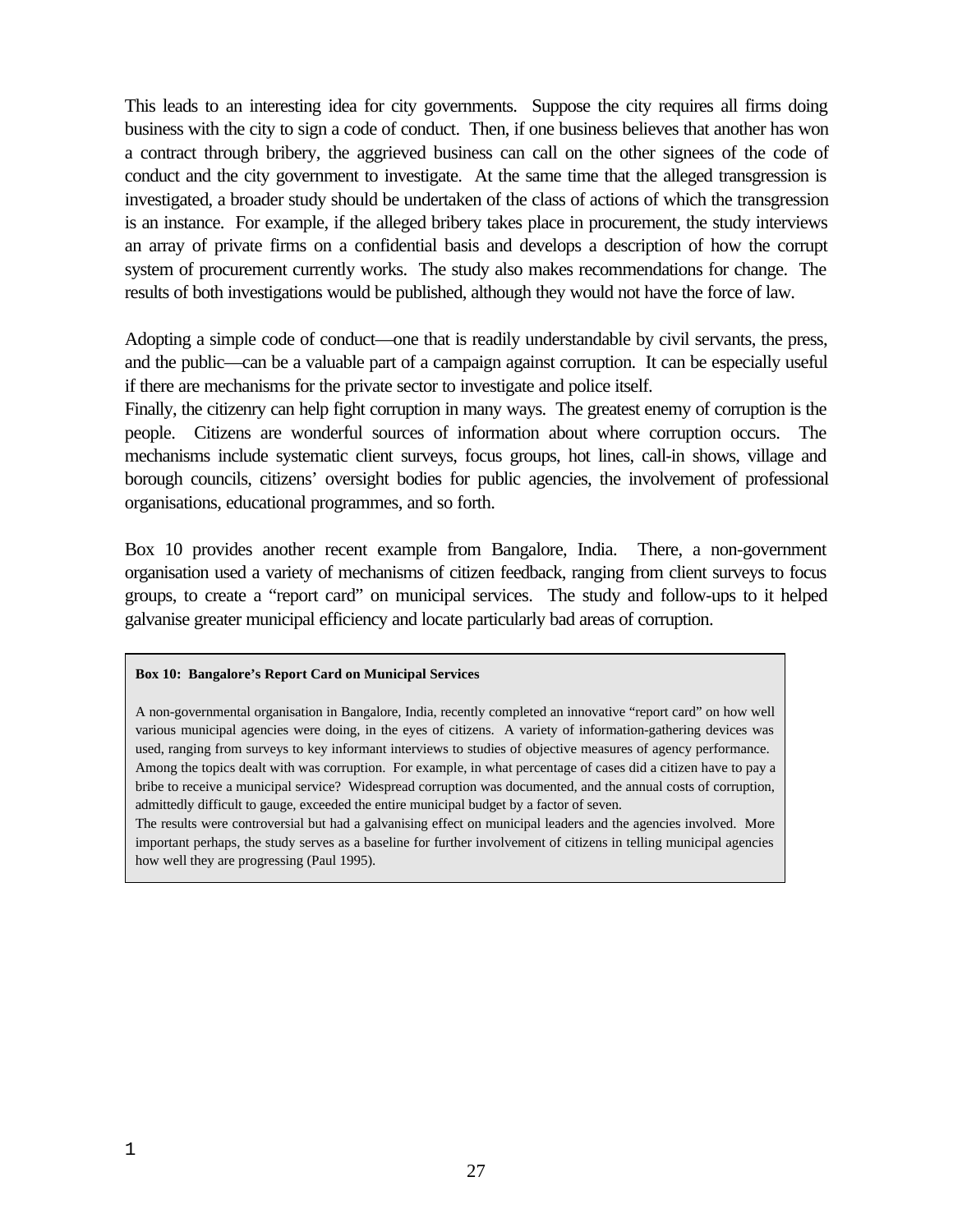## **5 IMPLEMENTING REFORM**

### **5.1 Organise the Fight against Corruption**

After using the various assessment techniques in Chapter 4, let us suppose we now have a good understanding of the types and levels of corruption we are confronting. We would then work through the framework of Chapter 3 (Boxes 3) with our staff to brainstorm the possible costs and benefits of different actions. We would begin to locate areas where the costs of corruption seem high and the remedial actions seem relatively low—and that is where we would be tempted to begin.

But before we do, we must analyse both the problems and the alternatives from what might be called the perspective of implementation, by which we allude to the political, bureaucratic, and personal aspects of an anti-corruption effort. One of the political dimensions is how to use the battle against corruption as the lever for transforming city government.

For good and bad reasons, issues of who is in charge loom large in government. Preventing corruption and deterring it require the combined excellence of many government agencies. Of course every part of the city government has its own so to speak internal responsibilities of management, incentives, and control. But several functions have anti-corruption roles that cut across the others. Many of these are not inside the city government but outside, as in many countries is the case of the police, or so to speak above the city government at the prefectural, county, provincial, and national levels. Consider what functions would have to work well to prevent corruption. There would be accounting and auditing functions, some of which in most Latin American countries fall under the "Contraloría," a kind of comptroller general. To this one would add police (often local, sometimes national under the Ministry of the Interior), prosecutors, courts at various levels, and the government ministry in charge of administration. One would also include the city council and perhaps the state or federal legislature. Revenue-raising functions are important, as are the bodies that carry out public works. Regulatory functions come in many varieties. The list could go on, and the lines are not clear across these areas. What is evident, however, is that the investigating, prosecuting, and obtaining convictions will not succeed unless a number of government agencies work together. Let us call this the problem of coordination. Let us call this the problem of coordination.

Experience suggests that there is a second need in campaigns against corruption: a focal point. Someone, some body, has to be in charge of a campaign against corruption: has to have the political authority, the public eye, and the personal accountability. But at the same time, because no single agency can do everything in the fight against corruption and therefore a coordinated effort is required, the "some body" has to be above all a facilitator of joint action, a mobiliser of the resources of many agencies of government. Not a boss, in other words.

The first question facing the political level of a government wishing to fight corruption is what sort of coordinating authority this should be.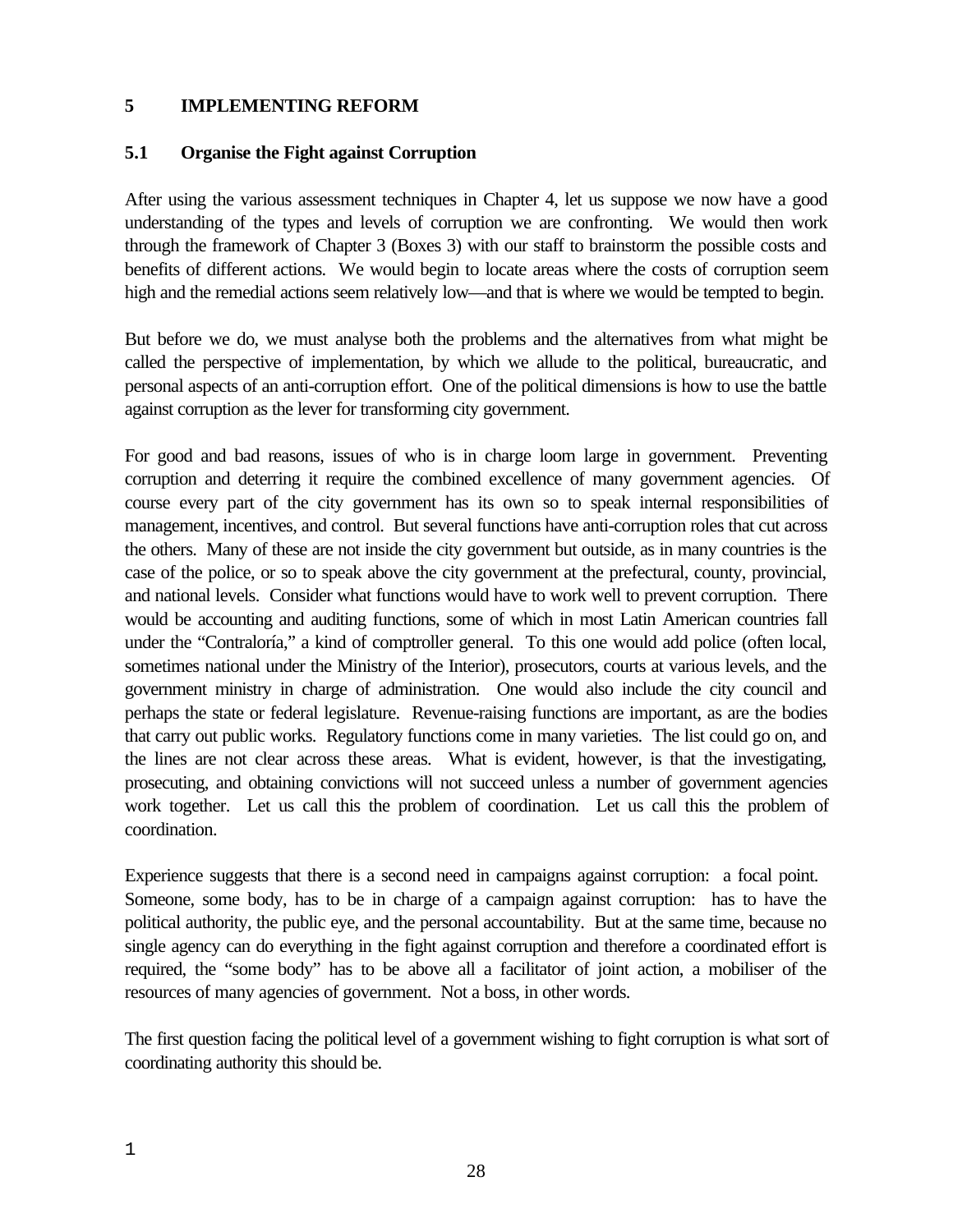Several answers are possible, and there is no one right answer for all settings. Hong Kong's Independent Commission against Corruption is one prototype. It is a kind of *super-agency* against corruption. It combines investigation (like a police force), prevention (like a management consulting agency), and popular participation (like a community relations office). Its powers are huge. So is its budget and ability to hire excellent staff—not only in enforcement but also accountants, economists, management experts, systems analysts, lawyers, and others.

There are examples of municipal units with wide-ranging powers, although not as grand as the ICAC's. Box 11 outlines an interesting example from New York.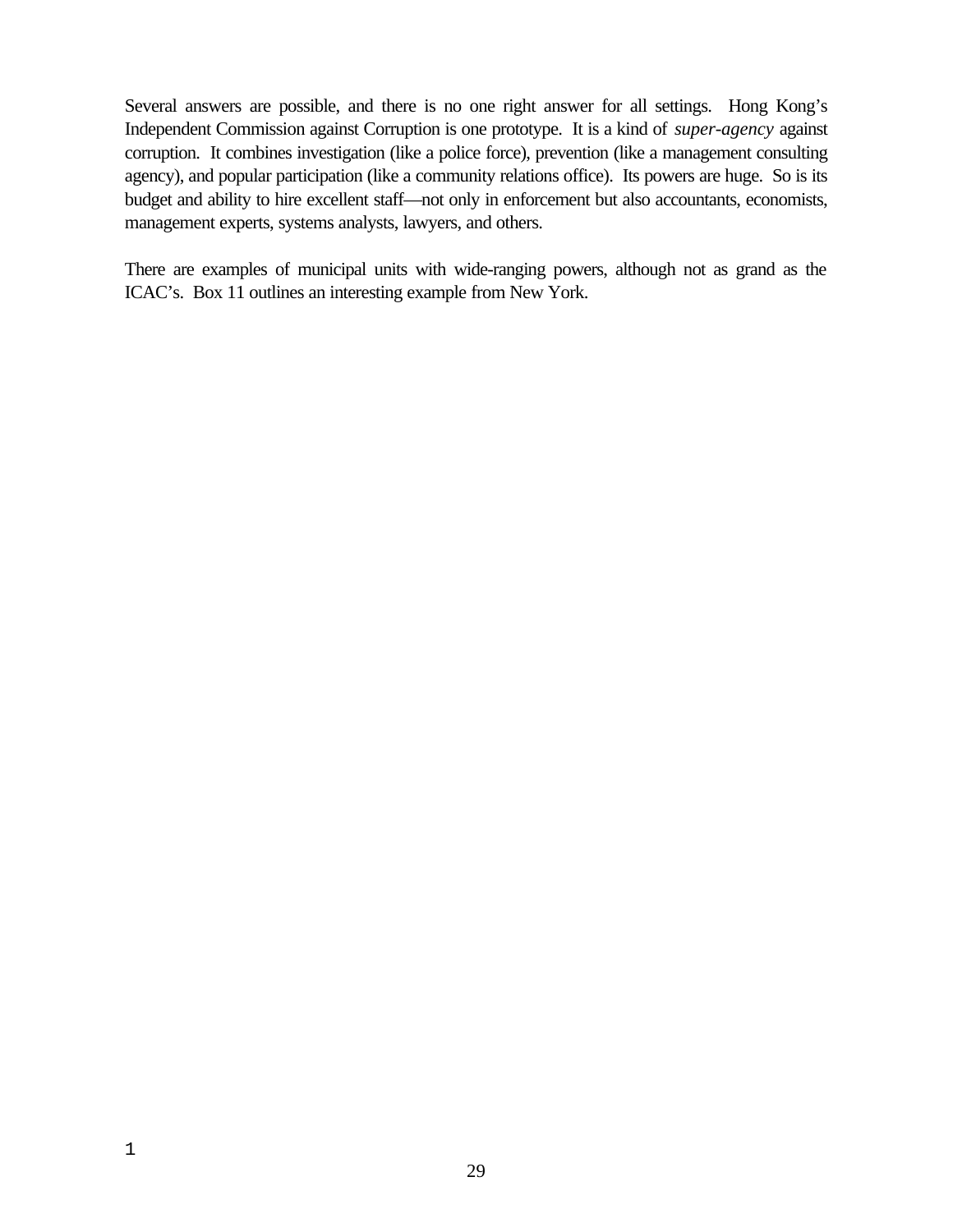#### **Box 11: An Independent Office to Fight Corruption in New York City's School Construction**

In 1989, New York City's newly created School Construction Authority was faced with rampant corruption in the multibillion dollar school construction programme (bid-rigging, price fixing, illegal cartels, racketeering, bribery, extortion, and fraud) in the City's construction industry. Its response was to form an Inspector-General Office (OIG). Through institutional reform of the business practices of the Authority, the OIG has "fried some big fish," including employees of the Board of Education and the Authority itself; banned over 180 firms from competing for school construction contracts; saved millions in dollars for the Authority; and even prompted internal reforms in the supplier side of the industry.

Its key organising principles include:

- 1. Responsibility for combating corruption does not lie with law enforcement authorities alone. Managers and procuring officials must become proactive and must integrate their work with law enforcement agencies. Non-judicial administrative sanctions short of criminal charges are effective.
- 2. Many disciplines must collaborate if corruption is to be deterred in the first instance, detected and prosecuted when deterrence fails, and punished in a criminal trial to ensure credibility. These disciplines include lawyers, investigators, accountants, analysts, engineers, and experts in management theory and public administration.
- 3. The organisation (OIG) must be external to the School Construction Authority to preserve independence and autonomy. Communications with the Authority would occur informally through day-to-day collaboration and formally through a senior position within the Authority. Importantly, vesting one organisation with the authority to combat corruption avoids the trap to which so many anti-corruption efforts fall prey: imposing additional rules and regulations as well as multiple layers of oversight that in turn "contribute to organisational paralysis and dysfunctional conflict, thereby ironically increasing incentives [and opportunities] for corrupt payments..."

Deterrence (including financial recoveries) and opportunity blocking were the primary methodological ideas underpinning the OIG's efforts

1. Deterrence

*Criminal* prosecutions, using undercover agents, search warrants, wiretaps, and covert surveillance, with severe fines and incarceration as predictable results.

*Civil* prosecutions, with severe financial penalties (forfeiture, treble damages, injunctive relief).

*Administrative* sanctions, primarily banning firms from competing for school construction contracts, hitting the firms with a culture of corruption where it hurts the most–in the pocketbook. (Happily and predictably, other public agencies often follow these sanctions and debar the same companies).

2. Opportunity Blocking

*Debarments, advisories, and certifications.* Debarments block a firm from bidding on construction contracts. Advisories warn project managers about improprieties suspected in a particular vendor. Certifications required of the principals of some firms set the stage for rescinding contracts and recovering full monetary restitution if subsequent events show contract award was based on fraudulent inducement.

*Independent auditing firm or private-sector Inspector-General.* Funded by firms in cases in which adequate evidence exists for criminal prosecution but the public good mandates contracts not be suspended or the company banned, these independent bodies, selected by the OIG, monitor a vendor's performance.

*Other initiatives.* These include: vulnerability assessments to identify weaknesses in the Authority's business practices and contracting procedures; a Fair and Ethical Business Practice provision for contracts; and privatized labour law enforcement, paid for by offending vendors, to monitor violations of prevailing wage laws.

The primary tool that has led to the OIG's success is an elaborate bidder **prequalification process**. Each vendor that wants to bid on school construction contracts must complete a comprehensive (40-page) questionnaire that looks at traditional measures such as financial assets and wherewithal and experience as well as at the key people associated with and running the company. Prequalification has given the OIG access to information not traditionally available except through difficult and time-consuming law enforcement procedures.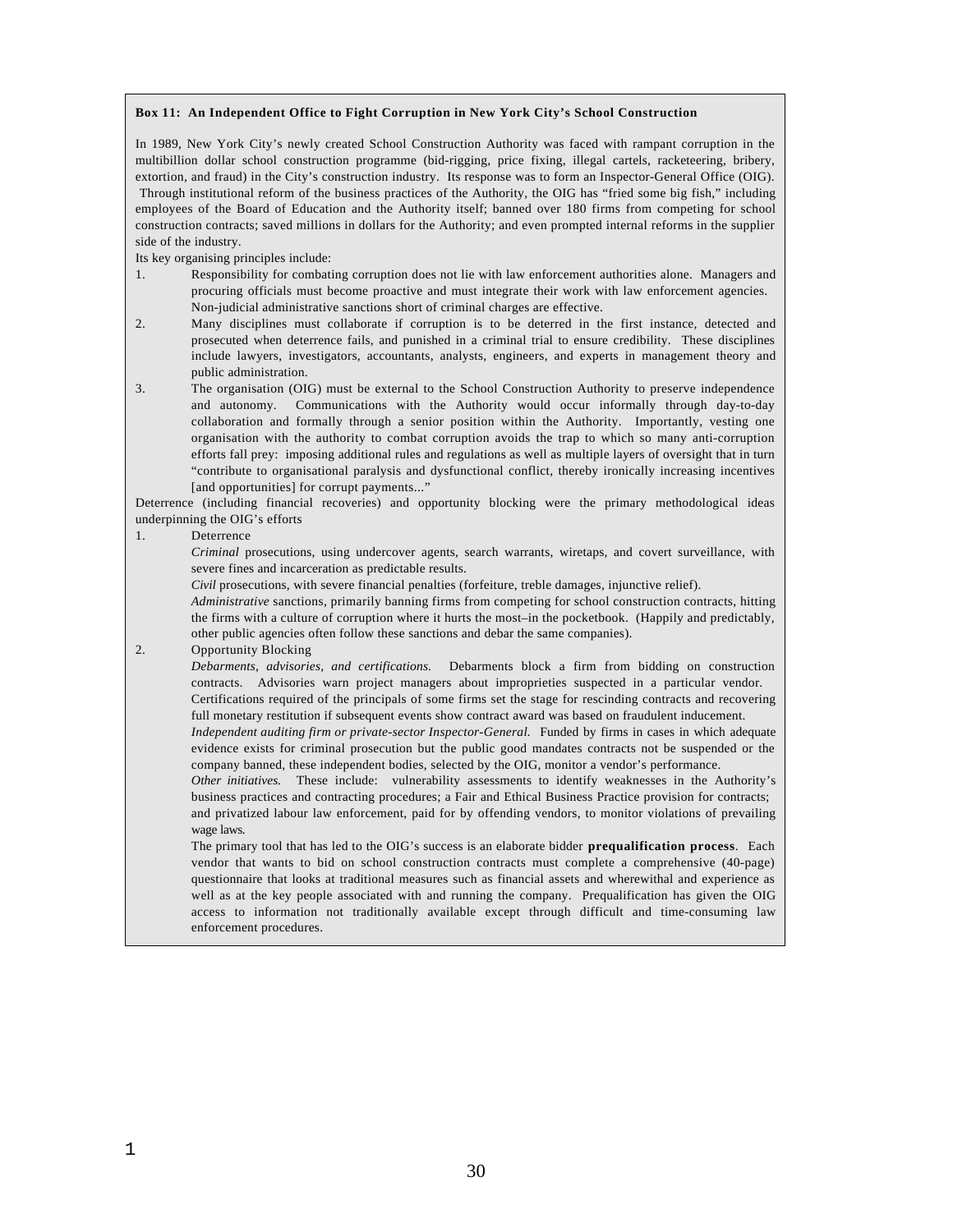A second idea is an inter-agency *coordinating body*. Cities are not countries, of course, and municipal leaders will not be able to control many of the agencies that matter. Still, it may be possible to get the important agencies together to improve the coordination of their work.<sup>7</sup>

In 1992 Robert Klitgaard spent some time in Venezuela with the many agencies involved in the fight against corruption: the police, the Contraloría, the prosecutors, the Supreme Court (which administers all the courts), and finally the Cabinet. The various agencies guarded their autonomy and did not want to meet in joint workshops—each wanted its own. Each agency's staff told in those workshops the most extraordinary stories about how their own good efforts had been thwarted by the incompetence and, yes, the corruption of the others. Cases would disappear in the cracks in their theoretical path from information to investigation to prosecution to judicial decision. The result was agreed by all: widespread corruption and terrific demoralisation within each agency.

Before and after the workshops Klitgaard met with the heads of these agencies—the ministers and Chief Justice and Controller General—and he also met with the Cabinet. They agreed with the diagnosis of their senior civil servants. They also agreed to set up two inter-agency coordinating bodies. One was at the ministerial level, another was at the director general or top civil servant level. Among the missions of the latter was to follow important cases through the system. Both committees also worked on systematic issues: preventive measures, for example, and the closer coordination of their anti-corruption efforts.<sup>8</sup>

Within a year, these coordinating bodies logged dramatic successes. Individual agencies learned through their cooperation how to improve not only coordination but their individual operations (seeing ourselves through others' eyes can be a shock, but it can also be what finally motivates us to

i<br>Li

<sup>&</sup>lt;sup>7</sup> Which capabilities must be coordinated? Law professor Philip Heymann has outlined ideal preconditions for a campaign against corruption, which may be paraphrased as follows:

*Internal Inspection Units.* Specialized units with a mix of technical skills, experience, and concentration of effort should be tailored to the unique functional needs of the parent organization.

*Specialized Police Units.* Law enforcement is essential if anti-corruption cases are to have teeth—that is, if they are enforceable in a court of law. The long-term nature of most anti-corruption investigations, the requirement that information must be usable in a criminal trial, the intrusive and sensitive nature of investigations without a specific victim, and the highly technical nature of modern crime make it highly desirable to educate and train police in anti-corruption methods.

*Able, Honest Prosecutors.* As the public's champions in the battle against corrupt activities, prosecutors must be skilled and objective in bringing charges against those who would operate outside the laws for personal gain. Often, in the public's eye, the credibility and fairness of the entire political system depend on the prosecutor and his/her team.

*Adequate Court Systems.* The judicial system is the final arbiter of criminal cases. Especially when "frying big fish," the system must be impartial in its judgments, independent of politics, and effective in trying cases in reasonable time at reasonable cost.

To these, we might add a fifth: an *External Inspection Unit.* This organization does not have to be large, only positioned external to and independent from the agency and equipped with interdisciplinary tools to act as an additional brake on corrupt activities.

 $8 \text{ In } 1995$  Venezuela set up a special anti-corruption office, independent of the coordinating committee, whose apparent function is educational.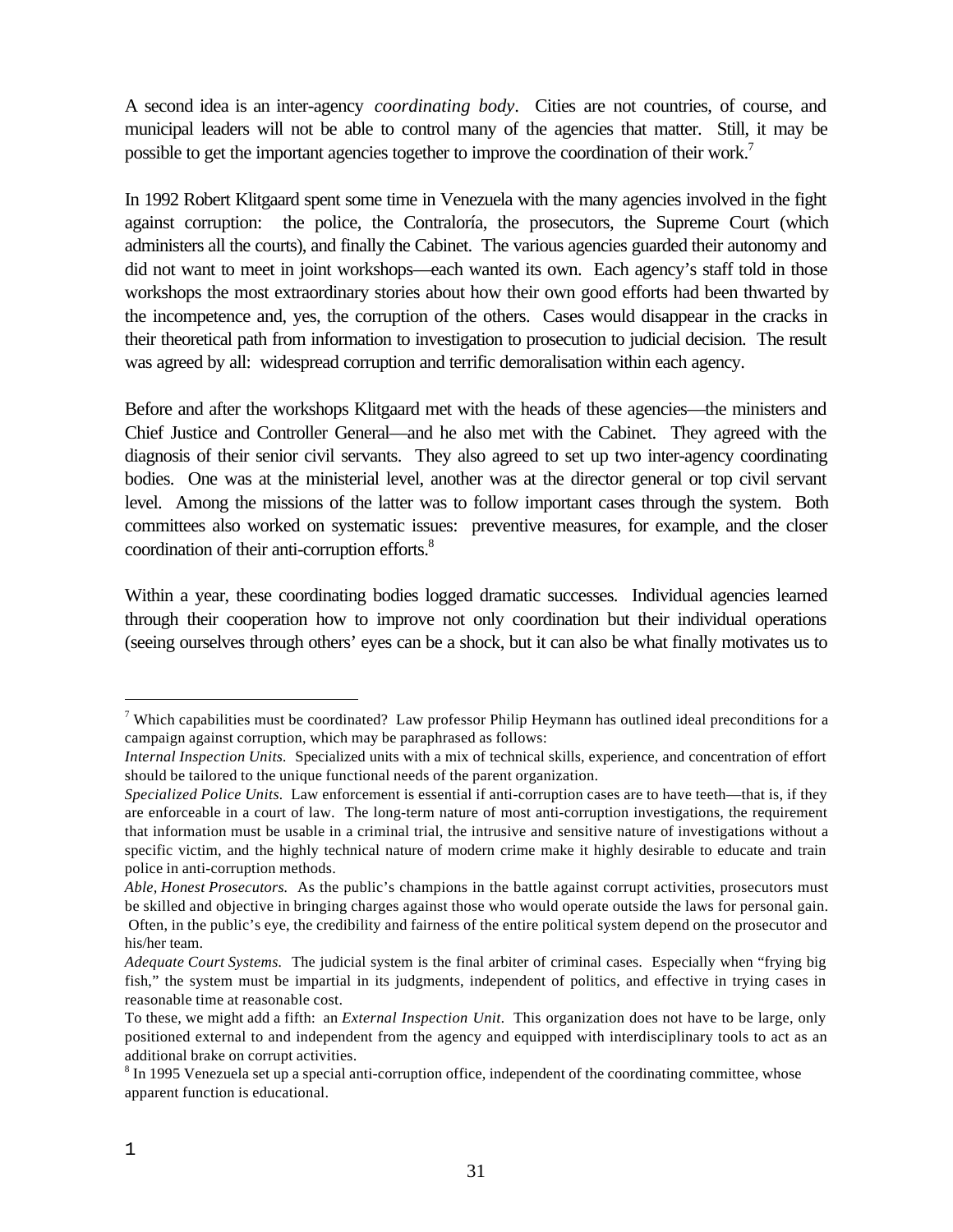do more exercise). Many more anti-corruption cases were moving through the system. One of them was a very big fish indeed: President Carlos Andres Pérez, who was impeached.

In 1995 Colombia introduced a version of a coordination model, which has some distinctive features. There is one coordinating body in government and a second that involves something like the Hong Kong idea of a citizens' oversight board. In the latter, seven citizens of distinction serve as a kind of interlocutor between the public and the governmental coordinating body. They relay complaints and diagnostic studies from the private sector and civil society to the governmental coordinating body, and they follow up to see what happens to those complaints. They also oversee the government's anti-corruption activities, from the level of high strategy to that of particular actions. It is hoped that the result will be much greater efficiency, transparency, and credibility in the fight against corruption.<sup>9</sup>

Whatever the solution chosen to the problems of coordination and a focal point, the anti-corruption campaign has to decide how to get started. Where should the effort begin?

## **5.2 Pick Low-Hanging Fruit**

Let us suppose that municipal leaders have followed the steps of Chapters 3 and 4 above. They have applied the formula  $C = M + D - A$  and used the framework for policy analysis (Box 3) to stimulate reflection on the kinds of anti-corruption measures that might be employed for various kinds of corruption. They have assessed their organisations and estimated the extent and impact of different sorts of corruption. They have recognised that not all kinds of corruption are equally harmful or equally easy to prevent. They have combined economic analysis with political assessment. They have asked, "What kinds of corruption hurt the most, and whom? What ways of fighting corruption are most effective, and what are the direct and indirect costs?"

Such analyses should focus on the externalities and incentives generated by corrupt activities of various kinds, not the amounts of money that change hands. As they used to say of government officials in Mexico, "They waste a million to save a thousand." Of particular importance is corruption that undercuts financial and banking systems or systems of justice. The externalities can be huge here. Ditto for corrupt activities that lead to policy distortions. The importance of basic services makes them candidates for special examination, particularly systems of procurement, eligibility for benefits, and distribution.

After all the analysis, there is a simple rule for where to begin: "Pick low-hanging fruit." That is, select a type of corruption where visible progress might be made soon, without too great cost.

i<br>Li

<sup>&</sup>lt;sup>9</sup> As we write in February 1996, President Ernesto Samper of Colombia is threatened with impeachment for what are now admitted as illegal campaign contributions from drug moguls. We are not aware of the roles that the new anti-corruption bodies may have played in this episode.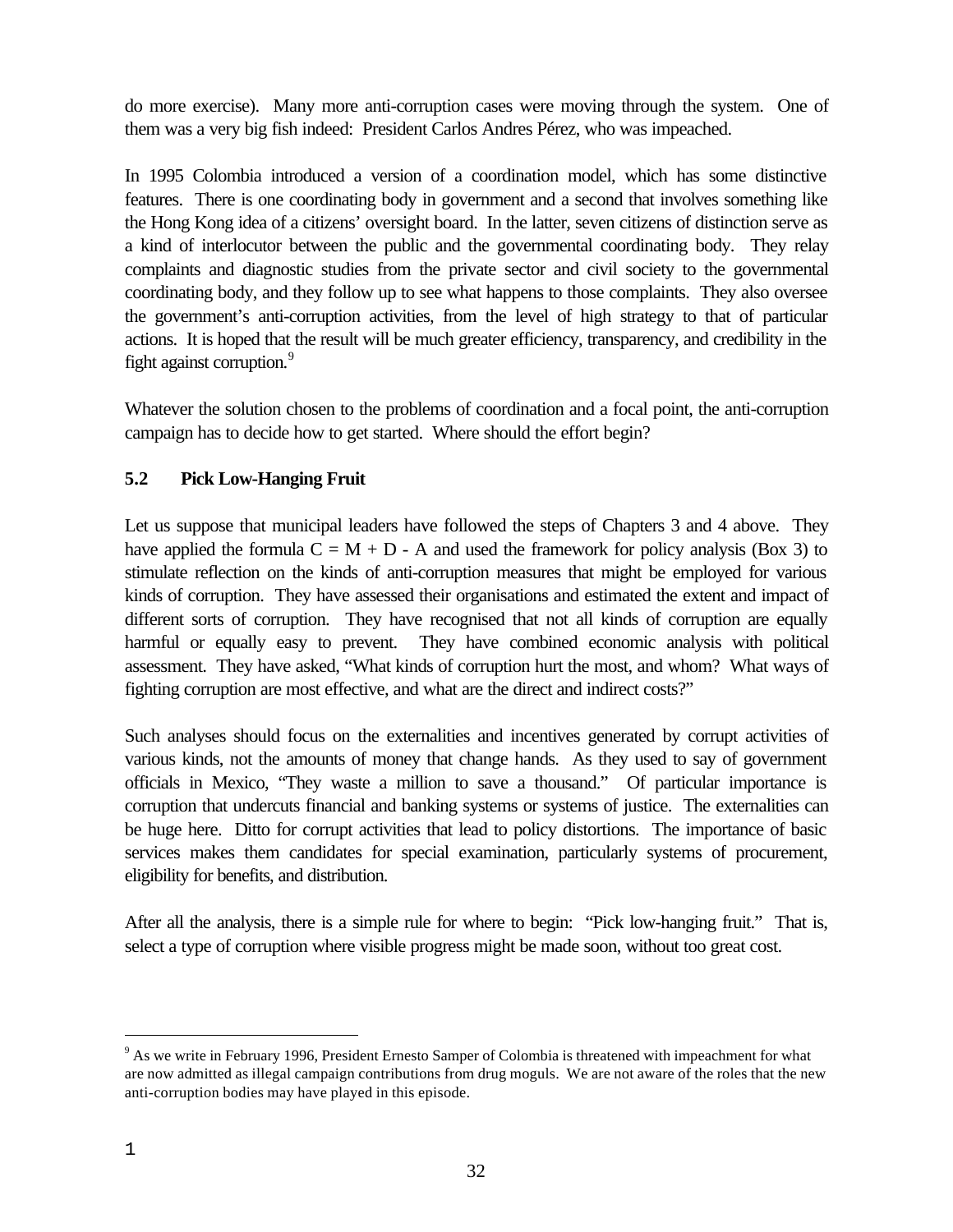This advice runs counter to the instinct to do everything at once, or to tackle the kind of corruption with the most serious costs (which may also be the most difficult and protracted battle and therefore not the place to begin).

Sometimes the rule will be slightly different. For reasons of politics or simply to generate support, we may wish first to attack the kinds of corruption that are most obvious to citizens or most hated by them, or that are most urgent. For political reasons, it is good to begin an anti-corruption campaign where citizens perceive it to be most evident and most annoying, or where the political leadership has given a field particular salience, or where it is believed that corruption is undercutting economic reform.

## **5.3 Align with Favourable Forces**

It is important for city leaders to search for allies and for ways to align the anti-corruption efforts with broader forces in the society. Three examples illustrate the point.

First, suppose the national government may be pushing market reforms and privatization. It may be useful to emphasise these elements of one's anti-corruption strategy, in order to get national-level support and financing. Or if the federal government is currently stressing a battle against organised crime, the municipal government might give special attention to areas of municipal corruption where organised crime is suspected of playing a major role.

Second, the private sector and civil society may have ready allies for an anti-corruption effort. Perhaps the local organisation of accountants or lawyers or business executives has made corruption an issue. Perhaps civic leaders, non-government organisations, student groups, or labour unions have recently complained of fraud or extortion or kickbacks and can instantly be brought into the campaign. One might choose where to begin in part depending on what these possible allies put high on their agenda and where they might be most helpful.

Third, international organisations may play an important role in municipal works or in the move to decentralised government. Many of them have placed the fight against corruption high among their priorities, and it may be that special sources of support are available if municipal leaders seek them out.

## **5.4 Break the Culture of Impunity**

Another aspect of implementation involves the culture of impunity, where citizens become jaded and defeatist. Here is an example from a newspaper column in Guatemala:

When in a society the shameless triumph; when the abuser is admired; when principles end and only opportunism prevails; when the insolent rule and the people tolerate it; when everything becomes corrupt but the majority is silent… [The laments go on for the entire piece, which then concludes:] When so many "whens" unite, perhaps it is time to hide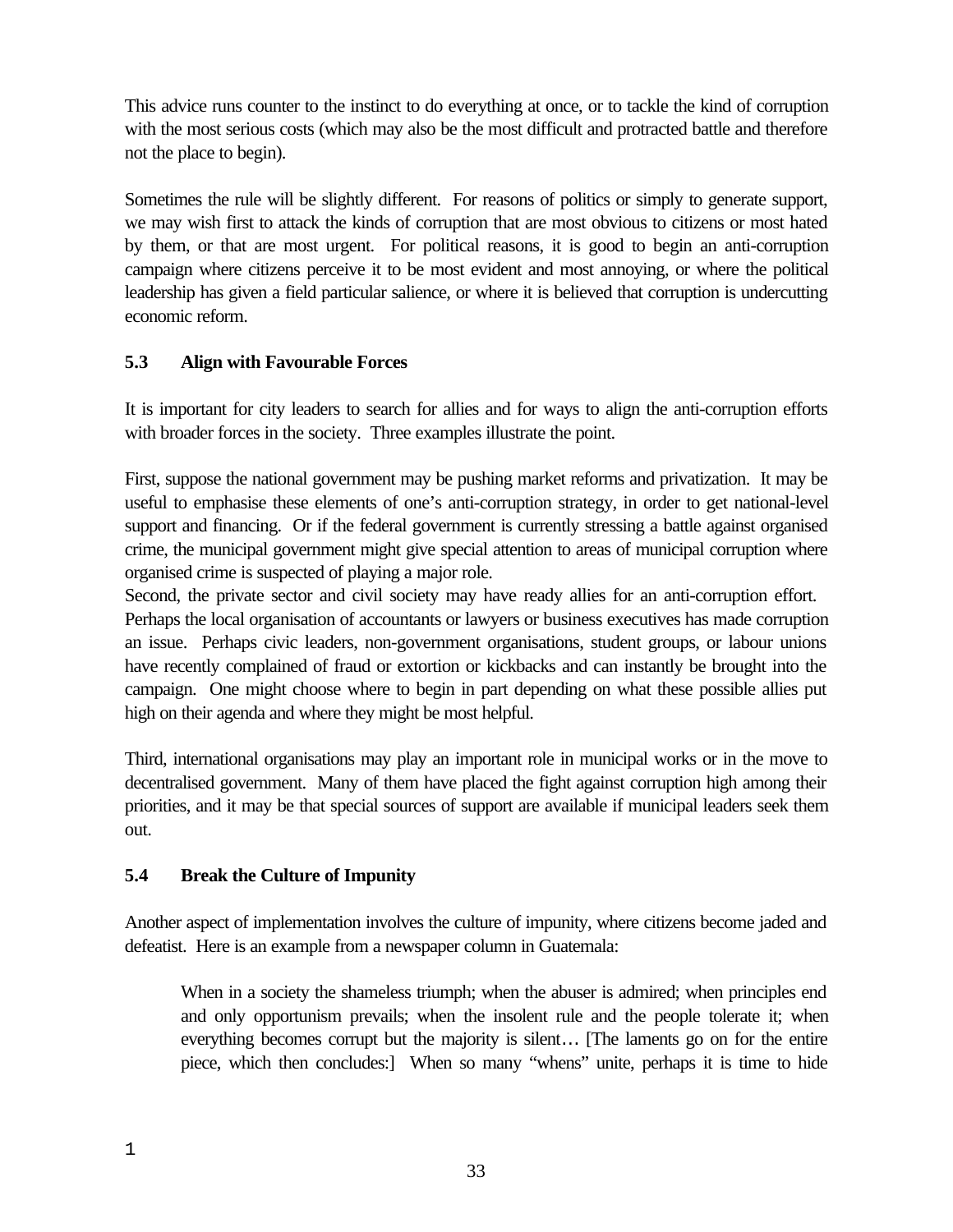oneself; time to suspend the battle; time to stop being a Quixote; it is time to review our activities, reevaluate those around us, and return to ourselves.<sup>10</sup>

When corruption has become systematic, one must attack the pernicious perception that *impunity* exists. The public has grown cynical about corruption. Citizens and bureaucrats have heard all the words before. They've even seen a few minor prosecutions. But a culture of corruption may remain, especially the feeling of high-level impunity.

## *Fry Big Fish:*

To break through this culture of corruption, experience indicates that *frying big fish* is essential. Big, corrupt actors must be named publicly and punished so that a cynical citizenry believes that an anti-corruption drive is more than words, more than a campaign against one's political opponents. Importantly, therefore, one of the first big fish should preferably come from the political party in power.

Here are some examples. In the case of Hong Kong, credibility for the new Independent Commission against Corruption came when the ex-police chief of Hong Kong was extradited from retirement in England and punished in Hong Kong. The ICAC also nailed the ex-number two and scores of other high-ranking police officials. To a skeptical public and a hardened civil service, frying these big fish sent a credible signal: "The rules of the game really have changed." As a former ICAC commissioner wrote:

An important point we had to bear in mind (and still have to) is the status of people we prosecute. The public tends to measure effectiveness by status! Will they all be small, unimportant people, or will there be amongst them a proportionate number of high-status people? Nothing will kill public confidence quicker than the belief that the anti-corruption effort is directed only at those below a certain level in society (Williams 1983: 23).

Italy's unprecedented success in attacking corruption has attracted world-wide attention. A crucial step was frying a top Mafia official, many top business executives, and several major politicians from the ruling party. This told citizens that if they came forward and denounced crime and corruption, they could make a difference.

Even though "frying big fish" is an indispensable step in breaking the culture of impunity, the emphasis on past offenders can be overdone. An analogy with health policy is germane. Individual cases of grave illness must be dealt with. But in the long run, prevention deserves priority. Therefore, after frying a few big fish, city officials must turn to prevention and the reform of institutions.

i<br>Li <sup>10</sup> Marta Altolaguirre, "Cuando Sucede…," *La Prensa* (Guatemala City), 22 February 1990, our translation.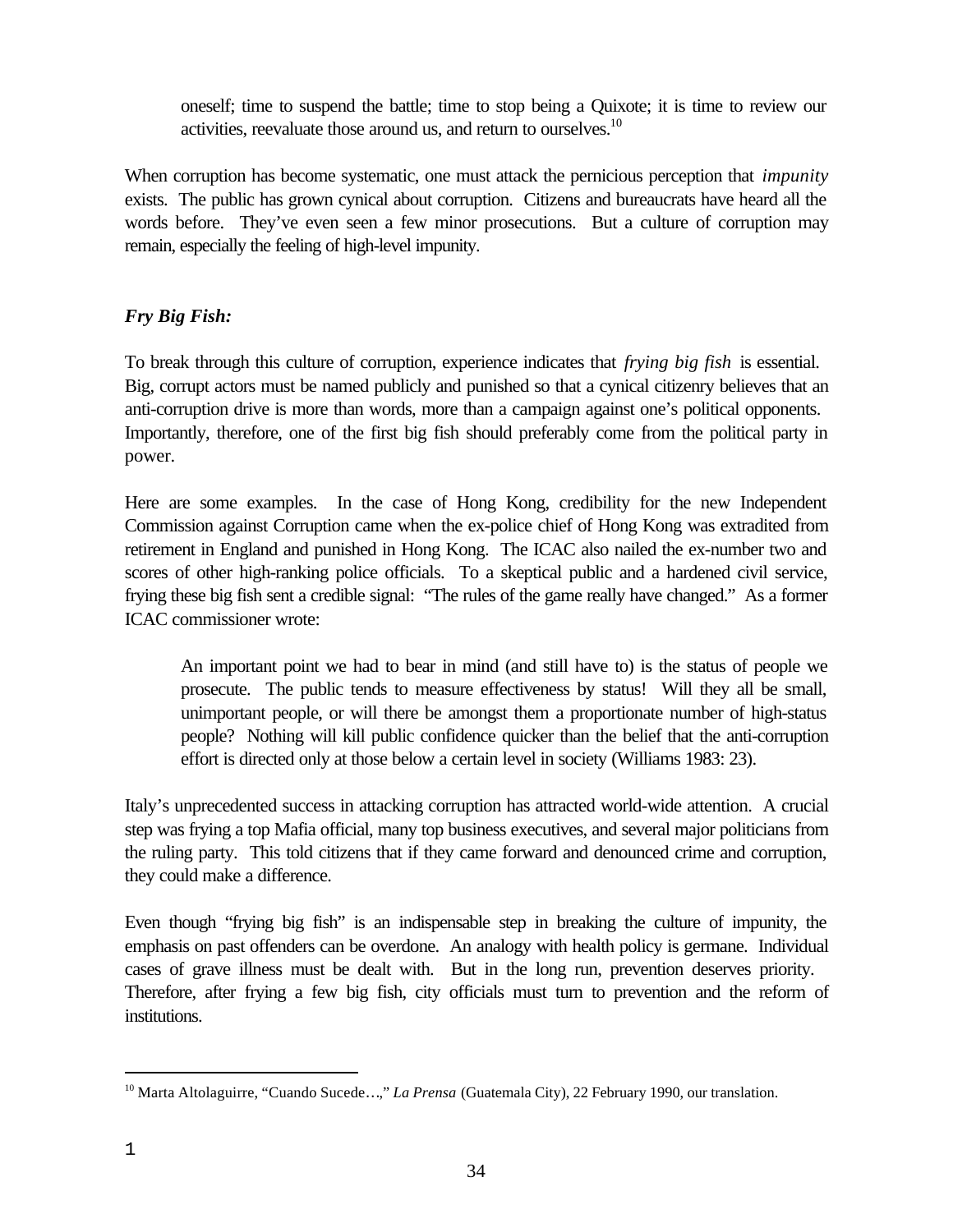## *Make a Splash:*

There are many other ways for an anti-corruption effort to garner credibility and publicity. The mayor may call a "summit meeting" on preventing corruption. With careful advanced preparation, he may then announce a systematic programme including revenue collection, public works, benefits, licences and permits, and the police. He may invite the public to denounce corrupt acts and offer a variety of ways to do so. And then in the weeks and months to follow, again with careful prior preparation, he may announce the arrest of "big fish."

Here are other examples to illustrate making a splash to garner credibility; each is based on a real, national-level case, here extrapolated to the municipal level:

- $\triangleright$  The mayor organises a high-level workshop for top municipal officials and leaders of the private sector and civil society to address corruption and what to do about it. From this event ideas will emerge, including a six-month action plan. This workshop might be followed by other seminars in various key departments, public works, and the police.
- $\triangleright$  The mayor announces that all public officials will sign a standard of conduct that precludes the acceptance of bribes. At the same time, he says that no one will be allowed to bid on a public contract who has not signed a similar standard of conduct concerning the offering of bribes. The private sector will be enlisted to form an independent monitoring capability to investigate complaints.
- $\triangleright$  The mayor announces an experimental programme within the city's revenue bureaus, whereby officials will be paid a proportion of additional tax revenues generated within the next two years. The bonus will amount to about 25 to 50 percent of existing pay and will only kick into play if revenues exceed a certain target increase (perhaps 25 percent). At the same time, officials will develop a performance evaluation system, where revenue targets are conditioned by region and activity and where non-revenue indicators of excellence and lack of abuse are included.
- $\triangleright$  The mayor announces the creation of a Corruption Prevention Unit. With the help of international consultants, this office will review all bureaucratic procedures with an eye to reducing opportunities for corruption and abuse: what the Hong Kong Independent Commission Against Corruption calls "vulnerability assessment." The first agencies to be reviewed will be ones where the public perceives that corruption is systematic*—*for example, permit and licensing agencies, tax bureaus, procurement units, and so forth.
- $\triangleright$  The mayor seeks ways to involve the public in the fight for good government, in the ways mentioned above.
- $\triangleright$  The mayor designates teams of honest, senior civil servants and young, excellent university graduates to investigate reported instances of corruption and also to evaluate random samples of important cases of tax payments and exceptions, public procurement, and so forth.
- $\triangleright$  The providers of city services are challenged to develop measures of success against which performance may be pegged, and then to design an experiment linking increased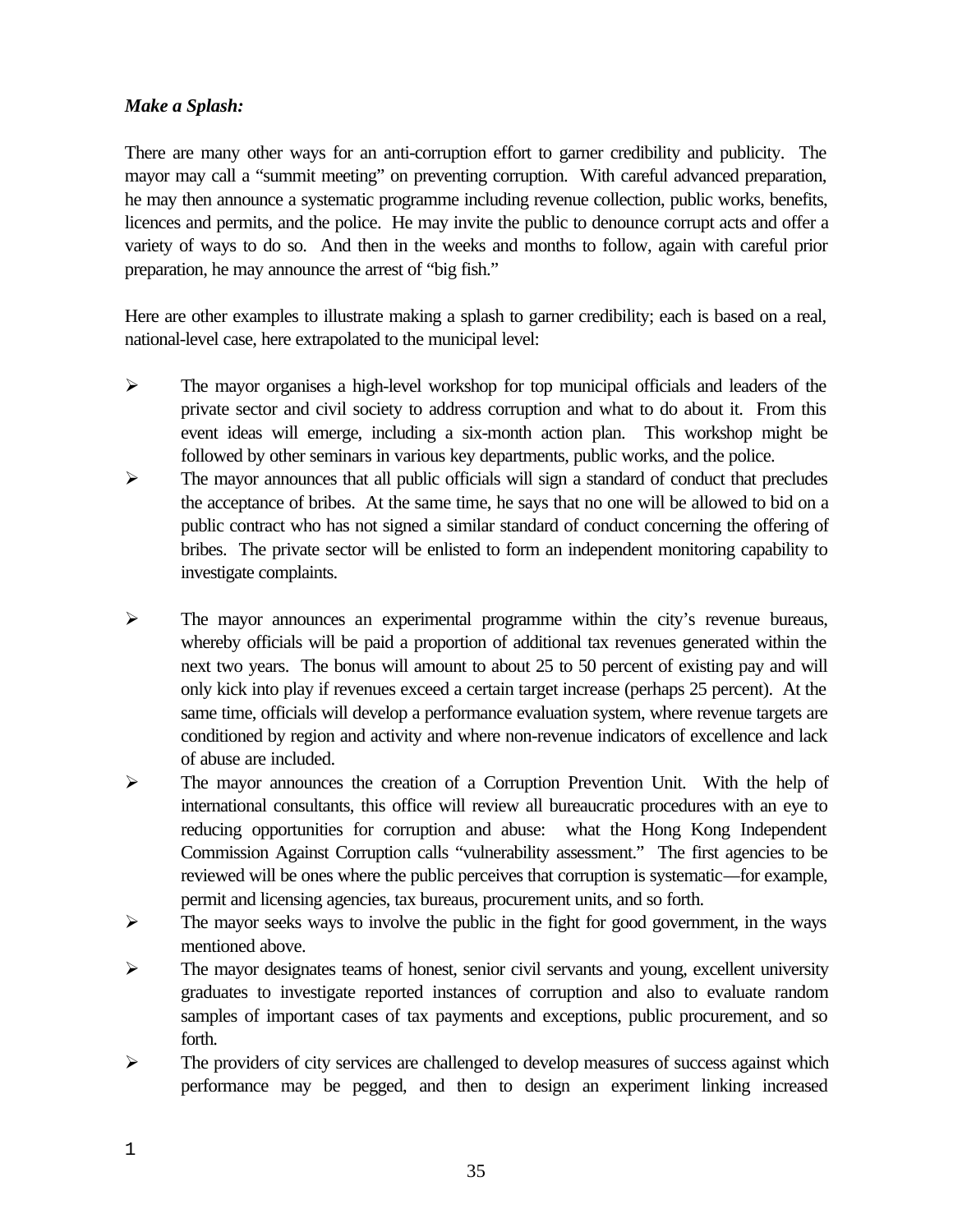compensation to such performance. The incentives would be paid on a group basis, and again would be in the area of 25-50 percent of salaries for excellent performance. The sustainability of the experiment would depend on the prospect of user charges.

 $\triangleright$  The mayor announces publicly that the city will conduct some number of procurement "sting" operations during the next year. Even if only a few such operations are carried out, as part of a package of initiatives this step could deter potential bribe-takers.

## **5.5 Change Systems**

Corruption is inherently precarious. "To engage in corruption, a government official and a private party have to identify each other as potential corrupt partners, and find a way to reach an agreement, and then deliver what each has promised without being detected. Each of these steps can be extremely difficult, for in each there are vulnerabilities to detection" (Heymann 1995: 14).

- *1. finding corrupt partners Corruption requires*
- *2. making payments all done inconspicuously*
- *3. delivering what is corruptly purchased*

Systematic corruption means that opportunities have been identified and relationships established, mechanisms for payment exist, and deliveries routinely made. Collusion also requires formidable preconditions, as a recent analysis notes of auctions:

How do members know what objects to bid on at the main auction? How high should they bid? If an item is won by a member of the coalition do they own it? Do they need to transfer moneys to members of the coalition? If an item won by a member belongs to the coalition, how is ultimate ownership determined? How is the realise d collusive gain shared among ring members? What incentives are there for cheating on the collusive agreement? How can the coalition dissuade and/or monitor members to deter cheating? (Marshall and Meurer 1995: 59).

Corruption prefers a stable, secretive environment. One tactic is to disrupt these corrupt systems. By creating enough discontinuity, uncertainty, and distrust, we hope to reduce corruption.

What does such disruption require? To some the automatic answer is "new laws." In fact, systematic corruption often coexists with highly developed legal codes. Sometimes more rules and regulations not only strangle efficiency but actually create opportunities for corruption. New laws and rules are most welcome when they change incentives, reduce monopoly power, clarify or reduce discretion, and enhance information and accountability. Some examples of welcome new laws appear Box 12. But in general, we believe that new laws are not the automatic answer.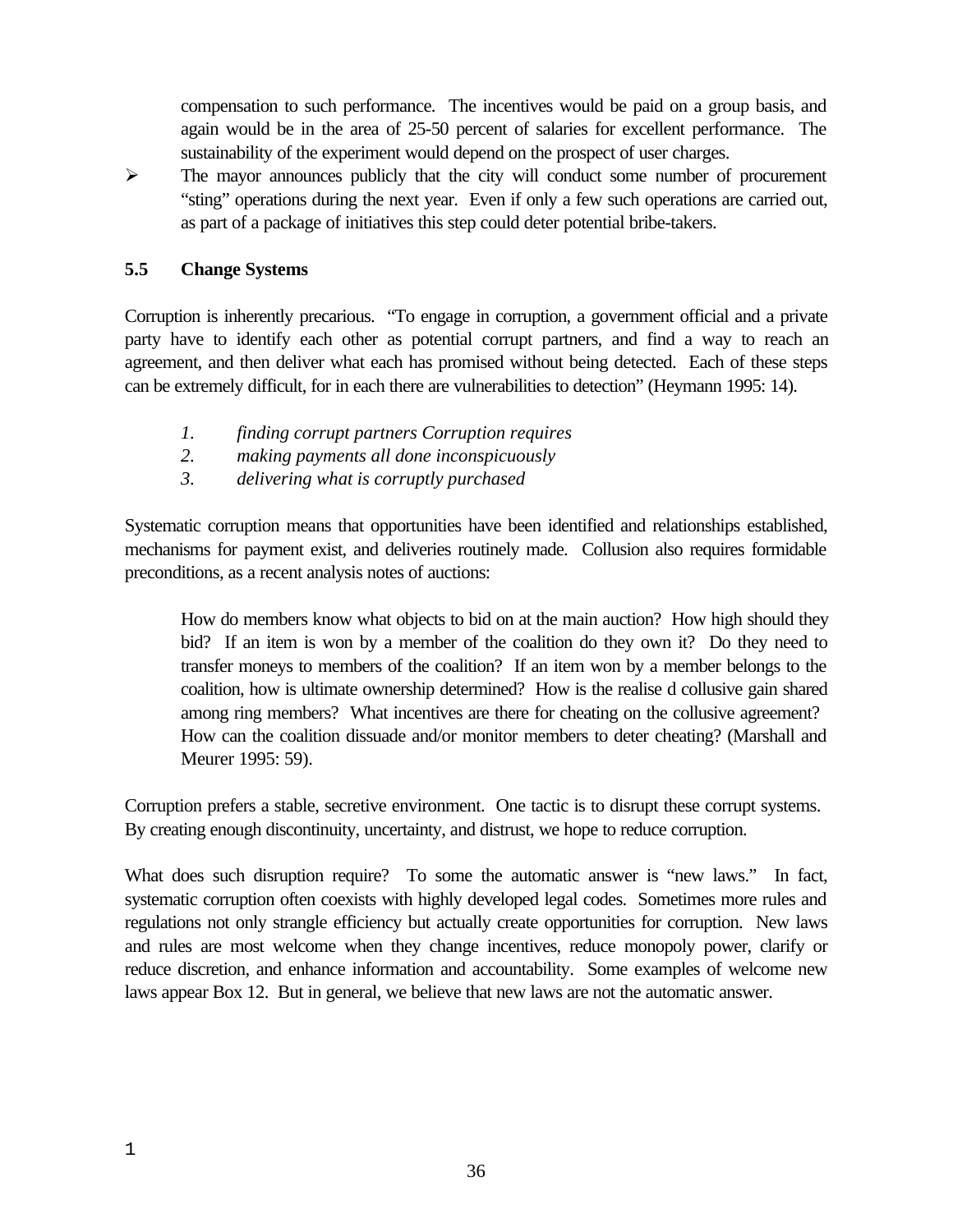#### **Box 12: Some New Laws That Would Help Reduce Corruption**

Better laws can make a difference. Here are four examples, which go beyond the purview of a municipality's authority but would abet local campaigns to reduce corruption.

#### *1. Financing political parties and campaigns*

In many countries campaign financing involves coerced payments, and sometimes straight graft. When such behaviour becomes systematic, even an "honest" political party may feel compelled by the corruption of its competitors to shake down businesses with implicit promises or threats. Parties may use their members in municipalities to siphon off public funds for their political war chests. In some countries, parties and local politicians set up local "foundations" and non-government organisations into which public funds for "local development" can be channeled, without the usual government auditing procedures.

Pressures for these sorts of corruption can be reduced through strict limits on campaign activities and party finances, both externally audited, coupled with the public funding for campaigns and mandatory, balanced time allocations on television and radio. All foundations receiving public funds should be subject to audit.

#### *2. Illicit enrichment*

In some countries government officials can be prosecuted not only for direct evidence of having received a bribeevidence which is always difficult to obtain—but also for possessing wealth beyond what can be explained as the result of lawful activities. Some countries have even reversed the burden of proof: a government official may be required to demonstrate that his wealth, and perhaps that of his immediate family, was acquired legally. In some countries there is no need to prove the individual is guilty of a crime.

Illicit enrichment laws carry risks. The power to demand proof can be misused. Excellent potential candidates for public office may be deterred by the possibility of having to open up their finances and the finances of their families to public scrutiny. In very corrupt situations such a law may simply drive corrupt officials to hide their wealth in secure places beyond the country's borders. Nonetheless, in Hong Kong the leverage obtained by a change in the law concerning illicit enrichment helped turn around the battle against corruption, as part of a widerranging package that included prevention and public participation.

#### *3. Disclosure*

Sanctions by administrative authorities may not merely reinforce the threat of criminal prosecution but may constitute an even more credible threat. For example, if bribery reporting is made mandatory to regulatory and tax authorities, the prospects change. Compared with police, these agencies usually have access to better information and have more expertise. It is relatively easier for them to impose sanctions. Such agencies may also play on a divergence of interests within corporate structures (auditors and board members who may be reform-minded or merely self-protective).

#### *4. How anti-corruption efforts are structured*

Some municipalities and departments have set up anti-corruption units; such units at the national level can abet a city's own efforts. On a less grand (and less expensive) scale, anti-corruption statutes may simultaneously (1) create an anti-corruption coordinator from among existing units and (2) enable and require various kinds of coordinating mechanisms and oversight functions, to ensure that the different pieces of the effort are articulated and that the public has the ability to monitor what the anti-corruption effort entails.

There are many other examples of better laws that can help control corruption, such as when a flat tax or a simplified licensing law reduce the scope for illicit activities.

A more promising approach is to prevent corruption by changing the underlying conditions of competition, discretion, accountability, and incentives. This means the careful consideration of, for example:

 $\triangleright$  Privatizing works or contracting them out, and focusing scarce municipal resources on inspection and monitoring of agreed-upon, measurable results.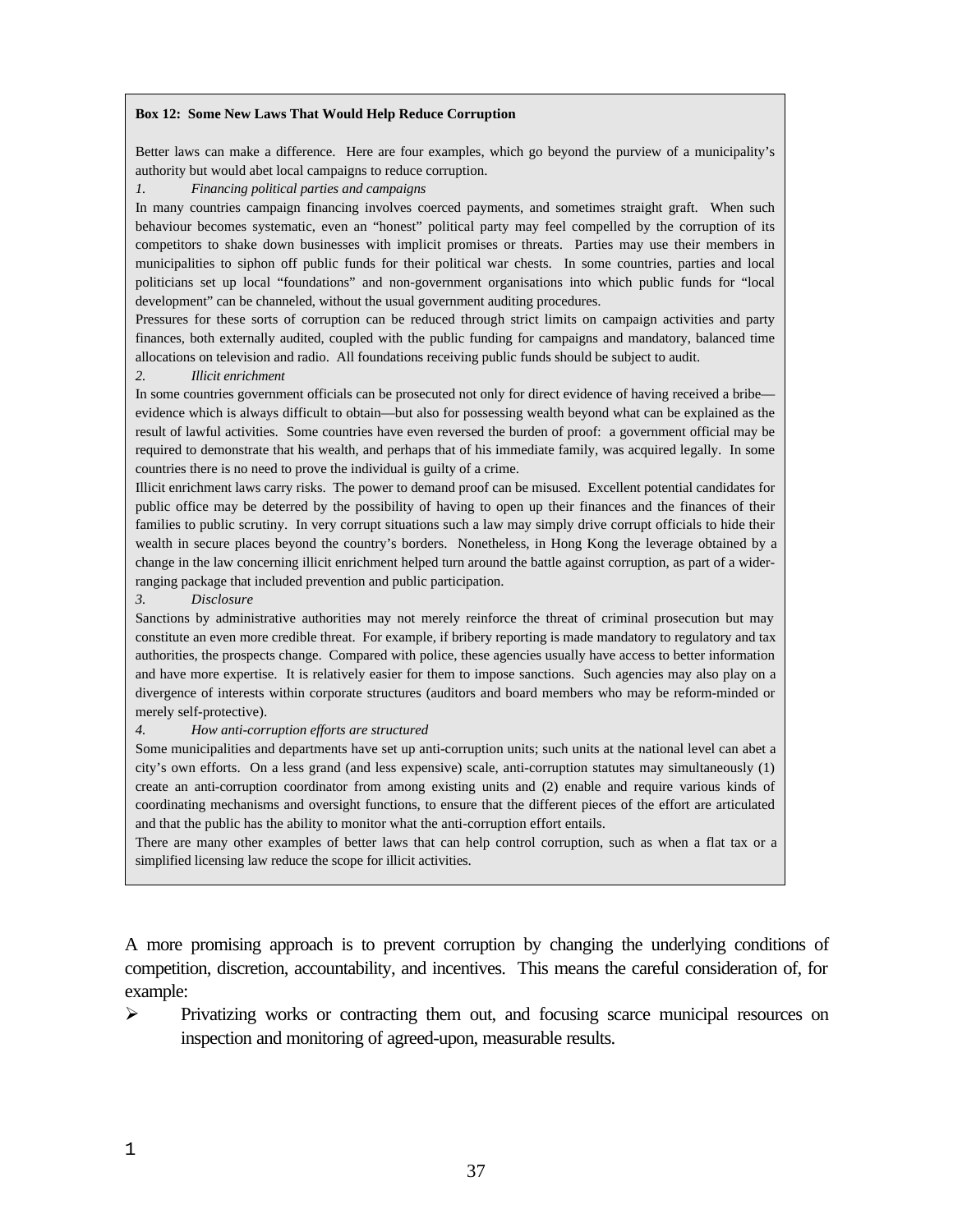$\triangleright$  Adopting "second-best" rules and regulations which, though not optimal in some theoretical world, serve to delineate discretion and make the rules of the game easy to understand. Disseminating the rules of the game to citizens can be a key step (see Box 13).

#### **Box 13: A Citizens' Manual Helps Prevent Corruption**

La Paz's municipal government was riddled with routine corruption in part because municipal rules and regulations were both extremely complex and not transparent to the public. Trying to figure out how to get a certain permit, for example, was virtually impossible. Routine purchases under \$2000 required 26 steps within the municipality. Municipal employees could use both the delays and the obscurity to request speed money or in some cases to extort citizens by pretending that the regulations were something they were not.

Municipal employees were asked to describe exactly what every procedure entailed. They resisted mightily, and the effort to document all the municipality's methods took over a year. Then two responses made a dramatic difference. First the procedures were simplified. The 26 steps were cut to 6. What had been supposed oversight and review of each and every case (necessarily cursory or nonexistent) became the careful review of a random sample of cases.

Second, the city published a citizens' manual describing all the procedures. For many citizens it was their first chance to get straightforward, objective information on municipal procedures and regulations.

- ÿ New sources of information about results, including peer reviews, citizens' evaluations, objective indicators, and the careful evaluation of samples of performance. The culture of non-performance leads to low, unvarying wages, which breed corruption and inefficiency.
- $\triangleright$  Innovative uses of computers to track possible beneficiary fraud, bid-rigging, underpayment of property taxes, and suspicious cost overruns or delays in public works.
- $\triangleright$  Use of citizen self-policing mechanisms.
- $\triangleright$  Radical experiments with incentives, as described earlier.

Another example is the Bolivian national government's use of private agencies to evaluate bidders for public contracts. In fact, this process also fell afoul of corrupt temptations. But the argument is that international firms with a reputation to uphold probably have a greater incentive to police potentially corrupt principal-agent relationships than do underdeveloped government agencies.

### **5.6 Some Bureaucratic Tactics**

For systematic change to occur, municipal bureaucracies must be enlisted, mobilised, and monitored.

### *Begin with Something Positive:*

Experience teaches that it is unwise for municipal leaders to begin by seeming to attack their own officials and agencies, even if these are known to be vitiated by corruption. In the words of Justice Efren Plana, who successfully overcame systematic corruption in his wide-ranging reforms of the Philippines' Bureau of Internal Revenue, "You cannot go into an organisation like the white knight,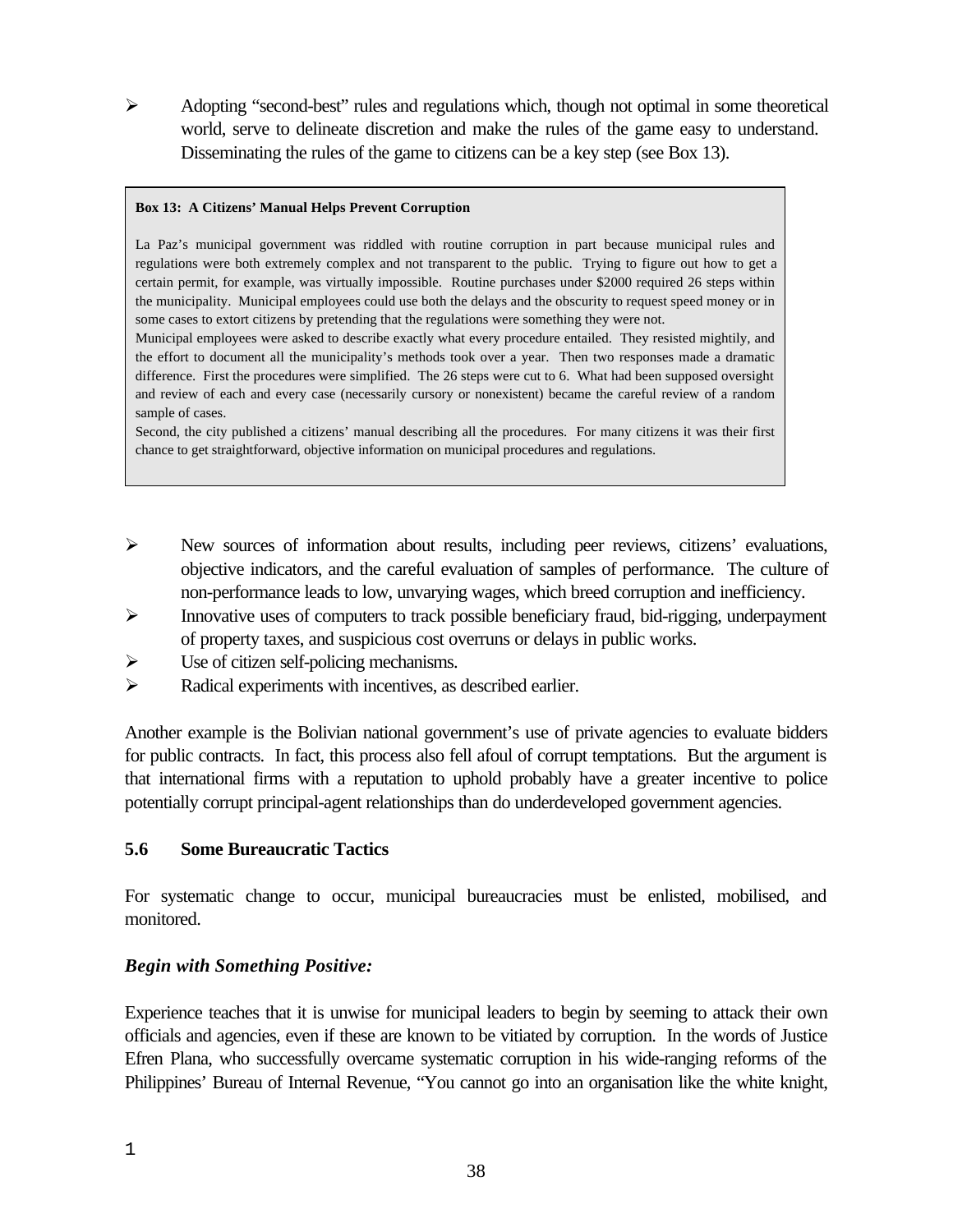saying that everyone is evil and I'm going to wring their necks." He took positive steps to help his employees first—not incidentally developing new measures of performance.

To the extent they wouldn't put their heart into their work, or would pocket some of the money that should go to the government, then you don't get efficiency. So, we needed a system to reward efficiency… So, I installed a new system for evaluating performance. I got the people involved in designing the system, those who did the actual tax assessment and collection and some supervising examiners.

Before, there was a personal evaluation by the supervisor, especially by the person who actually decided on the promotion. Now, instead of this I introduced a system based on the amount of assessments an examiner had made, how many of his assessments were upheld, the amounts actually collected—all depending on the extent and type of the examiner's jurisdiction.<sup>11</sup>

## *Emphasise Information and Incentives:*

Crucial ingredients for galvanising bureaucracies are new infusions of information about performance and new incentives linked to that information.

Too many managers focus on administrative reform in terms of (a) reorganisation or (b) adding competencies. Our contention is that when systematic corruption exists, neither step is likely to make much difference—unless what might be called the informational environment is radically altered and incentives (positive and negative) are transformed. In our judgment, as mentioned earlier, the best way to achieve these ends is with an experimental approach, one that involves the employees affected and that uses feedback from the city's clients and citizens.

Building better governments simply by strengthening Western-style bureaucracies has failed in many developing countries. The *context* in many developing countries is not conducive to successful government institutions. For example:

- $\triangleright$  Information and evaluation are scarce and expensive, which inhibits internal and external controls.
- $\triangleright$  Information-processing skills are weak at both the individual and institutional levels, due for example to low levels of education and few computers, as well as relatively few specialists such as accountants, auditors, statisticians, and so forth.
- ÿ Incentives are weak, in the sense that good performance goes relatively unrewarded and bad performance relatively unpunished. Box 14 provides some practical advice for reforming incentive systems.
- ÿ Political monopolies dominate, sometimes coupled with violence and intimidation.
- $\triangleright$  Countervailing institutions are weak, in part because of information and incentives problems but also because of hostile actions by the state.

i<br>Li  $11$  Excerpted from Klitgaard's interview with Plana in 1982.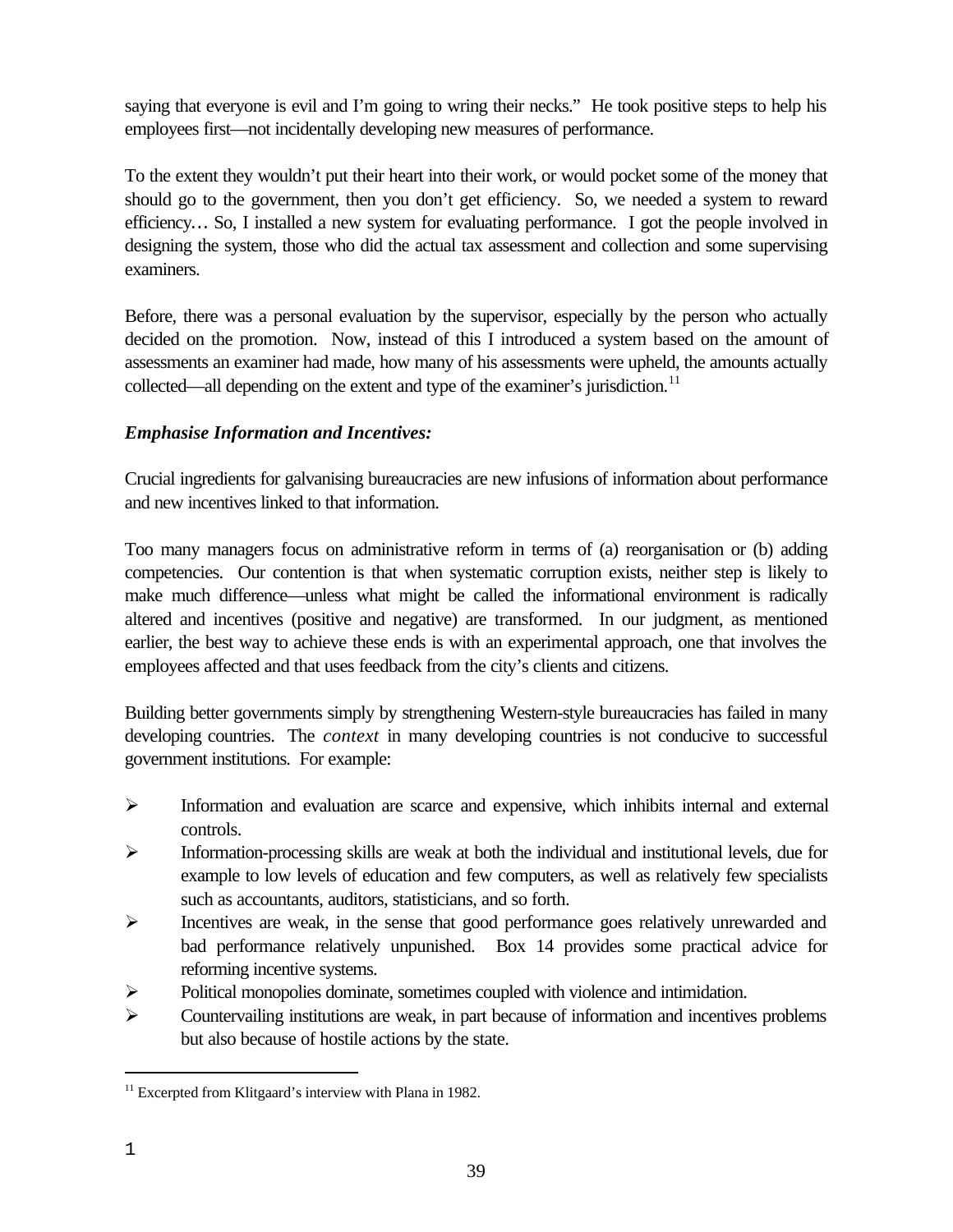$\triangleright$  Consequently, good economic reasons explain the failure of government institutions to perform. One need not cite cultural or political factors, and one need not immediately turn there for solutions.

#### **Box 14: Some Practical Advice for Incentive Reforms**

The first question is: where do we get the money to increase pay? Mayor MacLean-Abaroa undertook radical cuts in personnel; many mayors will not have a crisis to excuse such a step. Experiments that begin with revenueraising and cost-saving parts of the municipality can pay for themselves, even generate revenues that can be used to fund a second round of incentive experiments elsewhere in city government. User charges can be shared with employees. Foreign aid money can sometimes be used for "topping up" the salaries of key personnel.

Incentive reforms require the participation of employees themselves in the specification of each agency's objectives, the definition of performance measures, and the structure of incentives.

Quantitative and qualitative outcome measures can be used. So can peer ratings, as long as ratings are forced to be "on a curve" (i.e., not everyone can be rated "excellent").

Team incentives are often more feasible and desirable than individual incentives.

In designing performance measures, it is helpful to define "key tasks"—in other words, to analyse the organisation's "production function" better.

Include information from clients.

Empower clients. Seek analogies to market power or joint management. In pursuing such reforms, continually think "information and incentives."

Experiment with user charges and analogies to them such as in-kind contributions, part of the revenues from which can be used to augment employees' salaries and benefits.

Remember the principle of the sample: incentives can be based on samples of performance. Especially in an experiment, there is no need for the comprehensive measurement of each and every outcome of each and every action.

Avoid incentive master plans for all agencies and all time. Learn by doing. Make sure affected parties take part in the evaluation of the incentive experiments.

Begin with the easiest cases. In particular, try reforms in areas where performance is relatively easy to measure objectively and where the revenues raised or costs saved can make the experiment self-financing.

Incentives include money but also other things: promotions, training, travel, special assignments, transfers, awards, favourable recognition, and simple praise. Even information about how well one is doing turns out to function as an incentive.

Cultivate political support, particularly from unions and foreign donors. The idea of an experiment reduces their worries and involves them in design and evaluation.

Make technical assistance (TA) by foreigners subject to competition and incentives. For example, use TA funds to finance experiments where local experts and even government officials carry out the required "studies" based on the participatory diagnosis of what is already known about problems and possible solutions. Pay TA people in part on results accomplished.

Privatize creatively. This can mean experimenting with hybrids of public and private sectors working together to provide services.

For more details see Klitgaard 1991 and Klitgaard 1996.

Correspondingly, the principles of reforming corrupt bureaucracies will include:

- $\triangleright$  Enhance information and evaluation. Put it in the hands of clients, legislators, and those with official oversight (regulators, auditors, judges, etc.).
- $\triangleright$  Improve incentives. Link incentives to information about the attainment of agreed-upon objectives. In a phrase, *institutional adjustment must be incentive compatible.*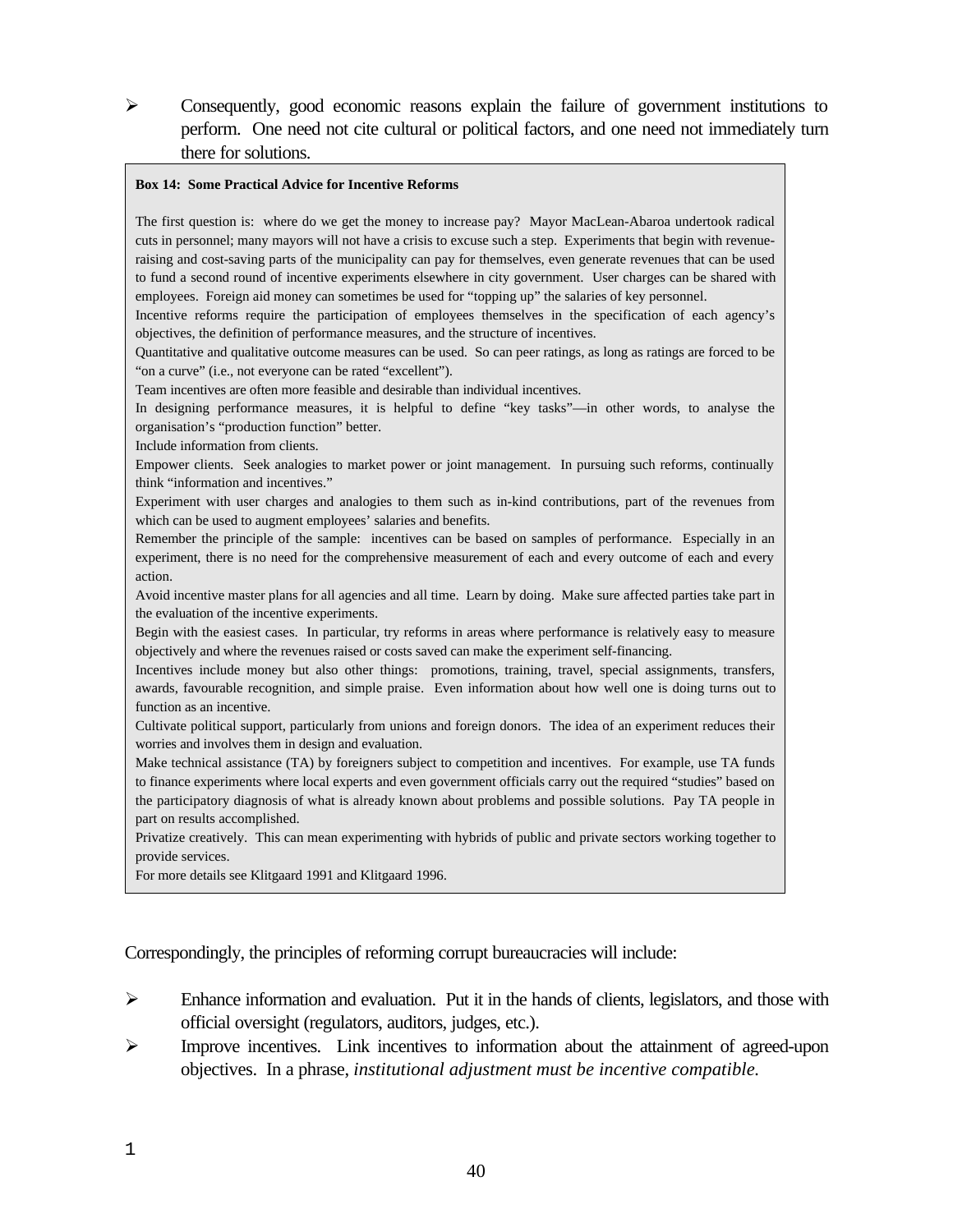$\triangleright$  Promote competition and countervailing forces—including civil society, the media, the legislature and the courts, and political parties—and procedures that allow these different interests and voices to make a difference in policy and management.

This approach contrasts with approaches based on *more*: more training, more resources, more buildings, more coordination, more central planning, and more technical assistance. The argument is that *without systematic reforms*, "more" won't solve the problem of inefficient, corrupt public administration in contexts like those found in many developing countries. In these senses, the fight against corruption can become the vanguard of a revolution in city governance. What happened in La Paz illustrates these points.

## **5.7 The La Paz Reforms**

Mayor MacLean-Abaroa applied many of the ideas of this study in his first term of office, beginning in 1985. He understood that at the heart of institutional rot are broken-down systems of information and incentives. He took to heart the formula  $C = M + D - A$ .

## *Diagnosis:*

His first step was to undertake a number of diagnostic activities. Where was the corruption, how bad was it, what were its causes and possible cures? Workshops with senior officials, which we earlier called "participatory diagnosis," not only gathered useful information (Box 5) but also motivated these officials to devise their own strategies for reform. Special studies also helped, ranging from the highly informal (interviews with secretaries, a repository of institutional knowledge about transgressions) to systems analyses of procurement.

## *Strategy:*

After sizing up his daunting problems, Mayor MacLean-Abaroa applied an early version of the framework for policy analysis (Box 3) to each of the city's major activities (for example, works, revenue collection, permits and licences, procurement, auditing and evaluation). The city government undertook a number of impressive steps toward improvement.

**Works.** The mayor used the city's financial crisis to excuse the firing of large numbers of employees, particularly labourers in the works area. He took this opportunity to redefine the city's mission as carrying out emergency repairs but not major projects. In the latter case, it would supervise but not undertake the works. Mayor MacLean-Abaroa obtained foreign aid for municipal works and for reforming city administration. He used some of this money to "top up" the salaries of key officials. It was then possible to pay high-enough wages to attract real talent to the important jobs of planning and overseeing public works.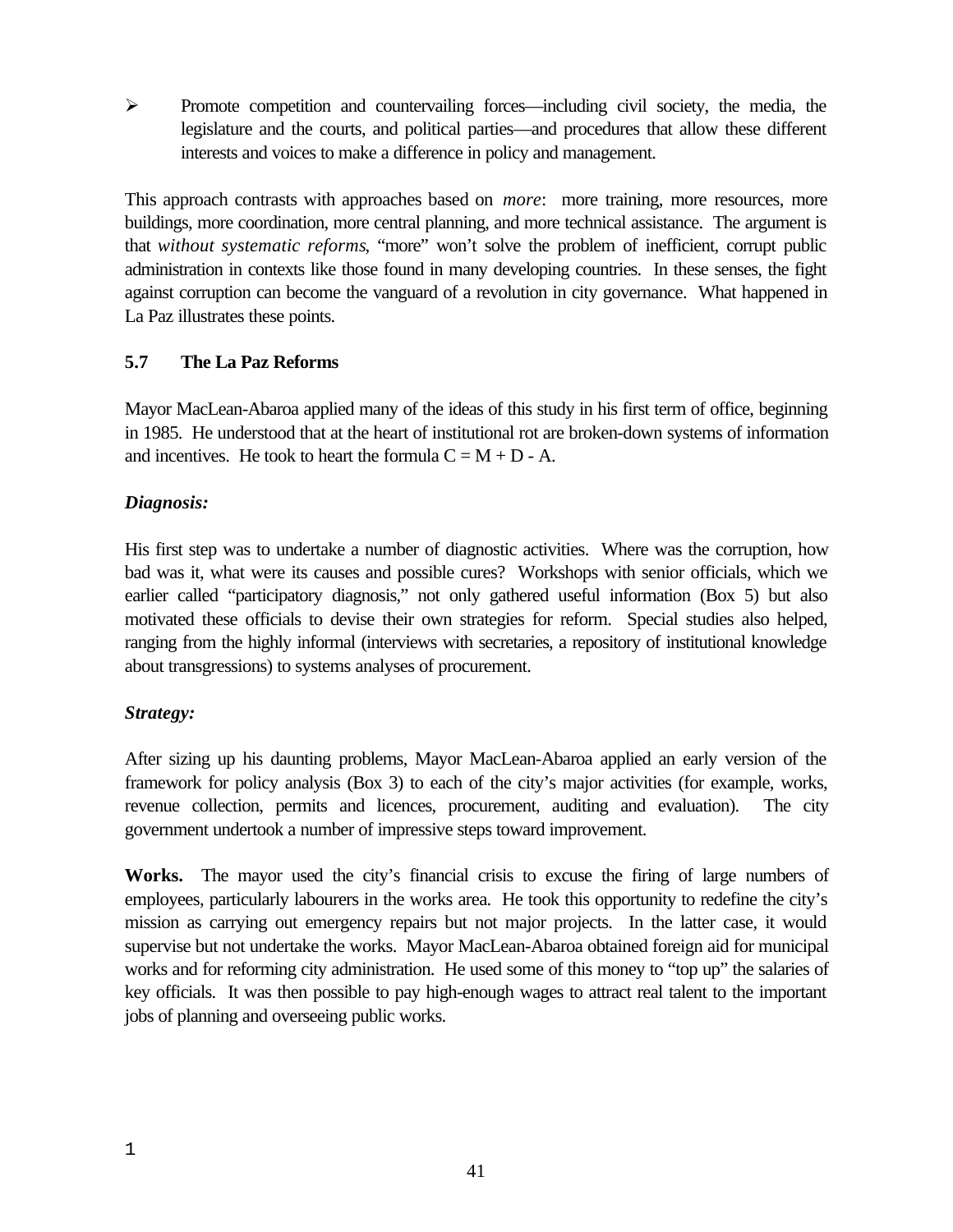Which works? Mayor MacLean-Abaroa used a variety of techniques to estimate the value of various kinds of works to neighbourhoods and to the city more generally. These techniques ranged from surveys of local groups to benefit-cost studies using high-powered outside advisers.

**Revenue collection.** Revenue collection was assigned to banks rather than city employees, reducing the scope for bribery and extortion by city officials. The complicated system for evaluating the value of property was replaced with an "auto-evaluation," wherein citizens would declare the value of their properties under the veiled threat that the city might purchase their properties for  $1\frac{1}{2}$ times the declared value. The result was a remarkable increase in city revenues.

**Permits and licences.** The mayor deregulated some activities, so that no permits were required and no bribes could be extorted. He abolished the office of price control.

He developed a single register of all applications for permits and licences. Applicants would come to a desk staffed by registry employees, not by those actually evaluating and granting permits and licences. Each application was entered into a system that enabled its progress to be monitored. The scope for bribe-taking was reduced, and the information gathered through the system could be used to help evaluate the performance of offices and individual employees. The system was never fully implemented, but it did make a difference.

He undertook a great effort to simplify and streamline the granting of permits and licences. Then he published a "Manual for Paceños" which described each process in detail, so citizens knew what to expect and were less easily extorted based on their ignorance.

For building permits, he involved private-sector architects under the aegis of the College of Architects. They took some responsibility for reviewing and warranting the quality and legality of the construction plans. Adding about 100 private sector architects speeded up approvals and improved, at least temporarily, the quality of the reviews.

**Procurement.** Systems that formerly took many steps, very difficult to monitor, were simplified to fewer steps, with more effort at monitoring carefully each step.

**Personnel.** Efforts were made to professionalise the city's staff through meritocratic recruiting and promotion. Young people were brought in under a plan called "Bolivia Jóven." Thanks to personnel cuts, enhanced revenues, and foreign aid, salaries were raised, to the point that within two years they were competitive with the private sector. Training was radically increased, and a special programme funded by the World Bank had as a central objective the upgrading of city personnel. A new Institute for Municipal Training was set up.

**Auditing.** A project was undertaken with a major consulting firm to design and implement an integrated financial management system, running from requests for materials and works through their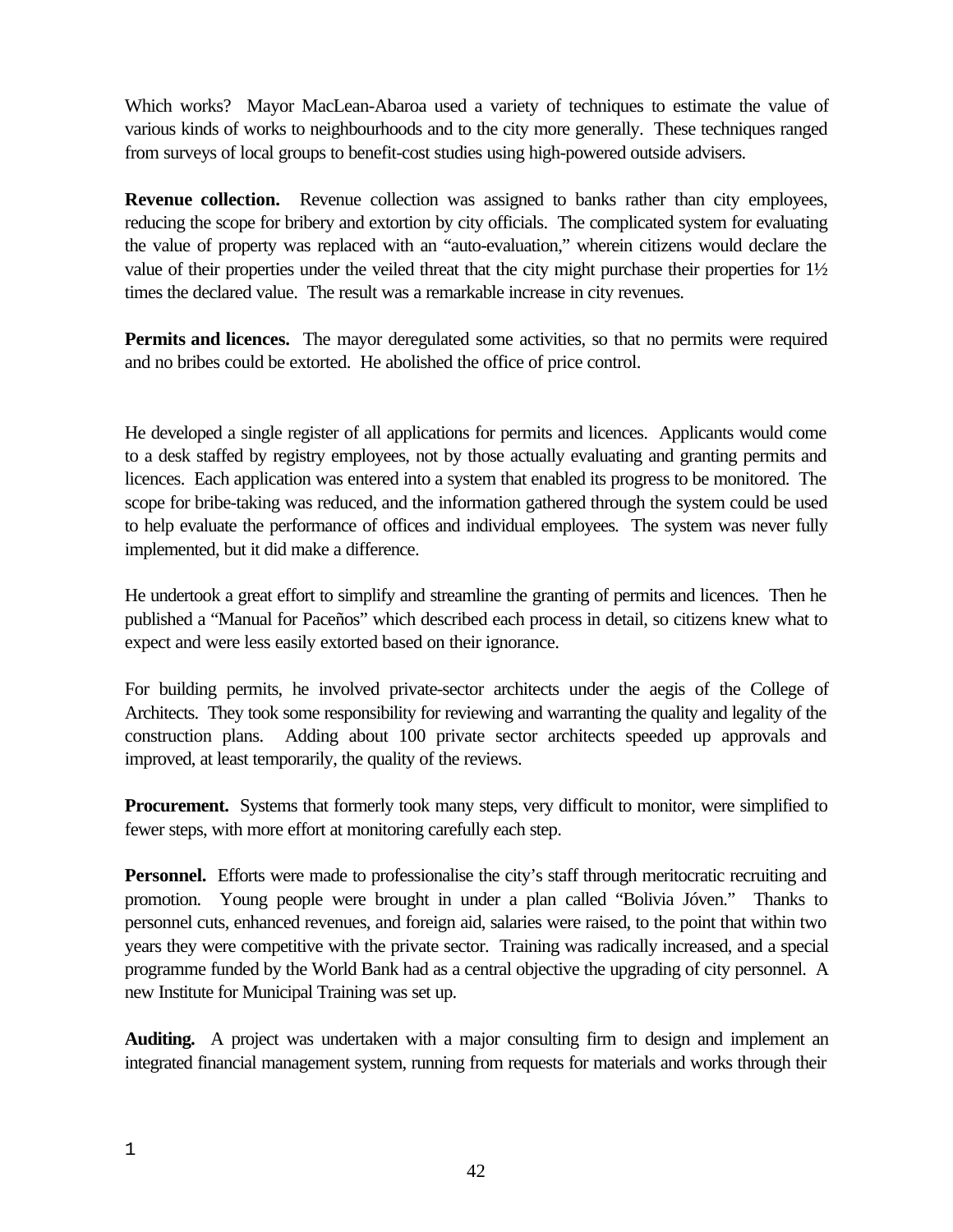procurement, warehousing, and supervising. Unfortunately, this system was not completed before MacLean-Abaroa left office.

### *Implementation:*

Mayor MacLean-Abaroa followed a sensible implementation strategy as well. He aligned with favourable national and international forces. He fired some "big fish" early on, and used their example to send a message that the old corrupt systems had changed. He didn't attack his bureaucracy but helped it first, then went after corruption through a preventive strategy of systems reforms. He recovered a major city plan that had languished for eight years, including a number of large-scale studies that helped organise thinking about needed works and services.

The results were remarkable. Investment was up by a factor of ten within three years. Revenues soared. City salaries were competitive with the private sector within two years. By all reports, corruption was reduced. And Mayor MacLean-Abaroa was reelected twice.

Let us hope that this story, and more importantly the principles behind it, can inspire other municipal leaders to be as creative and diligent.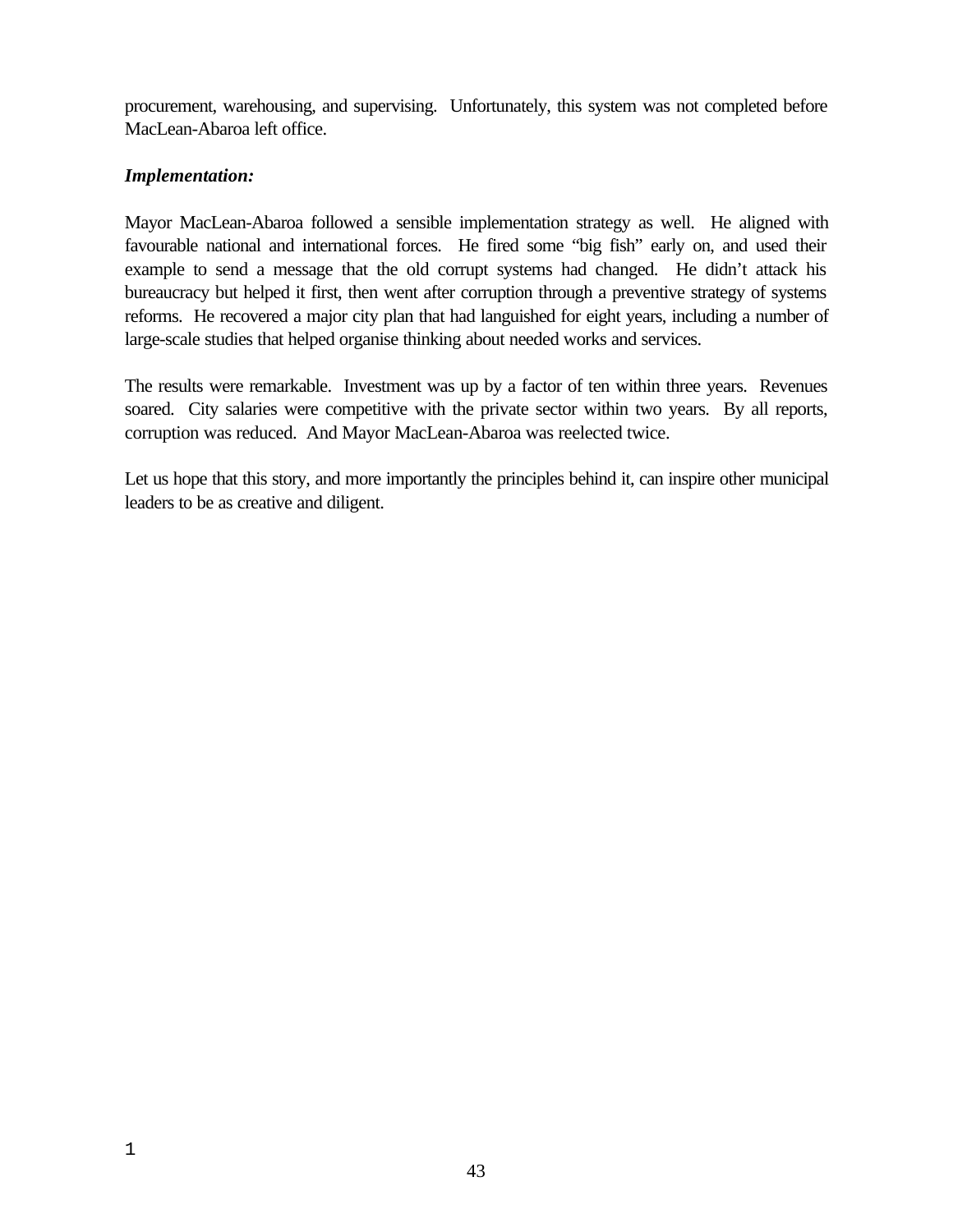### **REFERENCES**

Audit Commission 1993. *Protecting the Public Purse. Probity in the Public Sector: Combating Fraud and Corruption in Local Government.* London: HMSQ.

Bayart, Jean-François 1989. *L'État en Afrique: La politique du ventre*. Paris: Fayard.

Blinder, Alan S. ed. 1990. *Paying for Productivity: A Look at the Evidence.* Washington, D.C.: The Brookings Institution.

Etzioni, Amitai 1982. "The Fight against Fraud and Abuse," *Journal of Policy Analysis and Management* 2:4 (Fall).

Galtung, Fredrik ed. 1994. *Accountability and Transparency in International Economic Development: The Launching of Transparency International in Berlin, May 1993*. Berlin: German Foundation for International Development and Transparency International.

Gyawali, Dipak 1994. "Structural Dishonesty: Corruption Culture in Public Works," unpublished manuscript, Kathmandu: Royal Nepal Academy of Science and Technology.

Heymann, Philip 1995. "Dealing with Corruption: The United States as an Example," unpublished paper, Cambridge: Harvard Law School.

Klitgaard, Robert 1988. *Controlling Corruption*. Berkeley and Los Angeles: University of California Press.

Klitgaard, Robert 1991. *Adjusting to Reality: Beyond "State vs. Market" in Economic Development*. San Francisco: ICS Press and International Center for Economic Growth.

Klitgaard, Robert 1995. "Institutional Adjustment and Adjusting to Institutions," Discussion Paper No. 303. Washington, D.C.: The World Bank, September.

Klitgaard, Robert 1996. "Information and Incentives in Institutional Reform," in Christopher Clague, ed., *Institutions and Economic Development: Applications of the New Institutional Economics to Growth and Governance in Less-Developed and Post-Socialist Economies*. Ann Arbor: University of Michigan Press.

Laffont, Jean-Jacques, and Jean Tirole 1993. *A Theory of Incentives in Procurement and Regulation*. Cambridge: MIT Press.

Marshall, Robert C., and Michael J. Meurer 1995. "Should Bid Rigging Always Be an Antitrust Violation?" unpublished manuscript, June.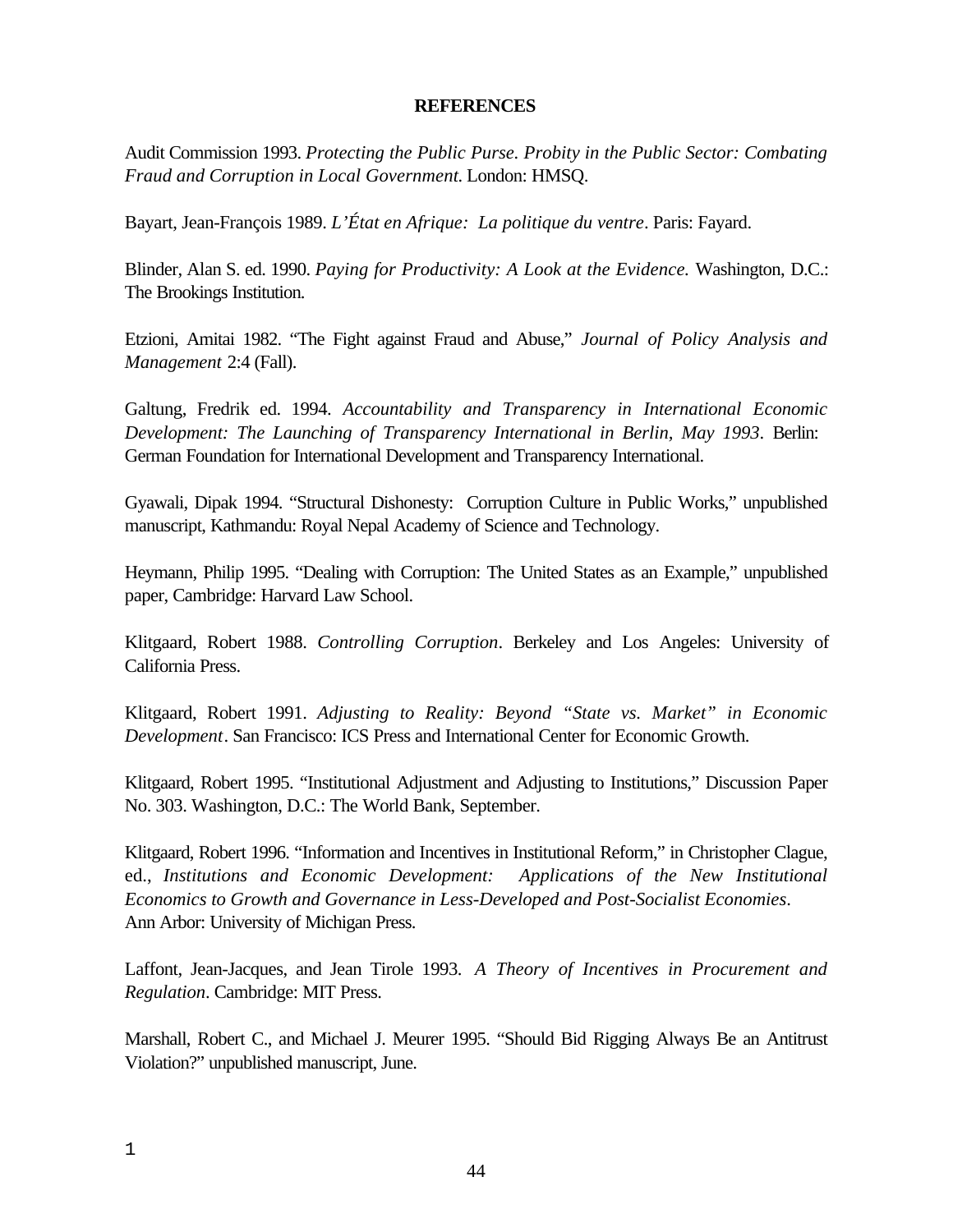Milgrom, Paul, and John Roberts 1992. *Economics, Organization and Management.* Englewood Cliffs, NJ: Prentice-Hall.

Mollen, Milton *et al.* 1994. *Commission Report: Commission to Investigate Allegations of Police Corruption and the Anti-Corruption Procedures of the Police Department*. New York: City of New York, July.

Moreno Ocampo, Luis 1993. *En Defensa Propia: Cómo Salir de la Corrupción*. Buenos Aires: Editorial Sudamericana.

Noonan, John T. Jr. 1985. *Bribes*. New York: Macmillan.

OECD 1995. Symposium on Corruption and Good Governance. Paris: Organisation for Economic Co-operation and Development, 13-14 March.

Office of Management and Budget 1982. *Internal Control Guidelines.* Washington, D.C.: OMB, December.

Orrego, Claudio 1995. "Citizen Participation and the Strengthening of Accountability in Chile's Municipal Governments" unpublished manuscript, April.

Paul, Samuel 1995. "Evaluating Public Services: A Case Study on Bangalore, India," *New Directions for Evaluation*, American Evaluation Association, No. 67, Fall.

Ramírez Torres, Francisco 1990. *Los Delitos Económicos en los Negocios.* Managua: Talleres de Don Bosco.

Sherman, Lawrence 1979. *Scandal and Reform*. Berkeley and Los Angeles: University of California Press.

Thacher, Thomas D. II 1995. "The New York City Construction Authority's Office of the Inspector-General: A Successful New Strategy for Reforming Public Contracting in the Construction Industry," unpublished case study, June.

Tirole, Jean 1992. "Persistence of Corruption," IPR55, Working Paper Series. Washington, DC: Institute for Policy Reform, October.

Werlin, Herbert W. 1994. "Understanding Corruption: Implications for World Bank Staff." unpublished manuscript, August.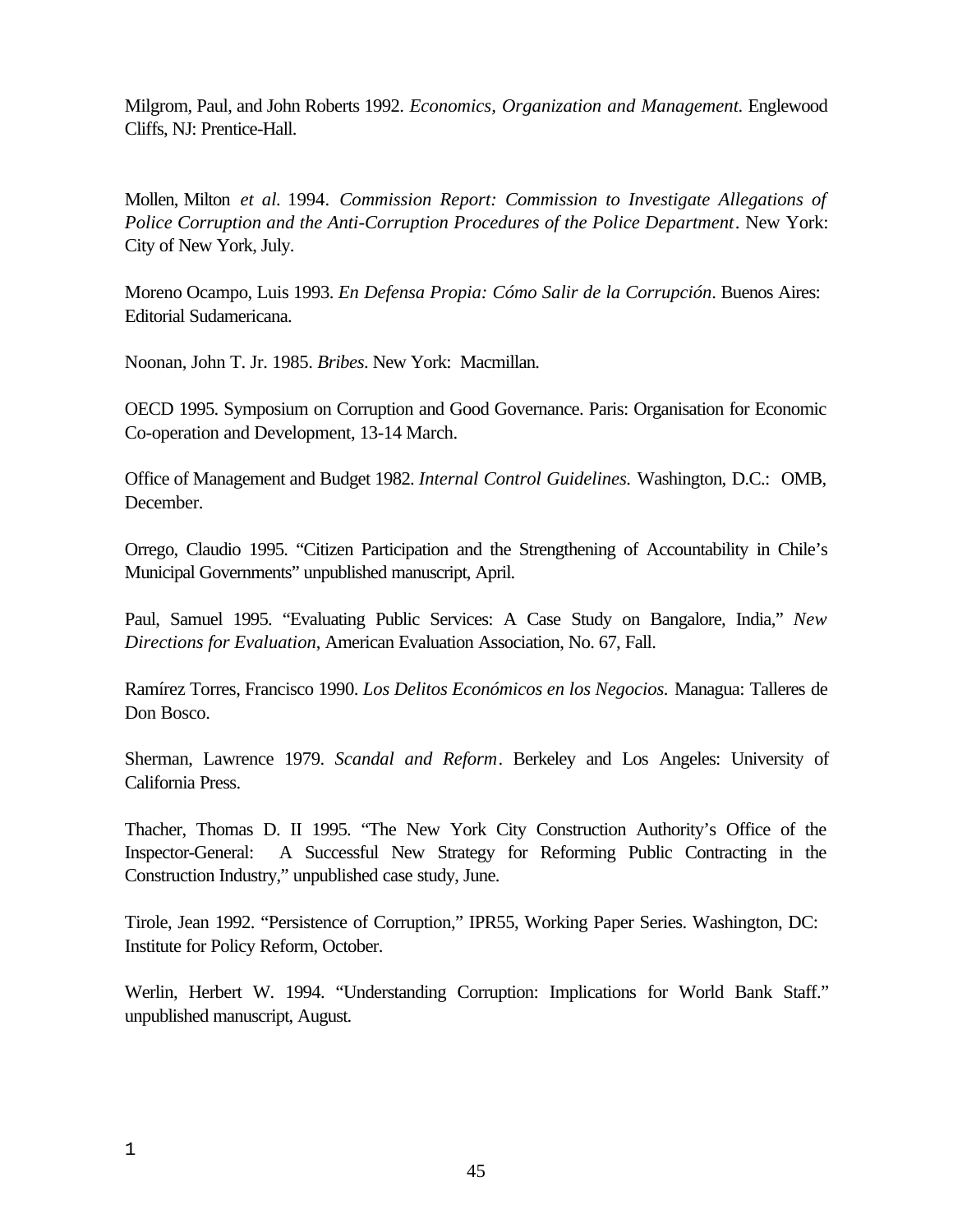Williams, Peter 1983. "Concept of an Independent Organisation to Tackle Corruption," paper presented at the International Conference on Corruption and Economic Crime against Government, Washington, D.C., October.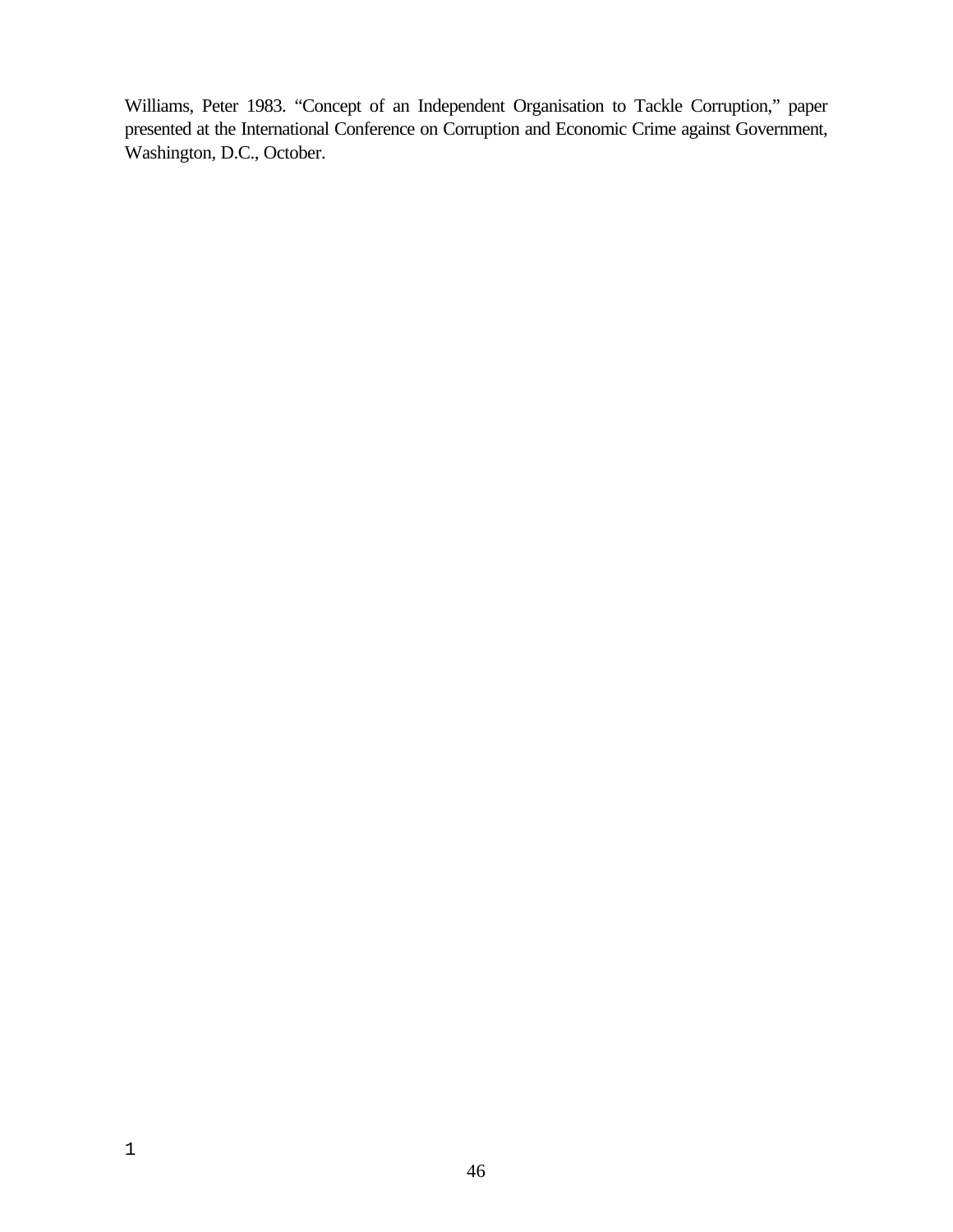### **ABOUT THE AUTHORS**

**Robert Klitgaard** is a professor of economics at the University of Natal, Durban. An American, he was formerly a professor at the Yale School of Management and at Harvard's Kennedy School of Government. He has worked in 26 developing countries. His six books include *Adjusting to Reality: Beyond "State vs. Market" in Economic Development* (1991) and *Controlling Corruption* (1988), which has been translated into Arabic, French, Portuguese, Russian, and Spanish.

At the time this document was first drafted in August 1995, **Ronald MacLean-Abaroa** was president of MacLean-Abaroa Consultores, S.A., and the Latin American coordinator for Transparency International. From 1985 to 1991 he served for three terms as mayor of La Paz, and the case study reported here is based on his experiences in his first term of office. In January 1996 MacLean-Abaroa was sworn in as mayor for a fourth time, this time for a term of 4½ years, and he is busy re-applying the lessons of this study.

**H. Lindsey Parris** is a management consultant on matters of organizational reform and political economics. He is based in Washington, D.C. His recent work has included a study of innovation and creativity in large organisations. As a colonel in the United States Air Force, he managed aspects of the Strategic Defense Initiative. He also served on the staff of the National Defense University.